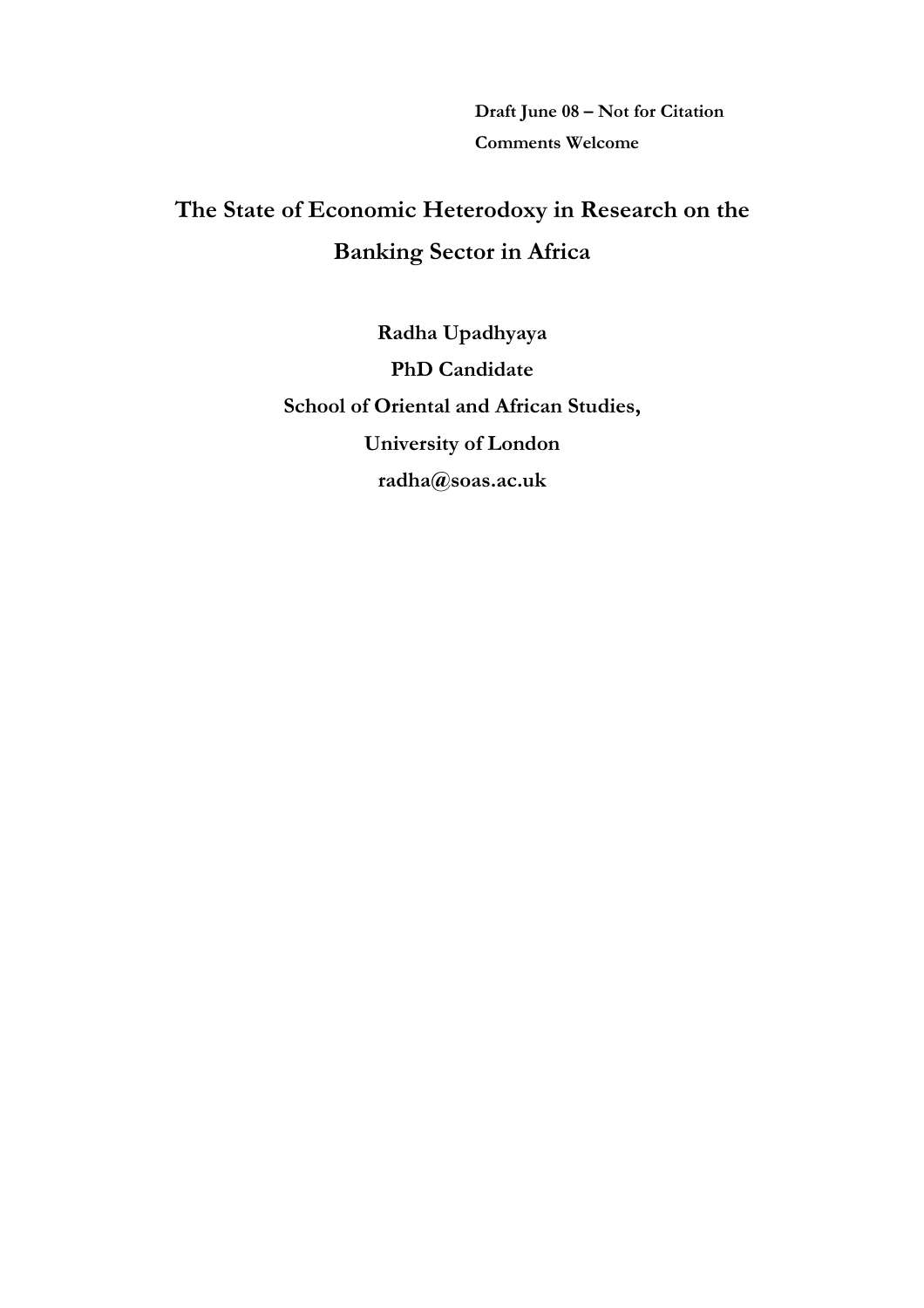### Abstract

The paper reviews the literature on the financial sector in Sub-Saharan Africa. It shows that there is a vast literature on the effects of financial liberalization in SSA. There is a general recognition in the literature that financial sector reforms did not generate the fruits expected. In this area, there is work from both the mainstream and heterodox schools attempting to understand the reasons for the failure of liberalization. Secondly there is a vast literature, again from both the mainstream and the heterodox school on micro finance and informal finance in SSA. The paper contends that in comparison, there is very little attention paid to the formal banking sector in SSA. The majority of studies in this area are from the mainstream school. The first set of studies consists of large Africa wide, econometric cross country studies that attempt to understand the links between finance and growth or the causes of fragility. These are misguided as they make no attempt to understand the individual country specific problems of different economies in SSA. Single country case studies consists of studies that follow a 'Structure-Conduct-Performance' paradigm where it is assumed that the poor performance of African banking and in particular high interest rate spreads can be attributed to high levels of concentration and low levels of competition. These are flawed in their very naïve understanding of competition. There are also country case studies that attempt to understand the efficiency of banks in SSA. This paper presents criticisms of these studies in terms of methodology. The paper asserts that in terms of heterodox work, following an open system ontology with the use of qualitative data, there is very little work done on the formal financial sector in SSA. The paper then analysis qualitative interview data on the ability of banks to raise deposits in Kenya, in an attempt to give an alternative understanding of the sources financial sector fragility in Kenya.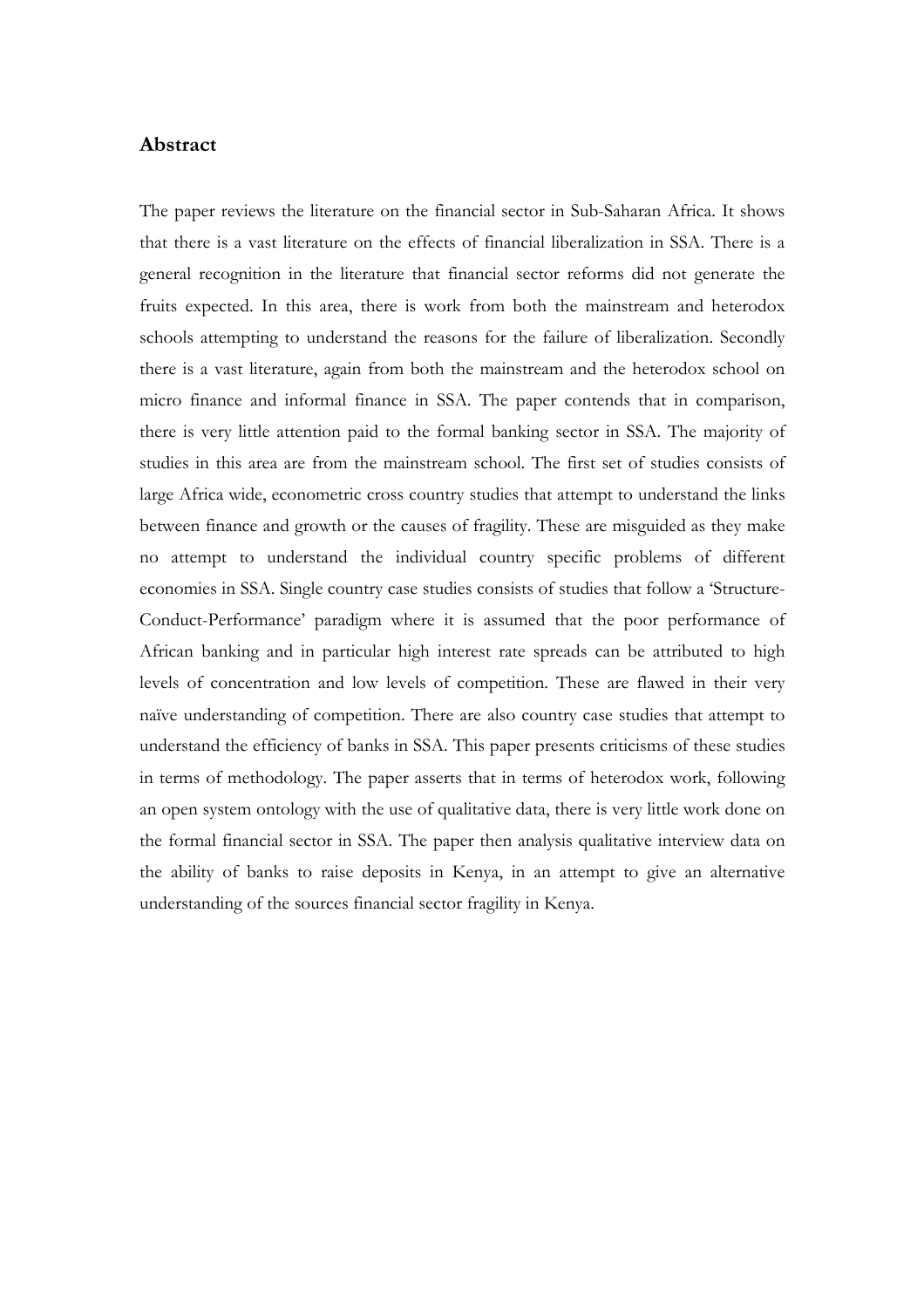"A major irony of African development history is that the theories and models employed have largely come from outside the continent. No other region of the world has been so dominated by external ideas and models."

Mkandawire and Soludo (1999 pp., vii)

"African Studies enjoys an increasingly close connection with bilateral and multilateral development cooperation, providing research and researchers (along with their own conceptual frameworks and concerns) to assist in defining and providing direction for aid and related policies. This is leading to unhealthy practices, whereby African research is ignored in the formulation of international policies towards the continent; while external Africanists assume the function of interpreting the world to Africa, and vice versa. This dynamic reinforces existing asymmetries in capacity and influence, especially given the crisis of higher education in most African countries. It also undermines Africa's research community, in particular the scope for cross-national and international exchange and the engagement in broader development debates, with the result that those social scientists who have not succumbed to the consultancy market or sought career opportunities elsewhere are encouraged to focus on narrow empirical studies."

Olukoshi (2006 pp., 533)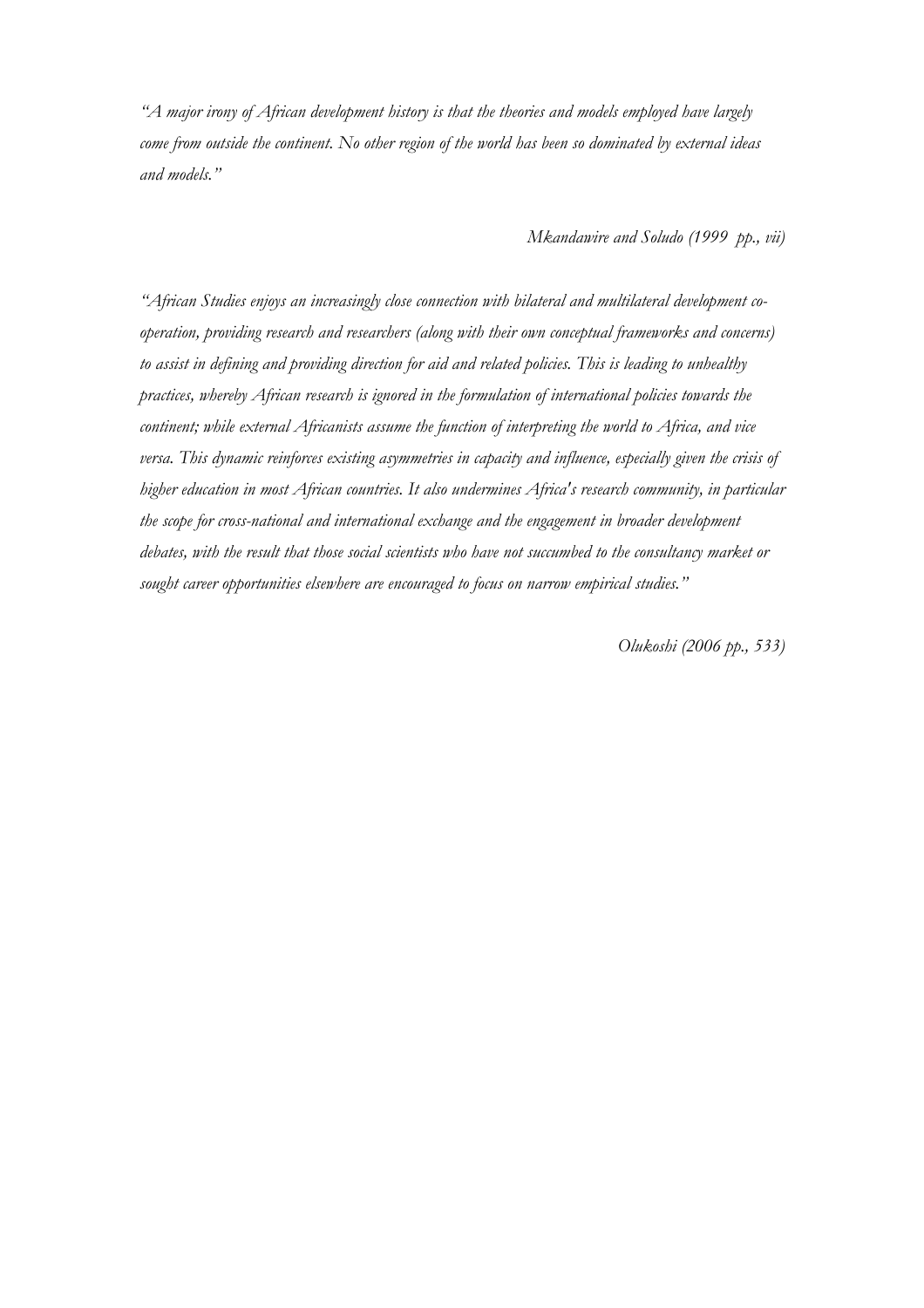# Table of Contents and List of Tables and Figures

| 1.1          | <b>MOTIVATION AND CONTEXT</b>                                                        | $\mathbf{1}$   |
|--------------|--------------------------------------------------------------------------------------|----------------|
| 1.2          | DEPTH, BREADTH, EFFICIENCY AND STABILITY OF FINANCIAL MARKETS IN SSA AND             |                |
| <b>KENYA</b> |                                                                                      | $\mathbf{1}$   |
| 1.3          | STUDIES ON THE IMPACT OF FINANCIAL LIBERALIZATION IN AFRICA                          | $\overline{4}$ |
| 1.4          | STUDIES ON THE LINK BETWEEN FINANCE AND DEVELOPMENT IN AFRICA                        | 6              |
| 1.5          | STUDIES ON MARKET STRUCTURE AND COMPETITION IN BANKS IN AFRICA                       | 9              |
| 1.6          | STUDIES ON THE EFFICIENCY OF BANKS IN AFRICA                                         | 15             |
| 1.7          | STUDIES ON THE EXCESS LIQUIDITY OF BANKS IN AFRICA                                   | 24             |
| 1.8          | STUDIES ON THE ABILITY OF BANKS TO RAISE DEPOSITS IN AFRICA                          | 27             |
| 1.9          | <b>STUDIES ON BANK FAILURES IN AFRICA</b>                                            | 27             |
| 1.10         | STUDIES ON THE BANKING SECTOR IN KENYA                                               | 29             |
| 1.11         | INTERVIEW DATA ON THE RELATIONSHIP BETWEEN BANKS AND DEPOSITORS                      | 35             |
| 1.12         | <b>CONCLUSIONS</b>                                                                   | 38             |
|              |                                                                                      |                |
|              |                                                                                      |                |
|              |                                                                                      |                |
|              |                                                                                      |                |
|              | TABLE 5: BANK AND OWNERSHIP EFFICIENCY CHANGE MEASURES IN UGANDA 1993 - 2005 17      |                |
|              | TABLE 6: REGRESSION RESULTS OF THE DETERMINANTS OF PRODUCTIVITY IN UGANDA  18        |                |
|              | TABLE 7: BANK AND OWNERSHIP EFFICIENCY CHANGE MEASURES IN TANZANIA 1998 - 2005 20    |                |
|              | TABLE 8: REGRESSION RESULTS OF THE DETERMINANTS OF BANK (IN)EFFICIENCY IN TANZANIA21 |                |
|              |                                                                                      |                |
|              |                                                                                      |                |
|              |                                                                                      |                |

| APPENDIX 2: FAILURES OF BANKS, NBFIS AND BUILDING SOCIETIES IN KENYA 1984 - 200340 |  |
|------------------------------------------------------------------------------------|--|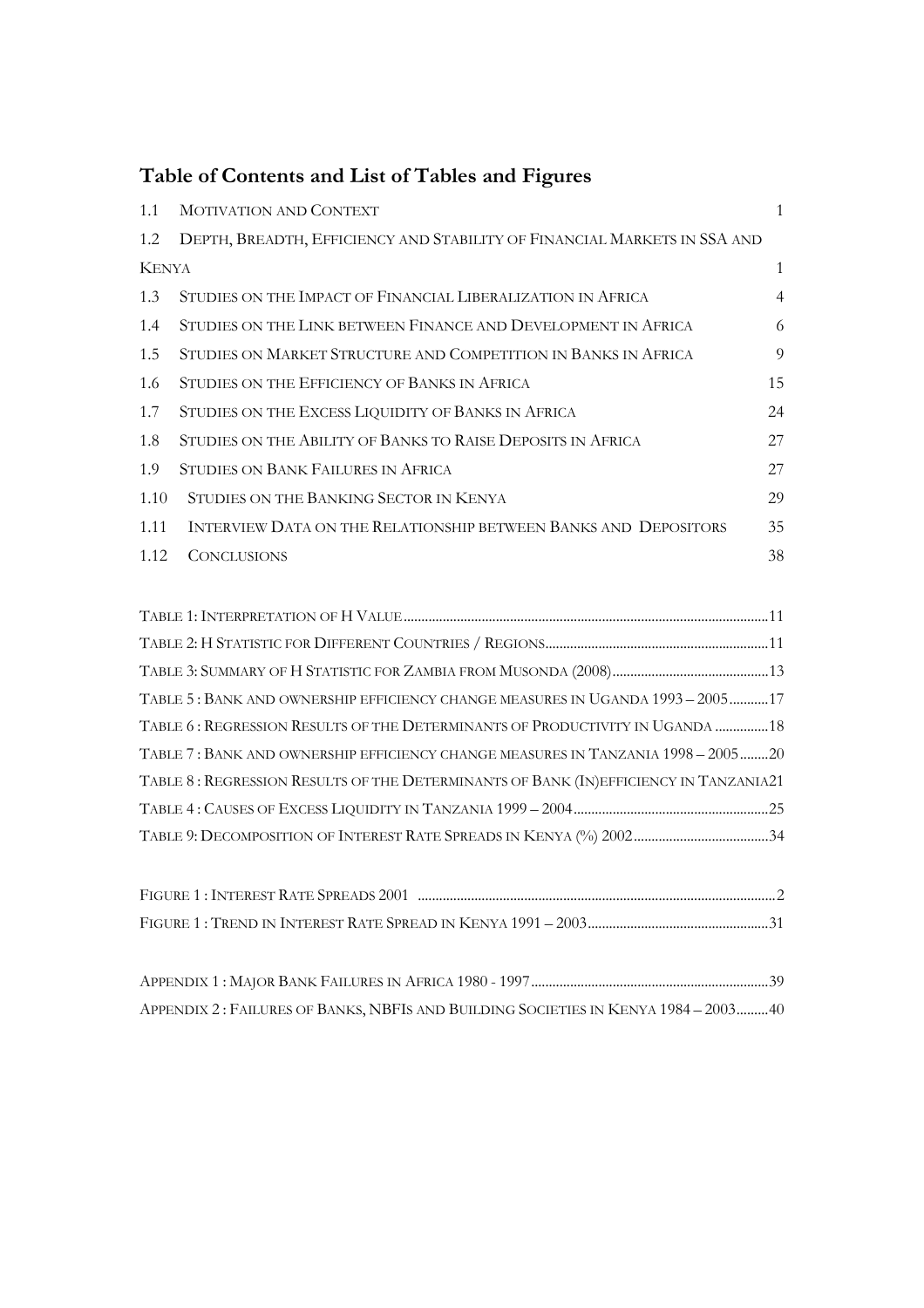### 1.1 Motivation and Context

The key policy question in Africa is - how can financial sector institutions be used to attain real economy objectives of growth and poverty eradication? (Mkandawire, 1999, Stein et al., 2002, Serieux, 2008). Therefore there is a need for financial institutions that are able to finance long term productive investment (Ffrench-Davis 1994; Mkandawire 1999; Nissanke & Stein 2003). However, financial systems in Africa in general and Kenya specifically, are both shallow and fragile and therefore cannot fulfil these objectives. This paper reviews the literature on the formal financial sector in SSA to show that there is very little heterodox work in this field. The paper asserts that it is necessary to carry out qualitative work that focuses on non-price factors to understand the sources of financial fragility in SSA.

# 1.2 Depth, Breadth, Efficiency and Stability of Financial Markets in Africa

Two standard measures of banking depth are: ratio of liquid liabilities to GDP and ratio of private credit to GDP (Honohan & Beck 2007). The former is a measure of monetary resources mobilised by banks and the later a measure of the ability of banks to channel resources to productive uses and therefore the growth potential of financial intermediation (Honohan & Beck 2007). At a micro, bank specific level, they are the liability and asset side of individual banks balance sheets. In general African financial markets are shallow compared to financial markets in emerging and high-income countries (Honohan & Beck 2007). In 2004 – 2005, the ratio of liquid liabilities to GDP averages 32% in SSA, compared to 49% in East Asia and Pacific and 100% in highincome countries The ratio of private credit to GDP averages 18% in Africa compared to 30% in South Asia and 107 % in high income countries (Honohan & Beck 2007). By regional standards, the Kenyan banking system is fairly well developed - ratio of private credit to GDP was 27% compared to SSA average of 15% in 2001.

However there are several areas for concern in terms of breadth, efficiency and stability. In terms of breadth or access to finance, surveys of firms in Kenya have identified access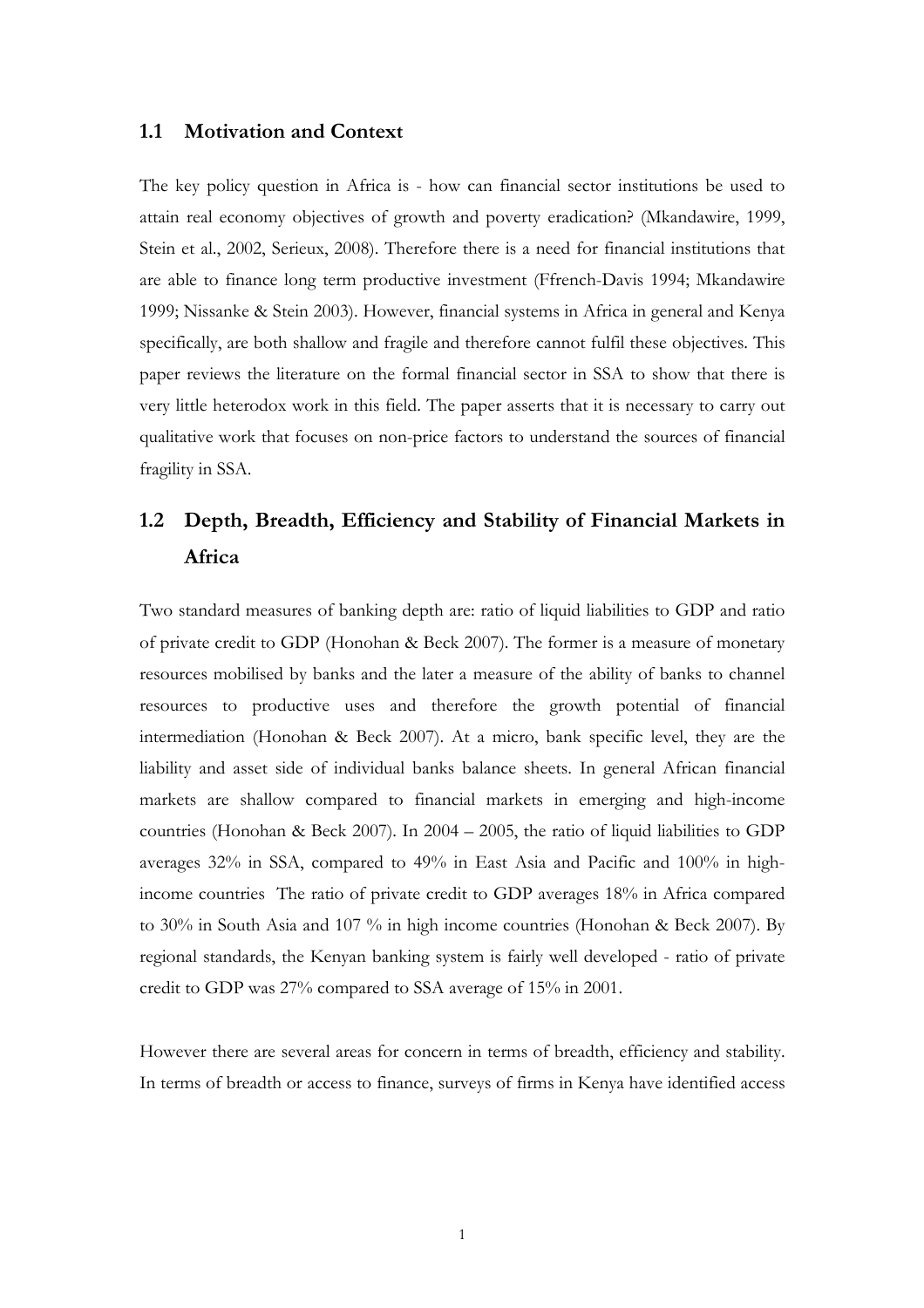to finance as a major constraint to firm growth<sup>1</sup>. Through constructing industry wide balance sheets of manufacturing firms it has been found that in the majority of firms equity and retained earnings form 85% of liabilities and only multinational subsidiaries rely on non-owner financing of over 30% (Isaksson & Wihlborg 2002)<sup>2</sup>. Interest rate spread is most common measure of bank (in)efficiency 3 . Interest rate spreads in SSA are generally higher than the rest of the world (see Figure 1). Between 2000 and 2004 net interest margin for African banks was  $8\%$  compared to  $4.8\%$  for the rest of the world<sup>4</sup> (Honohan & Beck 2007). Interest rate spreads in Kenya are high and though comparable with neighbouring countries and the average for Sub-Saharan Africa, much higher than other emerging economies or the average for OECD countries.





 $\overline{a}$ 

Source: Beck and Fuchs (2004), Ngugi and Wambua (2004)

<sup>1</sup> There is a plethora of papers from the World Bank's Regional Program on Enterprise Development (RPED) which conducts surveys amongst small and medium enterprises (SMEs) in Africa and finds that access to finance is a major constraint facing SMEs.

<sup>&</sup>lt;sup>2</sup> In this thesis I only refer to access to finance in terms of access to formal finance. The low provision of financial services to the poor has been widely addressed in the microfinance literature.

<sup>&</sup>lt;sup>3</sup> The spread is often thought of as a 'premium in the cost of external funds' introduced due to informational and enforcement frictions (Gertler & Rose 1994)

<sup>4</sup> Though interest rate margins in SSA are comparable to those in Latin America (Honohan & Beck 2007)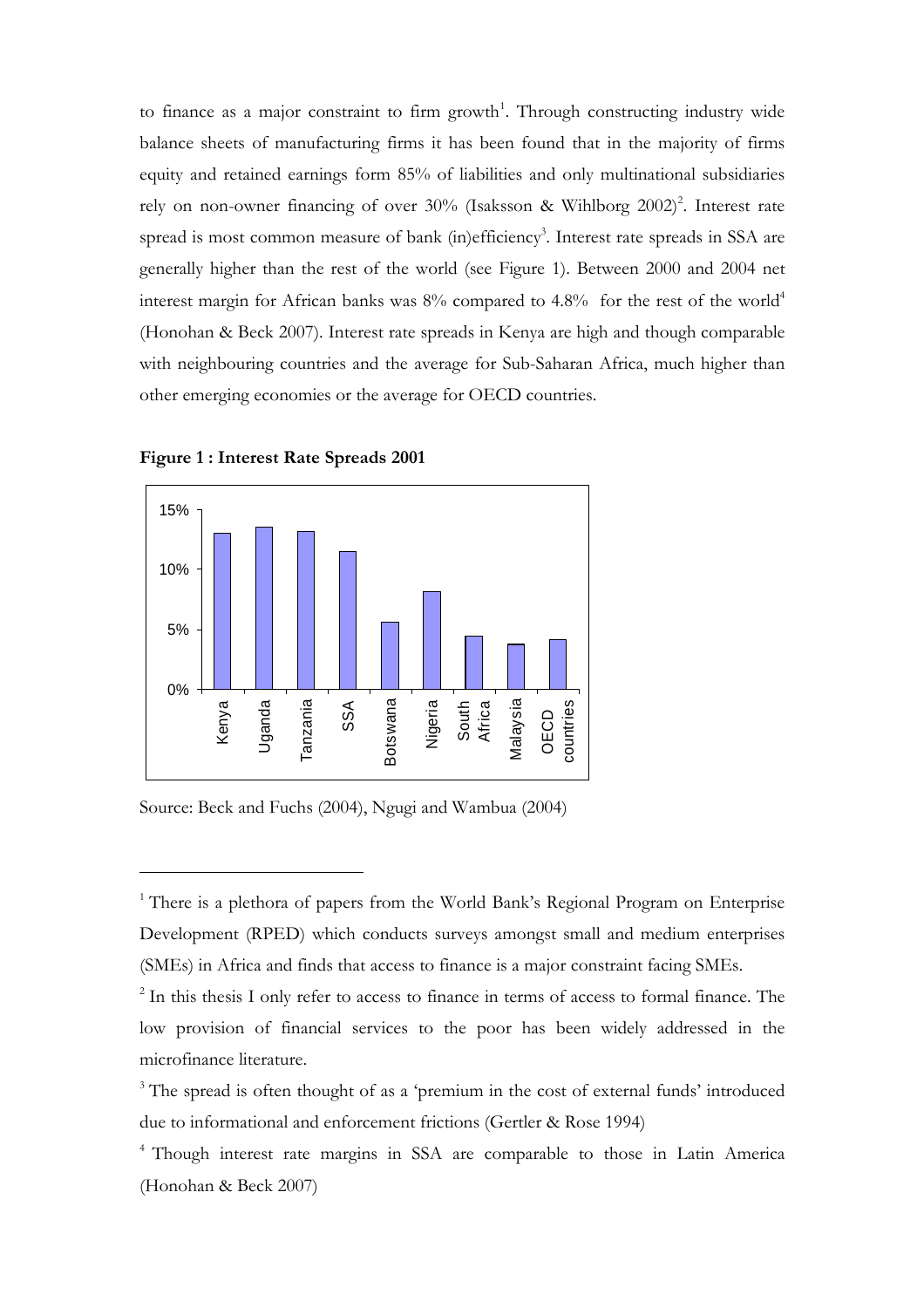Banks in SSA also suffer from endemic high liquidity in asset portfolios which implies that they are not carrying out their intermediation function (Nissanke & Aryeetey 1998; Honohan & Beck 2007). In Kenya, the statutory minimum liquidity ratio, measured in terms of net liquid assets over deposit liabilities is 20%. However the average liquidity for all banks was over 50% from 2000 – 2005, that is excess liquidity of on average 30%. There is also a high level of non-performing loans. In Kenya in 2001, the average non-performing loans over total loans ratio stood at 41%. There have been several bank failures in SSA and Africa and these are listed in Appendix 1 and

Appendix 2.

Having considered the stylised facts about banking systems in SSA, I now review the literature that attempts to understand these features.

The importance of informal finance in the financial landscape in Africa was established by heterodox economists (Wai 1992; Aryeetey & Udy 1997; Nissanke & Aryeetey 1998). Following this, there has been significant research on informal finance - the segmentation between informal and formal finance, the role of microfinance institutions, and access to finance for poor -by both mainstream and heterodox economists. With specific reference to Kenya, some of the most interesting heterodox work in microfinance is by Susan Johnson and it emphasizes the importance of social or 'real' factor affecting financial markets (Johnson 2004b, c, a, 2005).

With reference to the formal financial sector or banking in SSA, Nissanke and Aryeetey (1998) was one of the first, and remains, one of the key heterodox texts. The authors highlighted the extremely complex nature of the failure of liberalization in SSA and were of the first to draw attention to the problem of excess liquidity of commercial banks in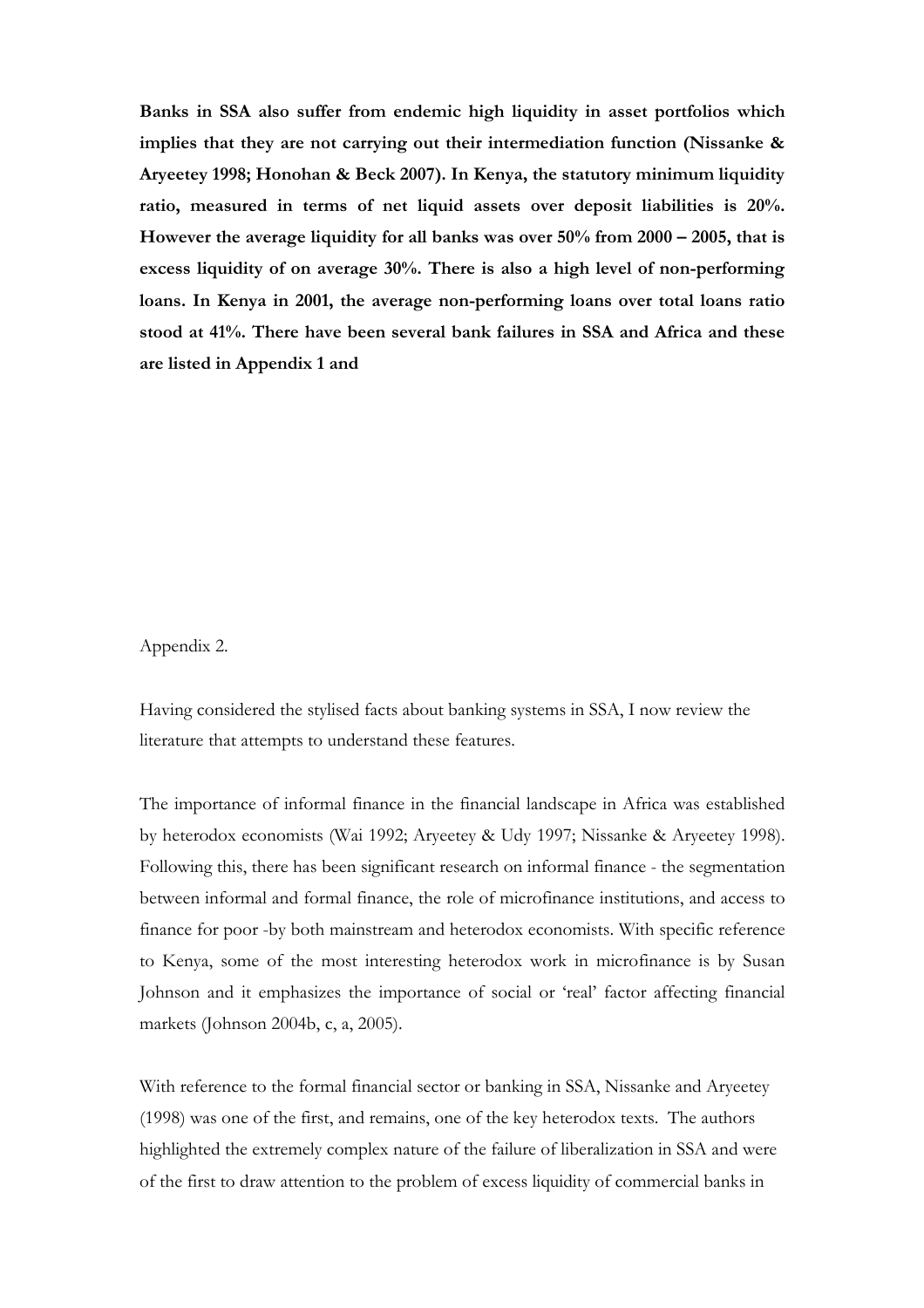SSA. Following this, as the broad literature review below shows, the majority of the work done on formal financial sector and banking in Africa is from mainstream schools. This work is focussed on quantitative methods, following a closed system ontology, with very little attention paid to the structural and historical factors affecting the banking sector<sup>5</sup>. The literature review also highlights, that the majority of these studies do not consider the social or non-price factors that are essential to understanding the structural features of a banking system in SSA.

#### 1.3 Studies on the Impact of Financial Liberalization in Africa

In the 'financial repression' literature, it is advocated that financial liberalization would end credit rationing by the state and allow other investors to borrow from financial intermediaries (McKinnon 1973; Shaw 1973). This argument formed the rationale for financial liberalization - which was undertaken in most African countries in the 1980s and early 1990s as part of the structural adjustment policies advocated by the World Bank and the IMF. It was expected that that liberalization would increase financial deepening, private savings, investment and in turn growth.

There is a general recognition in the literature that financial sector reforms did not generate the fruits expected in terms of increase in savings and investment, improvement in financial sector intermediation and reduction in interest rate spreads (World Bank 1994; Soyibo 1997b; Brownbridge & Harvey 1998; Ngugi & Kabubo 1998; Nissanke & Aryeetey 1998; Mkandawire 1999; Ndung'u & Ngugi 1999). The main mechanism through which financial liberalization was going to impact resource mobilization was through impact on savings. In an early study on a cross section of African countries it was found that the effect of real interest rates on savings is weak or non-existent (Mwega 1990).

There is also recognition that financial liberalization was accompanied with increased instability and higher incidence of bank insolvencies (Soyibo & Adekanye 1992;

<sup>&</sup>lt;sup>5</sup> This is as opposed to open system ontology. An open system is defined as a system that is very complex, in which not all relevant variables are known, where boundaries of the system cannot be specified, where interrelation within the system changes, and knowledge is rarely held with certainty (Dow 2002).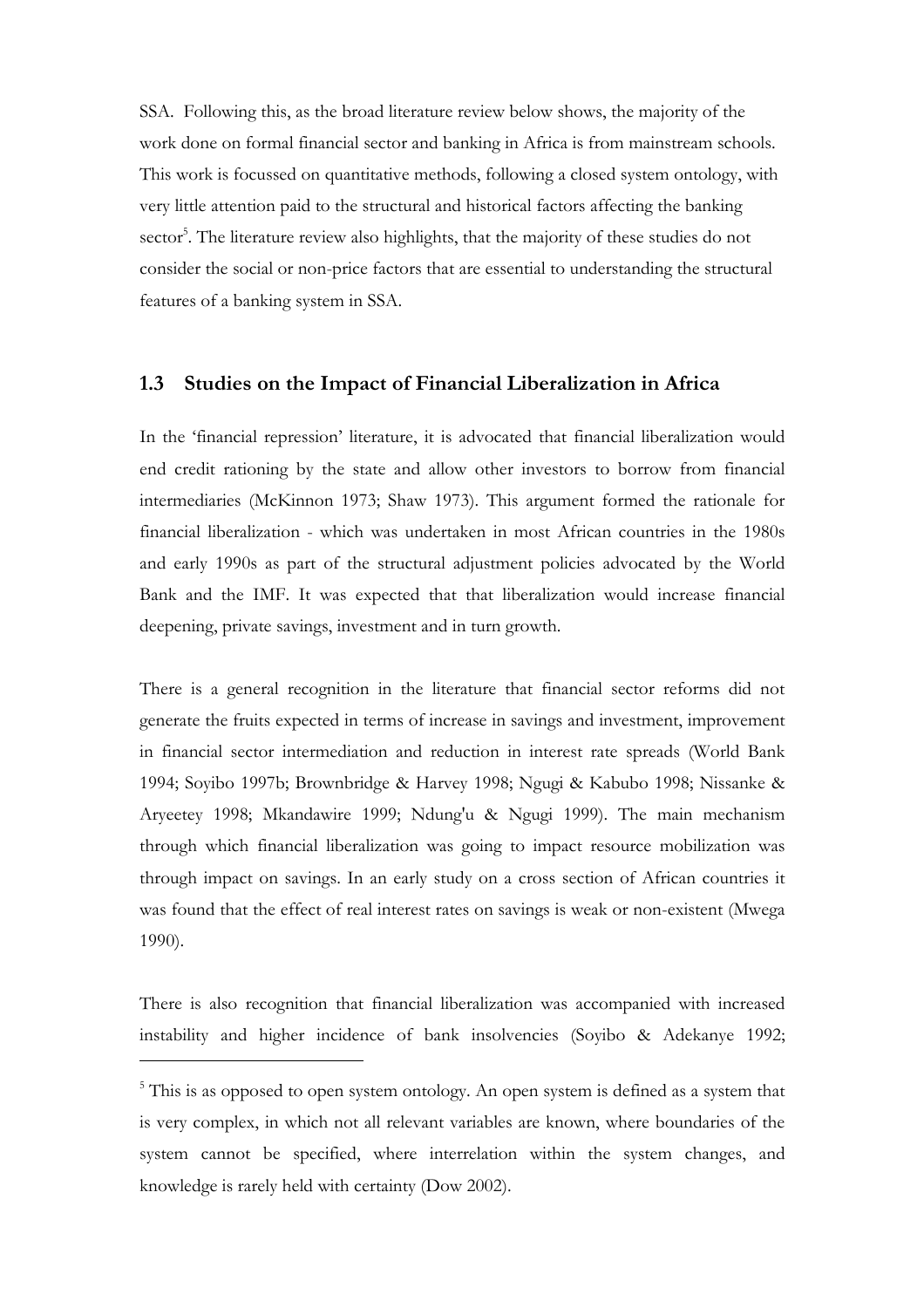Brownbridge & Harvey 1998; Brownbridge 1998a). Experience from African countries suggests that credit to the private sector did not grow after liberalization and in fact banks shifted their portfolios towards government stocks (Nissanke & Aryeetey 1998; Serieux 2008). Instead of lending long term banks maintained highly liquid portfolios and there was a high incidence of non-performing loans (Aryeetey et al. 1997a; Nissanke & Aryeetey 1998; Chirwa 2001).

However, there is still significant debate as to why the reforms did not bear fruit. At a theoretical level, working from within a new institutional framework, Joseph Stiglitz has emphasised that credit rationing in the credit markets is not merely the result of 'financial repression', but inherent to any realistically defined financial market due to pervasive information asymmetries and incomplete markets (Stiglitz & Weiss 1981; Stiglitz 1993). Furthermore, the increase in interest rates following liberalization tends to worsen the risk composition of banks' loans portfolios, aggravating the problems of adverse selection and moral hazard (Stiglitz et al. 2000).

In general, mainstream authors have argued that liberalization failed due to the incompleteness of reforms, poor sequencing and lack of government will (World Bank 1994; Reinhart & Tokatlidis 2003). With specific reference to banks, it was observed that following liberalization, banks followed two dramatically opposite directions – they either avoid all but the lowest risk lending or they exhibited a reckless expansion of lending even to insolvent clients (Caprio et al. 1994). Both these reactions can lead to an increase in fragility of banks' balance sheets. Following this observation, it is argued that it is necessary to understand the 'initial conditions' of bank portfolios and need to build the 'institutional capacity' before undertaking reforms (Caprio 1994).

"In designing reform programs, African governments and external donors have sometimes placed too much faith in quick fixes. Reform programs overestimated the benefits of restructuring balances sheets and recapitalizing banks – and underestimated the time its takes to improve financial infrastructure in an environment where the main borrowers (the government and the public enterprises) are financially distressed and institutionally weak' (World Bank 1994 pp., 204).

The recognition of the importance of institutional factors is useful; however, there is a methodological issue with as this sort of analysis reduces historical development to a small set of 'initial conditions'. In carrying out a review of articles that attempt to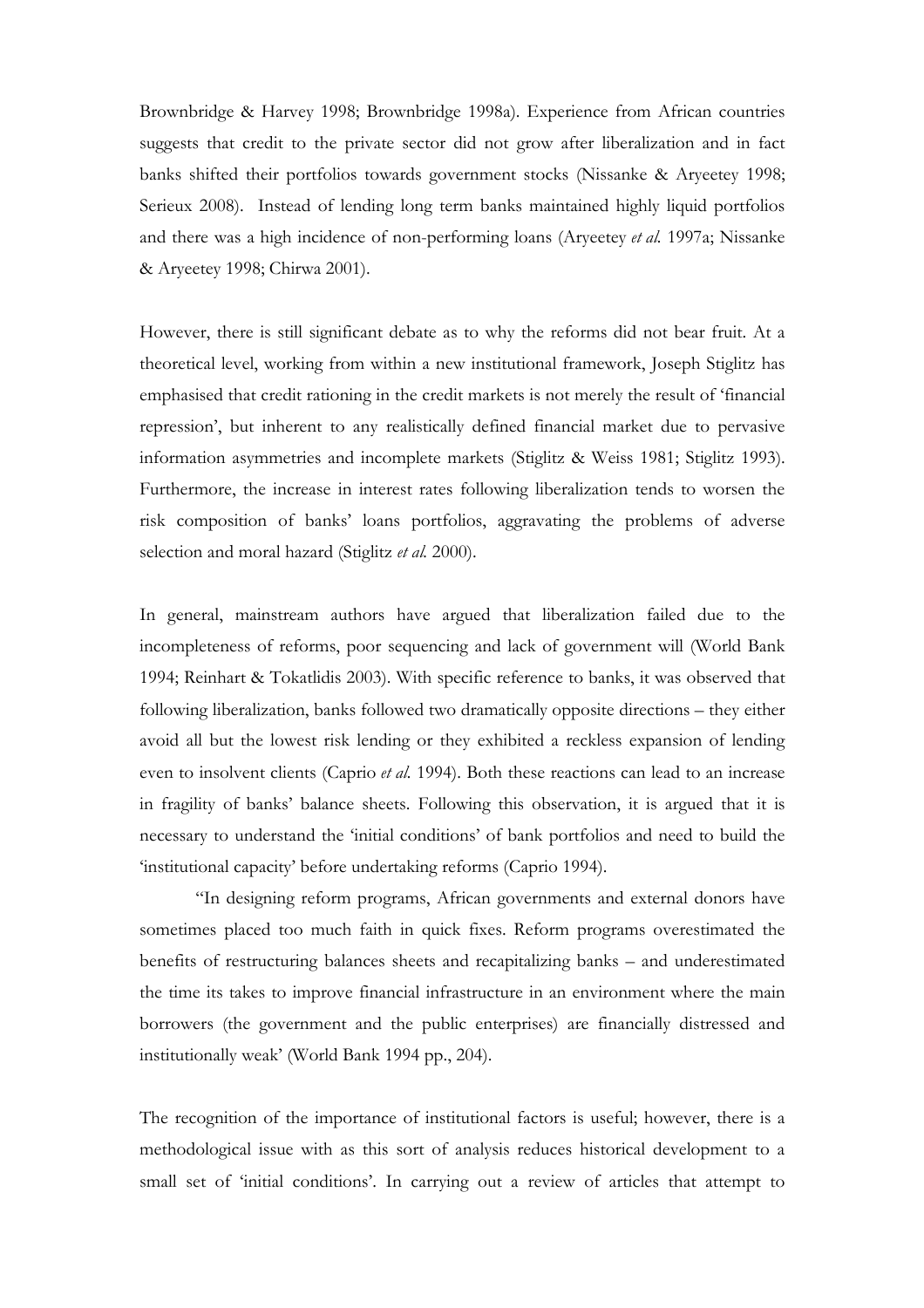understand why financial liberalization did not achieve the desired results in SSA, it is argued "A common theme that runs through the papers in this supplement is the peculiarity<sup>6</sup> of African economies and institutions.....A low quality of institutions appears to have constituted a primary culprit in this limited success" (Fosu et al. 2003).

In methodological terms, the idea of institutions 'peculiar' to Africa implies a bias towards monolithic idea of what 'good' institutions are. A review of institutional developments in Europe and Asia reveals great institutional diversity yet this is not reflected in work on African institutions. I concur with Olukoshi (2006) who charged that,

"Contemporary processes on the African continent are frequently considered as being subject to a unilinear evolutionism, replicating an earlier epoch in the history of Europe and the solutions to the challenges associated with such processes also, naturally, replicating the 'models' that had been employed by Europe. Scholars ignore the fact that every facet of the development history of Europe and North America is under permanent debate, and revision makes it difficult to capture past experiences as historical truths that have been settled once and for all. Instead, in the culture of scholarship by analogy, many Africanists are tempted to present the histories of Europe and America in a frozen form that is bereft of all contradictions. In the worst cases, the result is an attempt by Africanists to read Africa through a simplistic, one-sided, incomplete, and illdigested history of Europe and America" (Olukoshi 2006 pp., 541)

Heterodox economists have emphasised that the problem is more complicated. In countries such as Ghana and Malawi where reform was more gradual, yet there have been few positive changes in financial indicators and outcomes are similar to countries where reform was much more rapid (Nissanke 2001). They have emphasised that fragmentation and segmentation between formal and informal markets (Soyibo 1997; Nissanke & Aryeetey 1998) and the fact the liberalization was carried out as a response to severe economic crises and acute macroeconomic instability (Aryeetey et al. 1997b; Brownbridge & Harvey 1998).

<sup>6</sup> Emphasis added.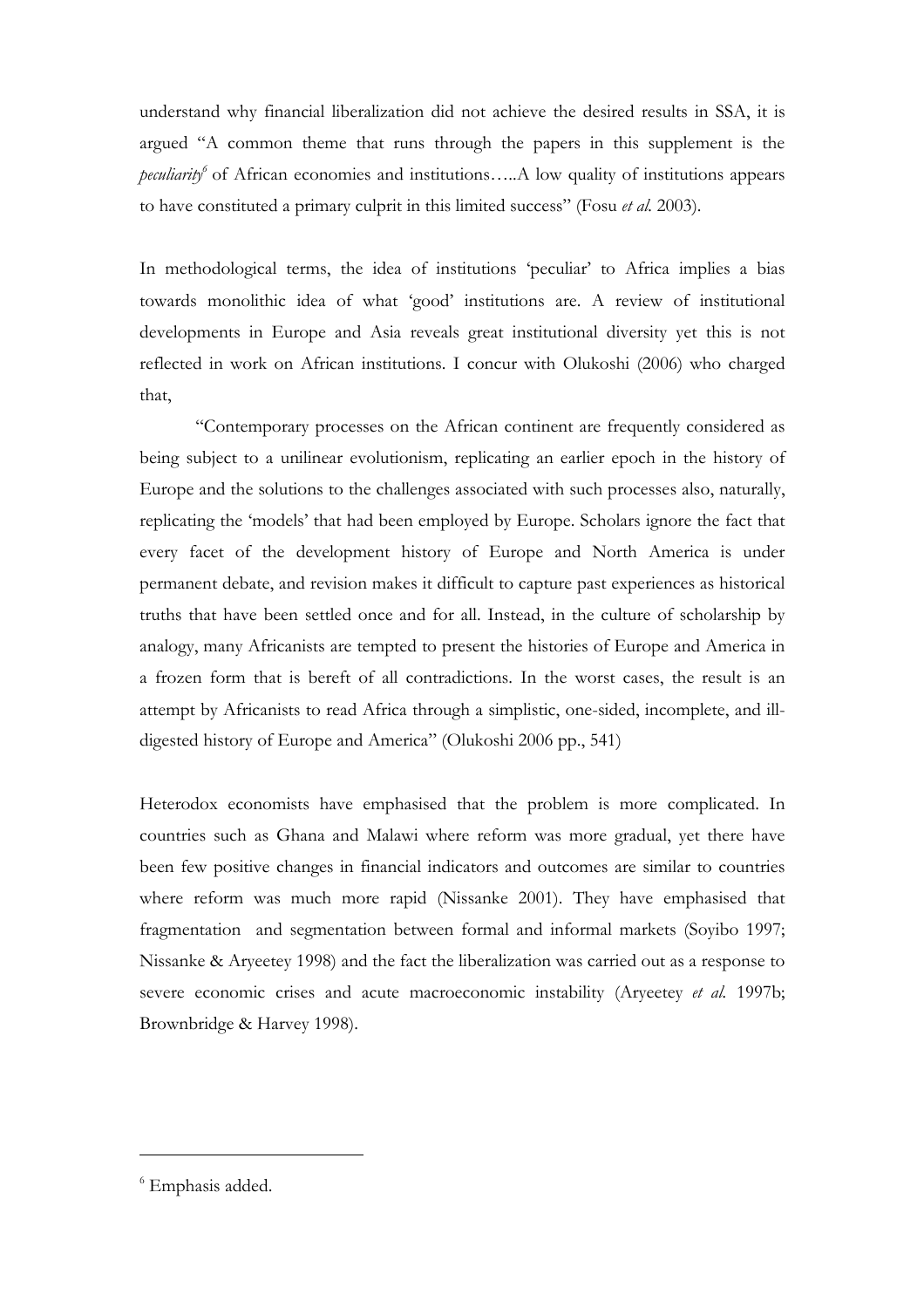### 1.4 Studies on the Link between Finance and Development in Africa

There is an extremely large debate on the links between finance and growth with empirical studies providing very mixed results (Khatkhate 1988; King & Levine 1993a, 1993b; Evans et al. 2002). This debate has also been tested empirically with data from SSA and MENA regions, and these papers are discussed below.

In one of the early cross country studies of 32 SSA countries Ndebbio (2004) attempts to measure the link between finance and growth using 2 variables of financial deepening – the first is ratio of M2 over GDP and the second is growth rate of per capita money balances. He concludes that financial deepening positively affects per capita growth in output<sup>7</sup>. The author reaches this conclusion even though the co-efficient of ratio of M2 over GDP was insignificant. "Fair enough… that of financial intermediation was insignificant. Both variables coefficients, however, had the right signs. This is important for policy" (Ndebbio 2004 pp., 16)<sup>8</sup>. Drawing extremely strong conclusions from such weak quantitative data is high problematic.

Ghirmay (2004), carries out a cross country study of 13 African countries concludes that there is a positive and casual relationship between financial development and economic growth<sup>9</sup>. The author himself acknowledges that whilst there is evidence for causality in 8 out of 13 countries, there is reverse causality in 9 countries in the sample. The conclusion is based on evidence of bi-directional causality in just 6 countries in the sample, and is therefore highly questionable.

Akinboade (2000) studied the relationship between financial deepening and growth in Tanzania using bank deposit liability to measure financial deepening. The paper finds that in line with McKinnon-Shaw hypothesis, removal of interest rate restrictions and positive real interest rates led to increase in bank deposit liability. However the regression results

<sup>&</sup>lt;sup>7</sup> The author uses ordinary least squares (OLS) regression and covers the period 1980-1989, using decade averages for the variables.

<sup>8</sup> Italics inserted.

<sup>&</sup>lt;sup>9</sup> The author uses vector autoregression (VAR) framework. Economic growth is measured in terms of increase in real GDP and financial development is measured in terms of level of credit to the private sector by financial intermediaries.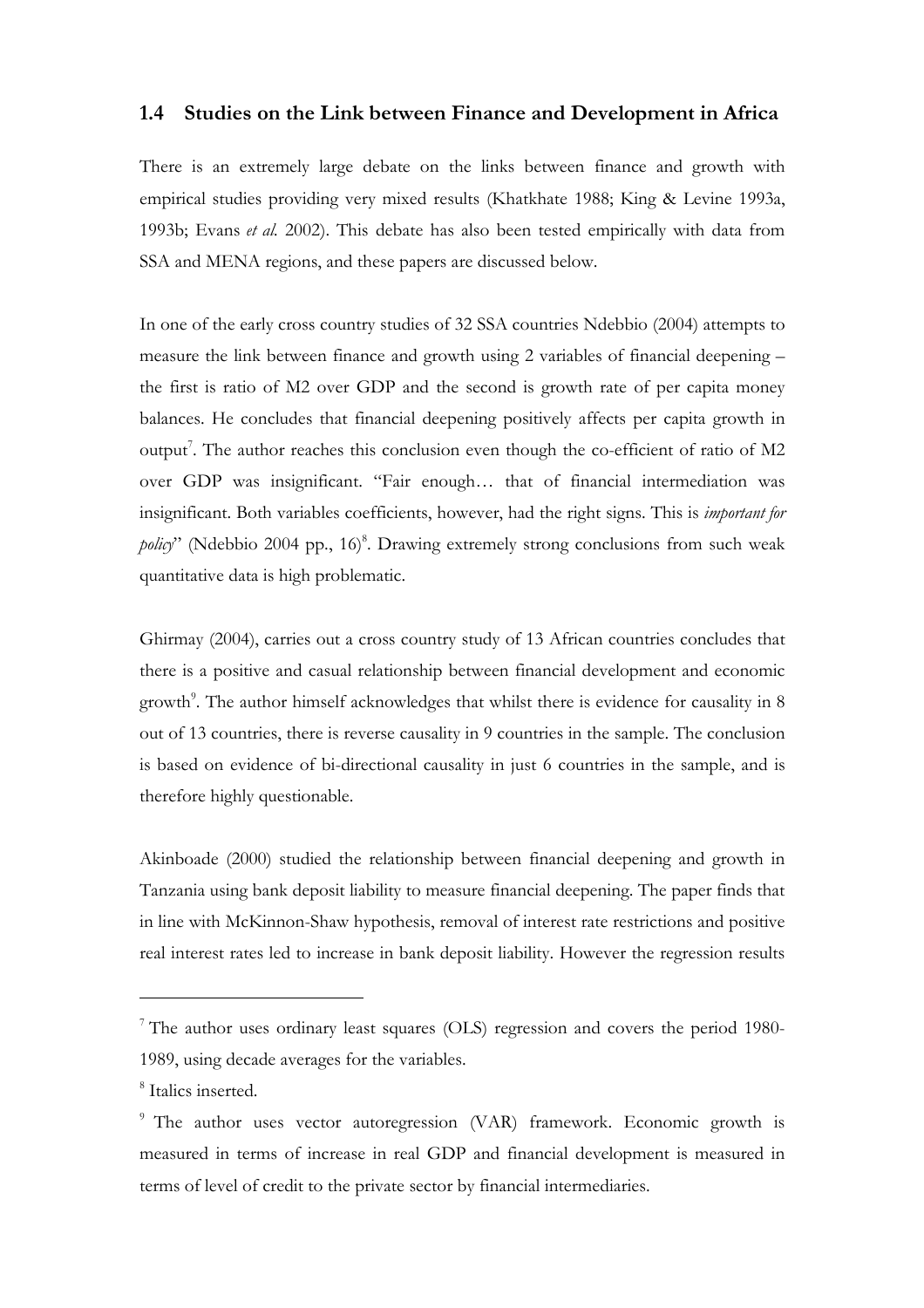of the relationship between financial deepening and growth was more mixed. The relationship is negative and significant during the period of financial liberalization (1982- 1996) but insignificant during the period of financial repression (1966-1981).

Two studies of the link between finance and growth in the MENA region also show conflicting results. A panel data analysis of 11 MENA countries shows that besides public credit, no other indicators of financial development have a significant impact on growth (Al-Zubi et al. 2006)<sup>10</sup>. Another paper, of 6 MENA countries finds a strong bidirectional relationship between financial development and growth in 5 of the 6 countries (Abu-Bader & Abu-Qarn 2008).

At a methodological level, several arguments can be raised about these papers. By its nature regression analysis works within a closed system where is it assumed that also variables are known and measurable. I concur with Kenny and Williams (2001) who carry out a large survey of the growth literature and argue that "any account which takes as an assumption that the process of economic growth works more or less unaltered across enough countries to be proved or disproved through the statistical testing of variables in large cross country regressions is likely to be inadequate" (Kenny & Williams 2001 pp., 2). Therefore econometric studies by their nature will have disappointing results as they assume that the process of development is homogenous, whereas history has shown that it is highly heterogeneous (Kenny & Williams 2001). By their nature, these studies are looking for unrealistic 'empirical regularities' across the world (Dow 2002).

The concerns raised above, have also been raised by Marianne Bertrand who reviewed the finance and development research carried out by the World Bank for the 'Deaton Report'. While recognizing that the World Bank research agenda in this area can be termed a success in terms of the number of publications accepted in top finance and economics journals she questions the over-reliance on cross country regressions. It is worth quoting her remarks in full in particular as the research agenda in SSA largely follows this pattern.

"While (and maybe because) fundamental, these questions are also extremely difficult to answer convincingly. In particular, the cross-country approach that is adopted in much of the research I have reviewed suffers from serious limitations. While this

 $10$  They use the methodology of Levine (1997)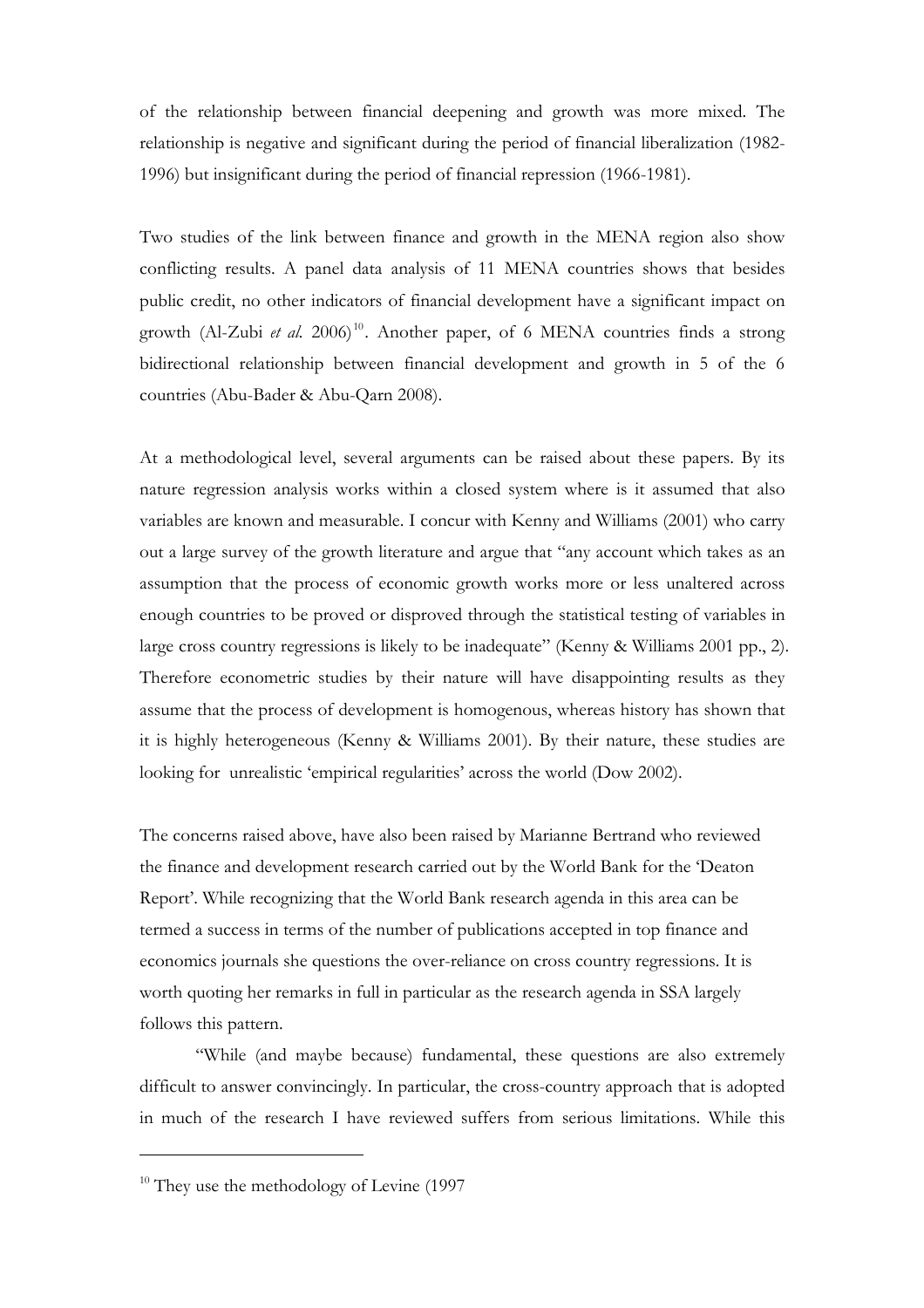research approach has established clear correlation patterns between many of the key variables of interest, the policy takeaways of this research are often quite limited due to obvious interpretational issues. Also, this research approach is often too "black-boxy" to provide practical guidelines for those in charge of policy design and implementation. While I am certainly not advocating abandoning the cross-country research methodology, I was nevertheless surprised by how prevalent this research methodology was in the various projects I reviewed. In particular, I found detailed case studies, where one can delve deeper into the specific experiences of a given country (or a given financial institution within a country), remarkably scarce. My prior going into this evaluation is that Bank researchers had a strong comparative advantage in such case studies compared to researchers at academic institutions, not only given the huge amount of field experience within the Bank but also given the many contacts the Bank has with financial institutions and financial agencies around the world. I was surprised not to see this comparative advantage more strongly reflected in the Bank research" (Deaton et al. 2006 pp., 111)

Referring once again to the specific studies discussed above, all 5 papers are by mainstream economists. Therefore, even when the expected positive relationship between finance and growth is not found in the data, policy conclusions are drawn pointing towards increased liberalization. Ndebbio (2004) argues "this apparently less than satisfactory performance of the financial intermediation variable is due basically ot the shallow finance and the absence of well functioning capital markets in most SSA countries" (pp., 17). Akinboade (2000) attribute the mixed results to the "erstwhile socialist orientation" (pp., 948) of banking in Tanzania. Al-Zubi et al. (2006) state that "financial sectors are still underdevelopment and need more efforts to be able to exert its functions effectively in the Arab countries". They are based on a closed system analysis with little recognition that there may be factors that cannot be captured by the data that are affecting the relationship.

### 1.5 Studies on Market Structure and Competition in Banks in Africa

Neoclassical economics begins with the assumption that increased competition would lead to lower costs and enhanced efficiency in the financial market. However there is now a growing recognition, even in the mainstream literature, that assuming "competition is unambiguously good in banking is naïve" (Claessens & Laeven 2003 pp.,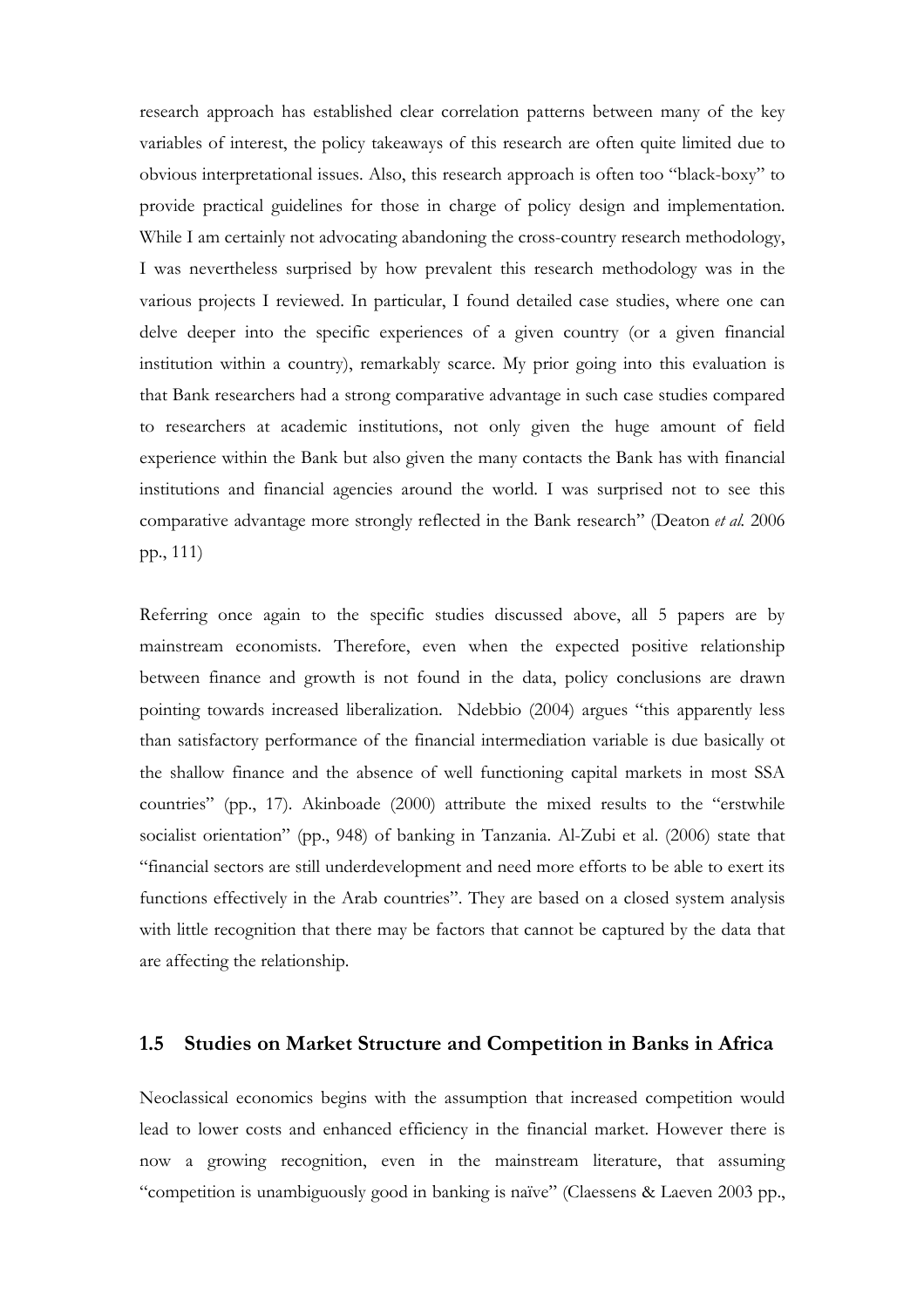4). It is argued that the information intensive nature of banking implies that banking is naturally less competitive than other sectors (Caprio & Levine 2002). Oligopolistic competition may lead to higher intermediation costs and higher spreads and inefficiency or may lead to more efficient market through exploitation of economies of scale (Buchs & Mathisen 2005).

Not only are the links between competition and efficiency complex, the links between competition, efficiency and stability are just beginning to be explored (Beck et al. 2006). A certain degree of market power may be beneficial in banking as it would moderate banks risk taking incentives. A bank with higher market power, franchise value and higher profits has more to loose if it takes an excessively risk policy (Vives 2001). In the same vein other authors have argued that the reduction in franchise value and rents led to an increase in bank failures in the 1980s (Keeley 1990; Stiglitz et al. 2000).

Despite recent recognition in the literature, that "different countries may have different optimal level of competition intensity" (Vives 2001) empirical work done in Africa continues to follow a Structure-Conduct-Performance (S-C-P) paradigm where it is assumed that the poor performance of African banking and in particular high interest rate spreads can be attributed to low level of competition.

In a wide survey of the financial sector in Africa, Ncube (2007) argues that the oligopolistic nature of the banking market is a key reason for the high interest rate spreads.

Chirwa (2001) in an extensive study of the Malawian banking industry also carries out an S-C-P hypothesis by analyzing the determinants of profitability. He finds that support for collusion in the Malawian banking industry as market concentration has a positive and significant impact on profitability<sup>11</sup>. He argues that competition exists only on the fringes – with 9 banks competing for 25% of the market whilst 2 (government-owned) banks control 75% of the market. This leads to a policy conclusion that there is a need to privatize government owned banks to encourage competition. Without going into the extensive debate on the merits of privatization here, it is useful to note that in other

<sup>&</sup>lt;sup>11</sup> In the case of Malawi interest rates were controlled and the main source of profits was fee income (Chirwa 2001).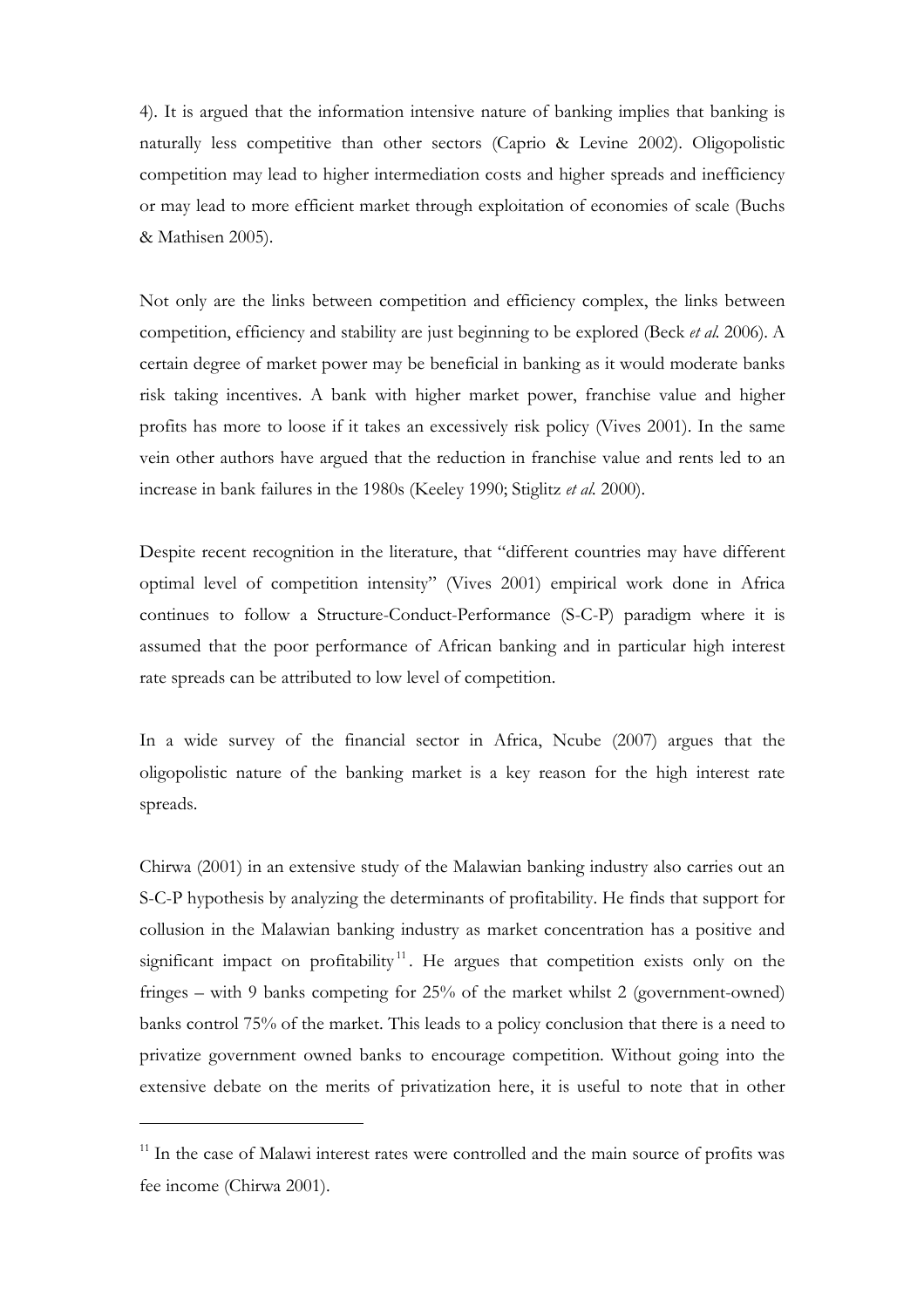African countries privatization has not led to reduced a domination of a few strong banks (Ngugi & Kabubo 1998).

Industrial organization literature has developed to show that competition is not only determined by concentration and market structure indicators alone, but that contestability is important (Baumol et al. 1982; Besanko & Thakor 1992)<sup>12</sup>. Empirically there have been a lot of studies conducted to measure competition, now defined in terms of contestability generally following the seminal work by Panzar and Rosse (1987).

Panzar and Rosse model investigates the extent to which a change in factor input prices is reflected in (equilibrium) revenues earned by a specific bank. The model provides a measure – the H statistic as a measure of the degree of competition. Table 1 below explains the interpretative value of the H statistic.

| <b>Value of H</b> | <b>Implied Market Structure</b>                                          |
|-------------------|--------------------------------------------------------------------------|
| $H \leq 0$        | Monopoly, colluding oligopoly                                            |
| 0 < H < 1         | Monopolistic competition                                                 |
| $H = 1$           | Perfect competition, natural monopoly in<br>perfectly contestable market |

Table 1: Interpretation of H Value

Source: (Claessens & Laeven 2003)

 $\overline{a}$ 

Claessens and Laeven (2003) use this model to estimate the degree of competitiveness in a cross section of 50 developed and developing countries for the period 1994 – 2001. Buchs and Mathisen (2005) also apply the Panzar and Rosse model to estimate the H statistic for Ghana for the same period. A selection of the results are summarised in the table below.

#### Table 2: H Statistic for Different Countries / Regions

<sup>&</sup>lt;sup>12</sup> Competitive outcomes are possible in concentrated systems and collusive actions can be sustained even in the presence of many firms. Therefore, it is the threat of entry, contestability that is more important.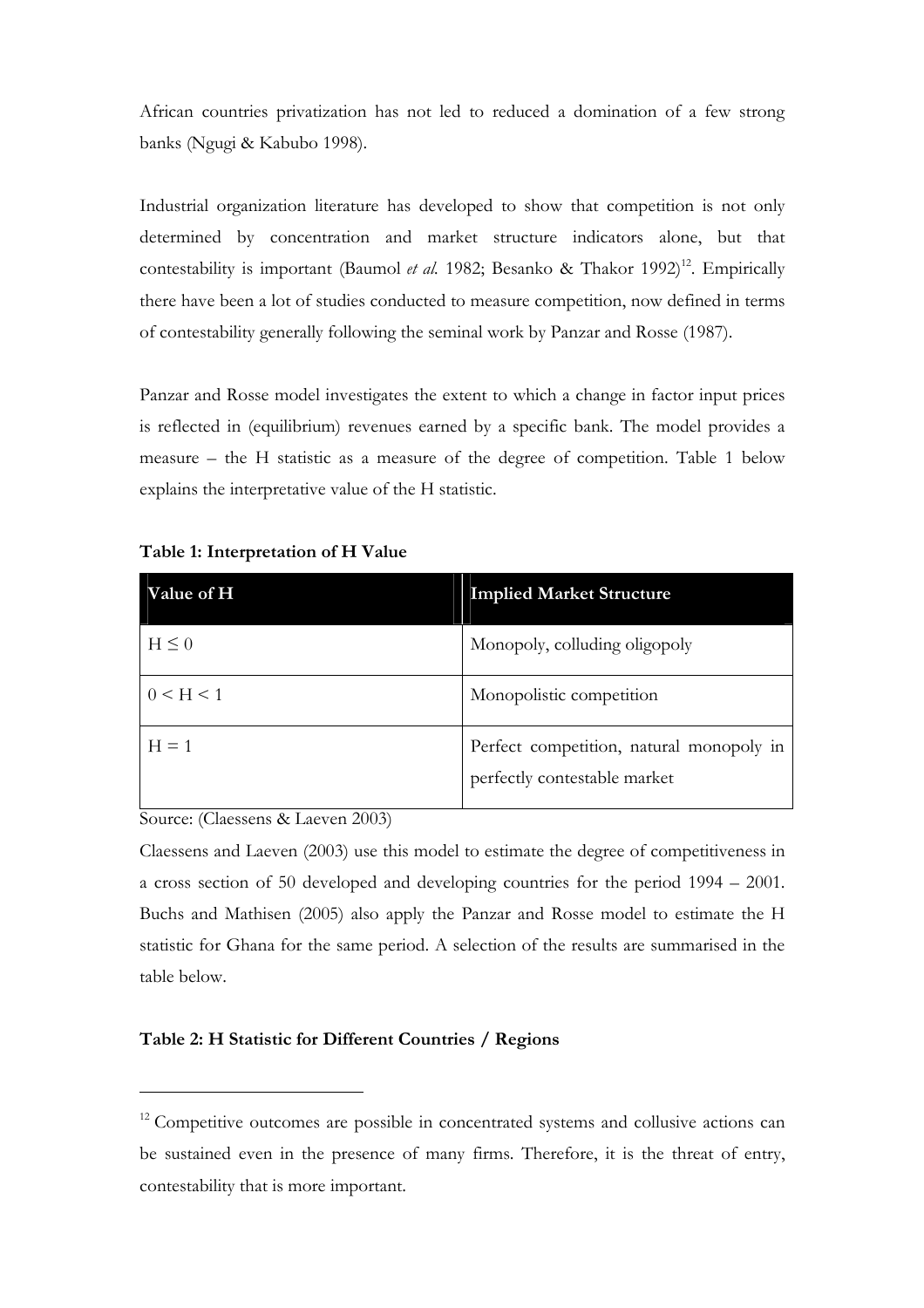| Country                 | Period    | $H$ – Statistic |
|-------------------------|-----------|-----------------|
| Kenya                   | 1994-2001 | 0.58            |
| Ghana                   | 1998-2003 | 0.56            |
| Nigeria                 | 1994-2001 | 0.67            |
| South Africa            | 1994-2001 | 0.85            |
| North America (median)  | 1994-2001 | 0.67            |
| South America (median)  | 1994-2001 | 0.73            |
| East Asia (median)      | 1994-2001 | 0.67            |
| South Asia (median)     | 1994-2001 | 0.53            |
| Western Europe (median) | 1994-2001 | 0.67            |
| Easter Europe (median)  | 1994-2001 | 0.68            |

Source: (Claessens & Laeven 2003; Buchs & Mathisen 2005)

 $\overline{a}$ 

It can be seen from the above table that an H statistic of between zero and one seems to be the 'default' result of this applying this methodology and therefore the usefulness of this model is highly questionable<sup>13</sup>. In banking in particular, full monopoly or perfect competition are unlikely. Furthermore, the model is based on several restrictive assumptions including that banks are operating in (long run) equilibrium.

Some authors using this model do to recognise this problem. For example Buchs and Mathisen (2005) state "what constitutes equilibrium in the banking sector remains elusive" (p 15) and "cross-country comparisons should be treated with caution<sup>14</sup>" (p. 17).

<sup>&</sup>lt;sup>13</sup> For example Buchs and Mathisen (2005) find that only significant result of their empirical work is that bank profits are highly correlated to the treasury bill rate and "banking sector and the government are trapped in a co-dependency scheme" (p 20)

<sup>&</sup>lt;sup>14</sup> Buchs and Mathisen (2005) note that the H statistic implies Ghana is only slightly less competitive than Nigeria, yet it is known that Nigeria has significantly lower spreads than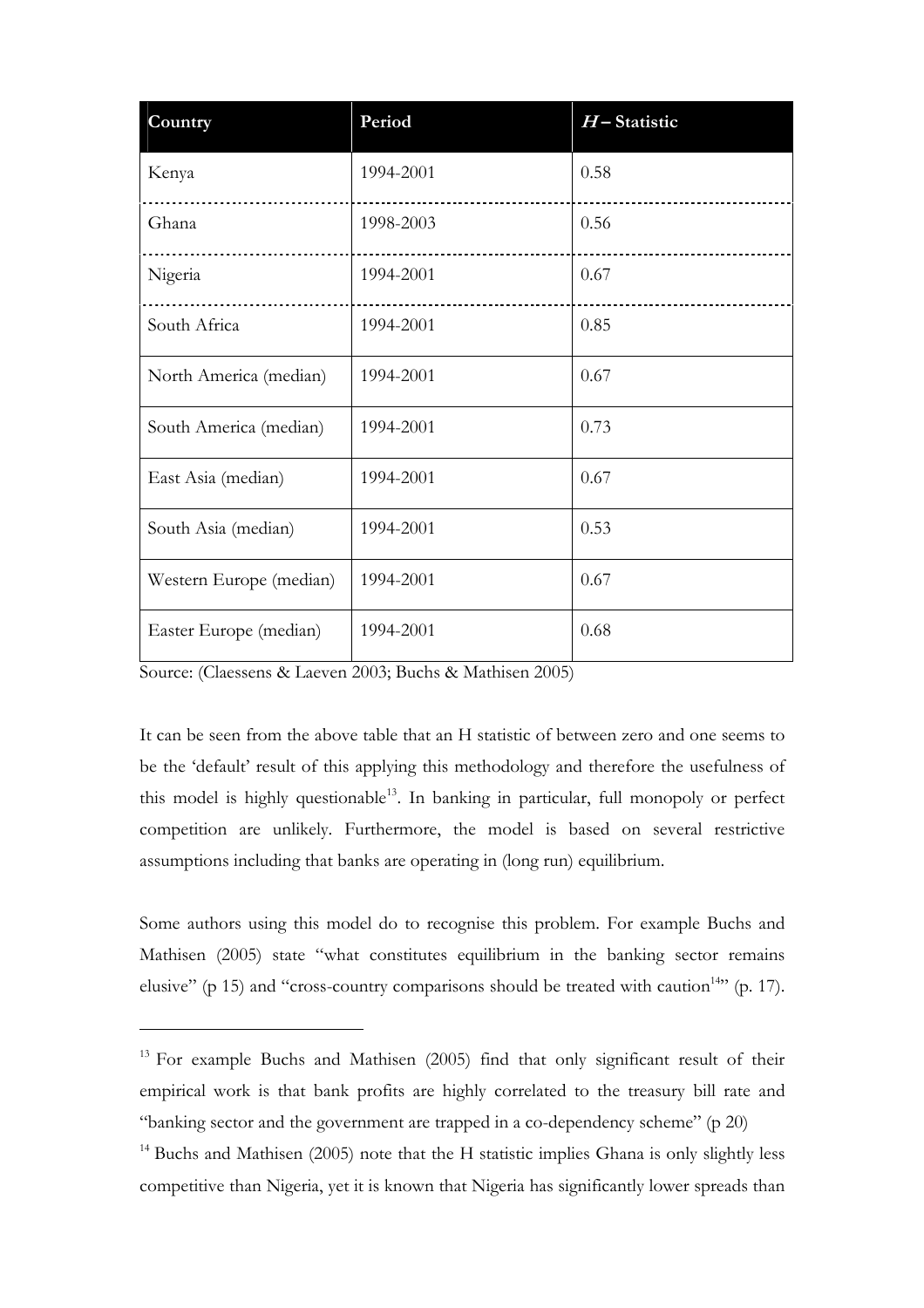Surprisingly, they justify continuing to use this model by stating that they are "following existing literature" (p 16).

However, many authors do not seem to recognise the limitations of this methodology. Mugume (2006) uses the Panzar and Rosee methodology to analyse the competitiveness of the Ugandan banking sector from 1995 to 2005 and again finds H statistic with a value of 0.28 on average for the entire period, 0.40 for the 2000-2005 period and 0.31 for the 1995-1999. He argues that this displays that the Ugandan banking sector is characterised by monopolistic competition with improved competition in the later period, due to "cleaning up of the sector" (Mugume 2006 pp., 39). The H-statistic calculated is used a measure of competition and regressed against concentration. The author argues that concentration negatively affects competition. However, concentration did not change dramatically in the period under consideration and there is little specific analysis as to why competition improved during the period.

Musonda (2008) uses the Panzar and Rosee methodology to analyse the competitiveness of the Zambian banking sector from 1998 to 2006. Table 3 below summarises his results.

|                                                  | $H$ – Statistic |
|--------------------------------------------------|-----------------|
| Total Revenue (all banks)                        | 0.711           |
| Interest Revenue (all banks)                     | 0.721           |
| Banks<br>Foreign<br>(total)<br>income)           | 0.678           |
| Local Banks (total income)                       | 0.594           |
| Foreign<br>Banks<br><i>(interest)</i><br>income) | 0.64            |

 $\overline{a}$ 

Table 3: Summary of H Statistic for Zambia from Musonda (2008)

Ghana. Furthermore, H- statistic calculated by Claessens and Laeven (2005) for USA is 0.41 (p. 30 table 2) – the lowest in their sample. Their results contradict Shaffer (1989).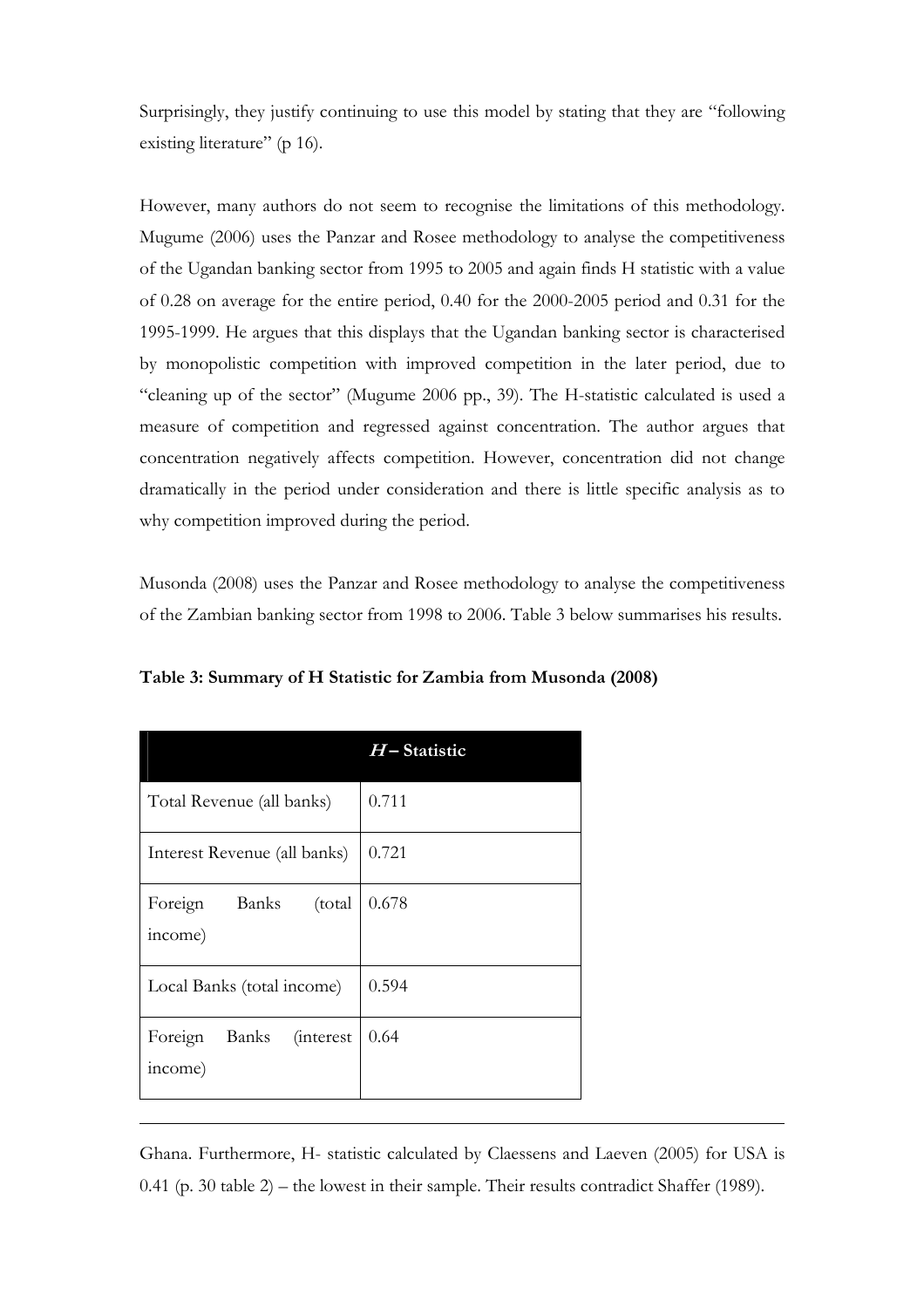|                  | Local Banks (interest      |                   | 0.654 |
|------------------|----------------------------|-------------------|-------|
| income)          |                            |                   |       |
|                  | Large Banks (total income) |                   | 0.592 |
|                  | Small Banks (total income) |                   | 0.656 |
| income)          | Large Banks (interest      |                   | 0.656 |
| Small<br>income) | Banks                      | <i>(interest)</i> | 0.667 |

As over the 5 largest banks in Zambia control over 80% of the industry, concentration ratios would imply that the industry is oligopolistic (Musonda 2008). However, using the Panzar-Rosse model, the author argues that "key findings of the study are that Zambian banks earned their income under conditions of monopolistic competition. The H-statistic derived from the interest income specification is greater than that obtained with total income suggesting that commercial banks still regard traditional banking activities as important" (Musonda 2008 pp., 42). The author's bias towards foreign banks is also evident, as it is argued "Estimates for bank ownership indicate that foreign banks compete more intensely than domestic banks, supporting evidence from previous studies" (Musonda 2008 pp., 42). This is despite the fact that the authors own data shows that a rather mixed picture - whilst competition is higher amongst foreign banks for total income, it is lower when looking at interest income. In the introduction, the author highlights that the Bank of Zambia believes that the strong control of foreign banks is a problem for the market (Bank of Zambia 2004). Yet, the author does not address this question in light of the results of his model. The author is also surprised that there is higher competition amongst small banks than large banks and argues that large banks have a higher regulatory burden.

I would like to argue that whilst this paper is extremely sophisticated in its application of econometric and panel data analysis is reflects a poor understanding of the exact nature of competition in the Zambian banking market, in particular the social and historical factors that are shaping reputation and competition of banks.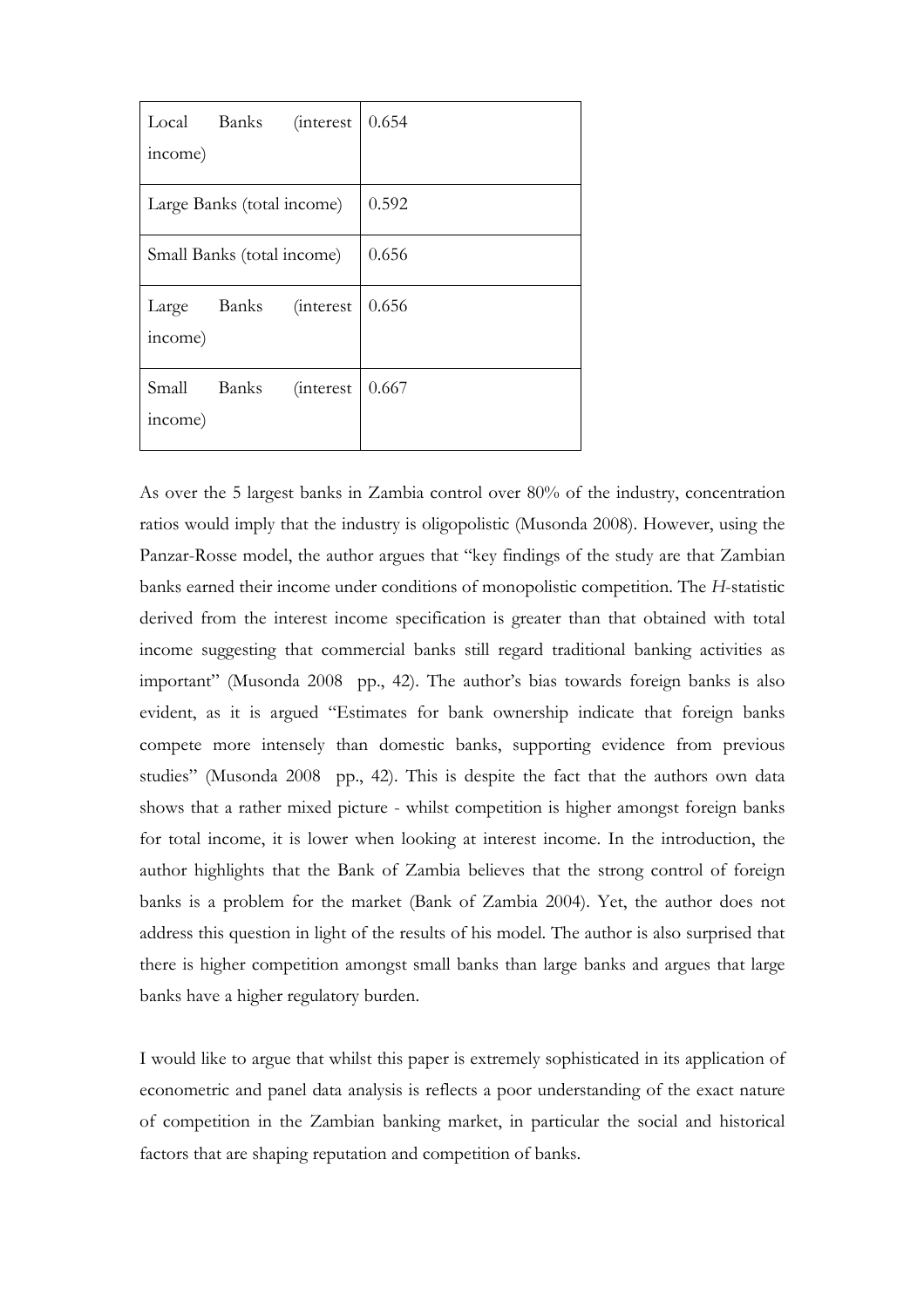I think it is more useful to try and assess the exact nature of competition and whether it actually led to improvements in performance or not. This sort of analysis has been carried out in an interesting study that links competition issues to bank failures in Zambia by Maimbo (2002). The author highlights that besides monitoring CAMELS, the analysis of other factors such as the business strategies of local banks, for example, over reliance on cost-based competition, would have revealed weakness in banks that later failed (Maimbo 2002).

#### 1.6 Studies on the Efficiency of Banks in Africa

Another recent trend in the literature has been to estimate the efficiency of banks in SSA. This follows the trend in mainstream literature where there are innumerable studies that attempt to move beyond a simple comparison of financial ratios to econometric modeling measuring the efficiency of financial institutions using frontier analysis. In this section I will discuss briefly the theory of frontier analysis followed by the application of this type of analysis to banking in SSA. The main aim of this section is to show that this form of analysis is becoming dominant in the research on banking in SSA and is based on a false sense of rigour of the analysis. Even if this sort of methodology is accepted, the papers discussed here can be criticized in their own terms. I will also discuss more serious methodological issues with this type of analysis and show that they do not generate a deeper understanding of the banking system in SSA.

Frontier analysis involves the establishment of a benchmark or frontier and the distance of a firm from the frontier is the extent of the firm's (in)efficiency. The frontier is usually established in terms of technical or cost efficiency (maximum output for given input) or allocative efficiency (given output for minimum input). Hasan (2005) provides a good, critical summary of the theoretical underpinnings of these studies and highlights that theoretically, allocative and technical efficiency measure different concepts, even though they are used inter-changeably in the empirical literature.

The majority of empirical studies follow two stages. In the first stage, (in)efficiency from the frontier is measured. The two most common methods of measuring efficiency are: parametric stochastic frontier analysis (SFA) or a non-parametric development envelope analysis (DEA). The models of the output and input functions have become highly sophisticated deploying translog or flexible functional forms in favor of the more traditional Cobb-Douglass production function. It should be noted, that this frontier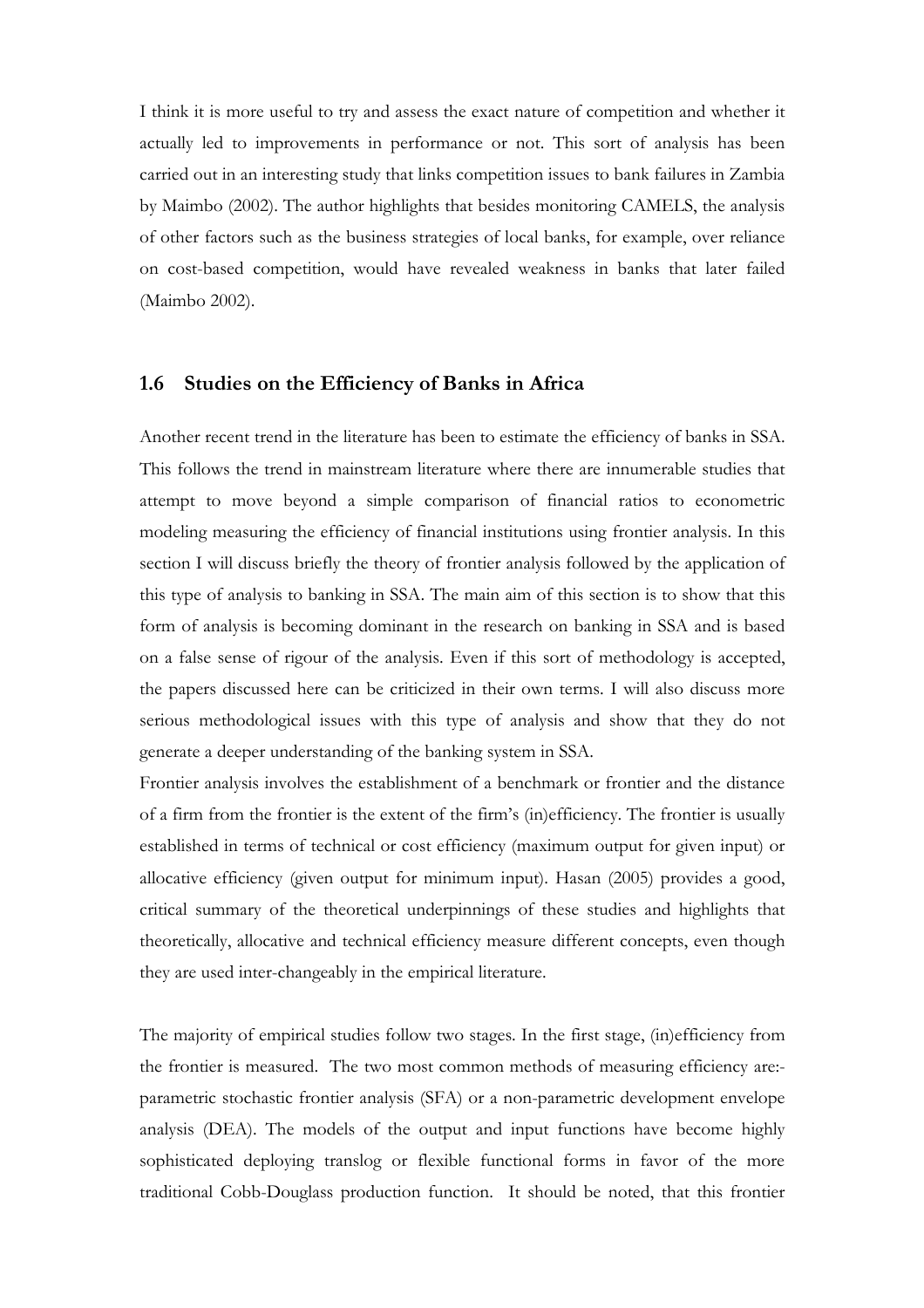analysis can be applied across a variety of industries. In studies of banking, there are no consistent measures of input or output used to define the frontier. Input measures used include labor costs, physical capital costs and costs of deposits or total value of deposits. Measures of output used include the total value of loans, total assets, income from loans or off balance sheet variables. Following Fare, Grosskopf et al (1994), the efficiency results are sometimes decomposed using a Malmquist decomposition into technical efficiency and technological change, with the former further decomposed into a pure efficiency change and scale efficiency change, to understand changes over time or between companies or between regions.

In the second stage of the analysis the calculated measures of (in)efficiency are then used as a dependent variable in a model with selection of determinants of (in)efficiency as independent variables. Berger and Humphrey (1997) provide a summary of 121 studies in 21 countries based on these efficiency models, and though they are generally proponents of this method, they raise several limitations of the studies some of which will be discussed below.

Here I discuss two such studies in SSA - Egesa (2006) who attempts to understand the efficiency of banks in Uganda and Aikaeli (2008) whose analysis looks at banks in Tanzania.

Reforms of the financial sector in Uganda started in 1992 and Egesa (2006) measures the changes in efficiency or productivity from  $1993 - 2005$  for 11 banks<sup>15</sup>. Productivity or efficiency is measured using non-parametric Malmquist Index. At an aggregate level, the author finds an overall decline in productivity from 1993 – 2005. However, the steep decline in productivity after 1993, is slightly reversed by the increase in productivity from 2002 (Egesa 2006). Results for productivity change at an individual bank level are shown in Table 4.

<sup>&</sup>lt;sup>15</sup> The total number of commercial banks in Uganda was 15 in 1993, which increased post liberalization to 20 banks in 2000 but then decreased to 15 in 2004 (Egesa 2006)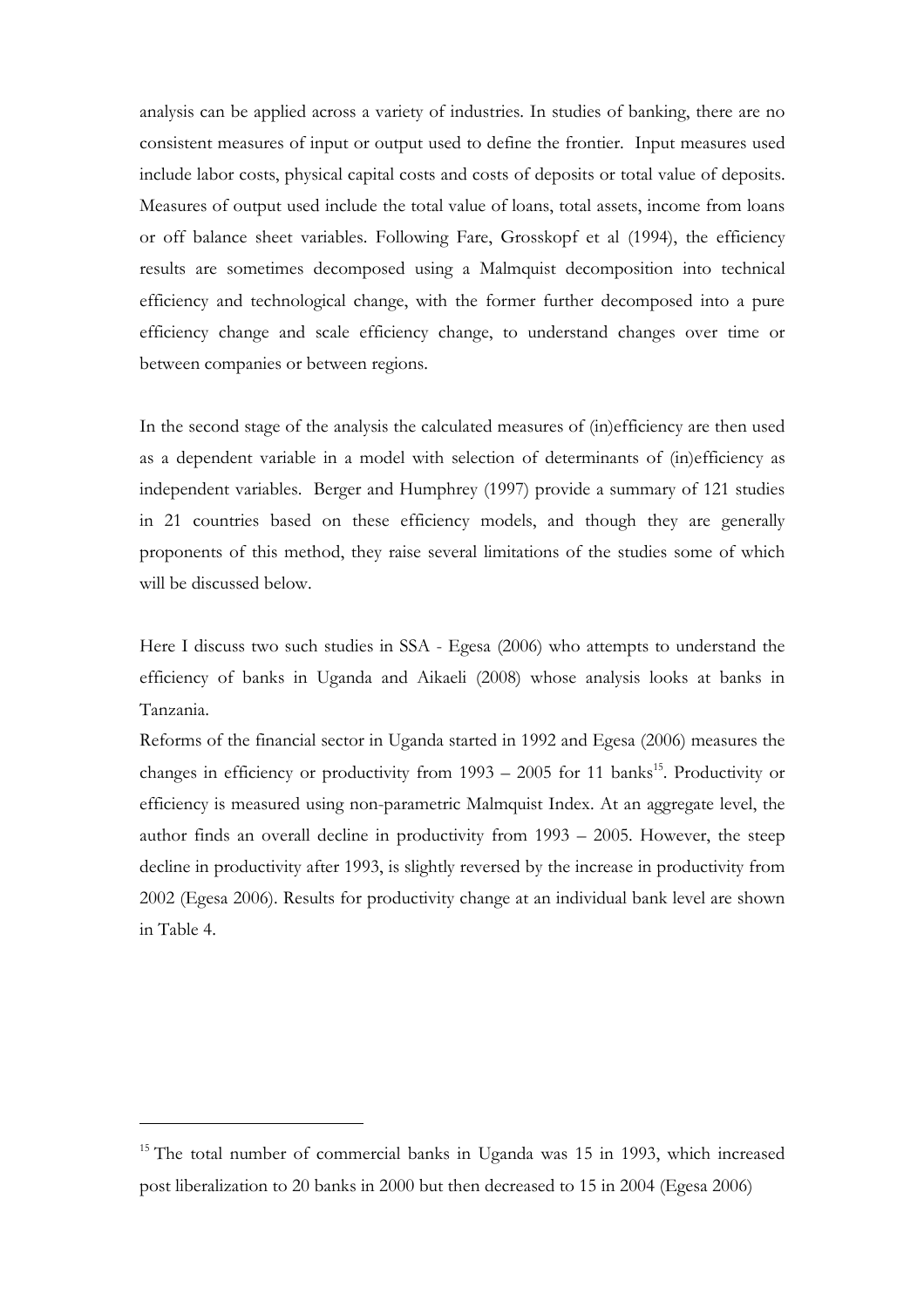| Bank           | Ownership | Technical  | Technologi- | Pure       | Scale      | Total factor |
|----------------|-----------|------------|-------------|------------|------------|--------------|
|                |           | Efficiency | cal         | efficiency | efficiency | productivity |
|                |           | change     | change      | change     | change     | change       |
|                |           | index      | index       | index      | index      | index        |
| $\mathbf{1}$   | Foreign   | 0.997      | 1.009       | 0.996      | 1.001      | 1.006        |
| $\overline{2}$ | Foreign   | 1.000      | 1.013       | 1.000      | 1.000      | 1.013        |
| $\overline{3}$ | Foreign   | 1.000      | 0.982       | 1.000      | 1.000      | 0.982        |
| $\overline{4}$ | Local     | 0.985      | 1.021       | 0.992      | 0.993      | 1.006        |
| 5              | Local     | 1.000      | 0.974       | 1.000      | 1.000      | 0.974        |
| 6              | Foreign   | 1.000      | 0.999       | 1.000      | 1.000      | 0.999        |
| $\overline{7}$ | Foreign   | 0.994      | 1.011       | 0.996      | 0.999      | 1.005        |
| 8              | Local     | 1.000      | 0.984       | 1.000      | 1.000      | 0.984        |
| 9              | Foreign   | 1.000      | 0.975       | 1.000      | 1.000      | 0.975        |
| 10             | Foreign   | 1.000      | 1.025       | 1.000      | 1.000      | 1.025        |
| 11             | Foreign   | 0.994      | 0.980       | 0.998      | 0.996      | 0.974        |
| Mean           |           | 0.997      | 0.997       | 0.998      | 0.999      | 0.995        |

Table 4 : Bank and ownership efficiency change measures in Uganda 1993 – 2005

Source: Egesa (2006)

The author argues "improvements among four foreign banks and one local bank over the entire period, explained entirely by technological improvements. There were no changes in pure and scale efficiency for the majority of banks. However, three foreign banks had a decline in pure efficiency compared to one local bank. The same local bank also had a decline in scale efficiency although the gains in technological efficiency were more than enough to offset the decline in efficiency change" (Egesa 2006 pp., 23). Besides giving an explanation of the results, this analysis does not give us any meaningful understanding of the changes in efficiency banking system in Uganda from 1993 – 2005, including what sort of technological improvements were taking place.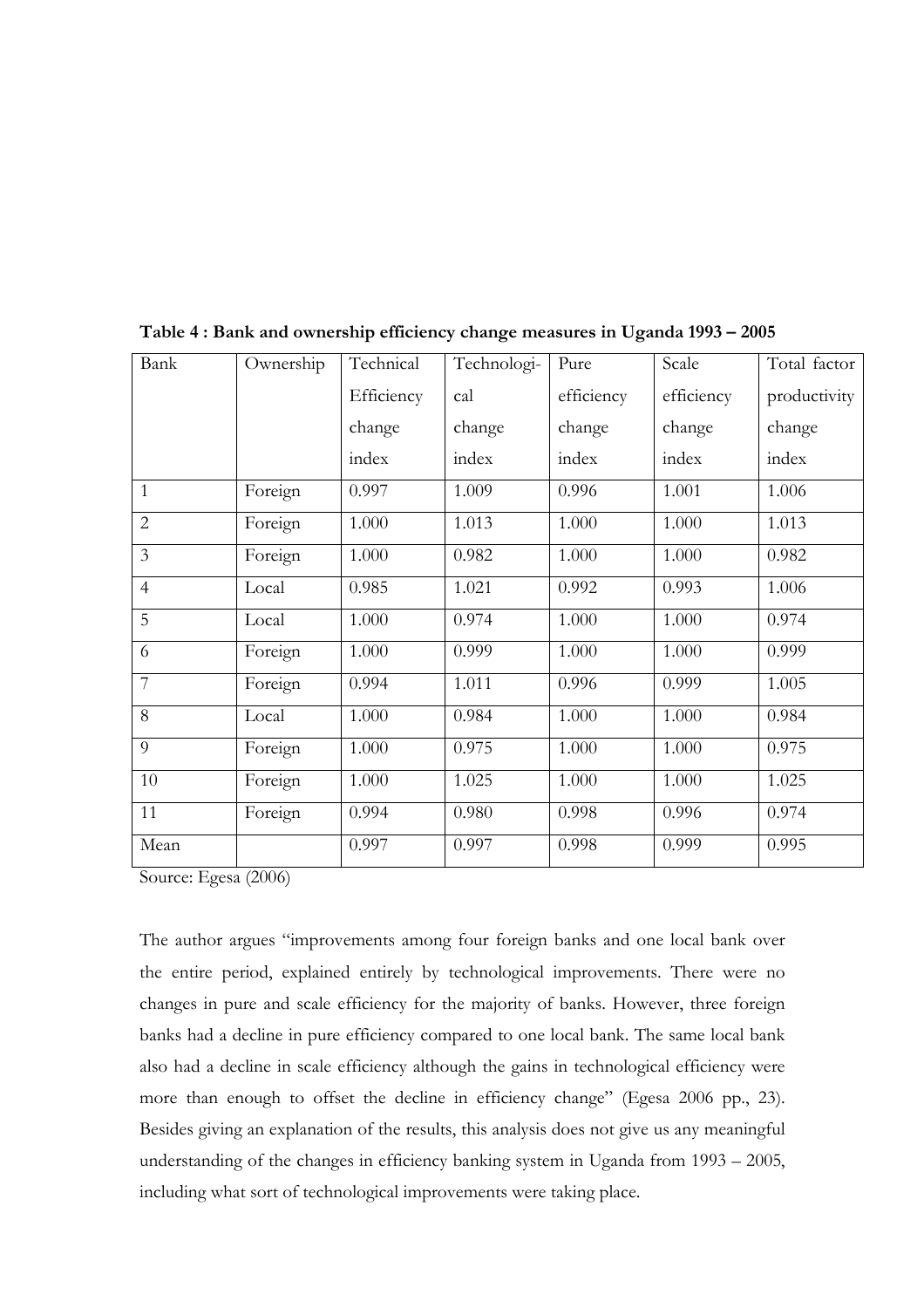In the second stage, the author then assesses the determinants of productivity using two way error components model. The results are summarised in Table 5<sup>16</sup>.

| <b>VARIABLE</b>      | <b>MEASURED</b>              | <b>EXPECTED</b> | <b>HYPOTHESIS</b>           | <b>EMPIRICAL</b> |
|----------------------|------------------------------|-----------------|-----------------------------|------------------|
|                      | <b>BY</b>                    | <b>SIGN</b>     |                             | <b>RESULTS</b>   |
| Size                 | Assets of bank /             | $+ve$           | Economies of                | -ve but not      |
|                      | Total assets of              |                 | scale, large size           | significant at   |
|                      | banks in industry            |                 | $\rightarrow$<br>high       | $10\%$ level     |
|                      |                              |                 | productivity                |                  |
| Capital Adequacy     | Core<br>Capital /            | $+ve$           | high capital $\rightarrow$  | -ve              |
|                      | Weighted<br>Risk             |                 | high                        |                  |
|                      | Assets                       |                 | productivity                |                  |
| <b>Asset Quality</b> | Non-performing               | -ve             | High<br>non                 | +ve but not      |
|                      | Total<br>Loans<br>$\sqrt{2}$ |                 | performing                  | significant      |
|                      | Loans                        |                 | $\lambda$ low               |                  |
|                      |                              |                 | productivity                |                  |
| Shareholder          | Equity /<br>Total            | $+ve$           | High                        | $+ve$            |
| Stake in Bank        | Assets                       |                 | shareholder                 |                  |
|                      |                              |                 | stake, reduces              |                  |
|                      |                              |                 | agency                      |                  |
|                      |                              |                 | problems<br>$\rightarrow$   |                  |
|                      |                              |                 | high                        |                  |
|                      |                              |                 | productivity                |                  |
| Liquidity            | Total Assets                 | -ve             | High (excess)               | $+ve$            |
|                      | <b>Total Deposits</b>        |                 | liquidity $\rightarrow$ low |                  |
|                      |                              |                 | productivity                |                  |

| Table 5 : Regression Results of the Determinants of Productivity in Uganda |  |  |
|----------------------------------------------------------------------------|--|--|
|                                                                            |  |  |

<sup>&</sup>lt;sup>16</sup> The author gives results for 3 different estimates, a random period effects model, a fixed cross section and random period effects model and a fixed cross section and period effects. The results quoted here are for the third - fixed cross section and period effects model which has the highest adjusted R-squared.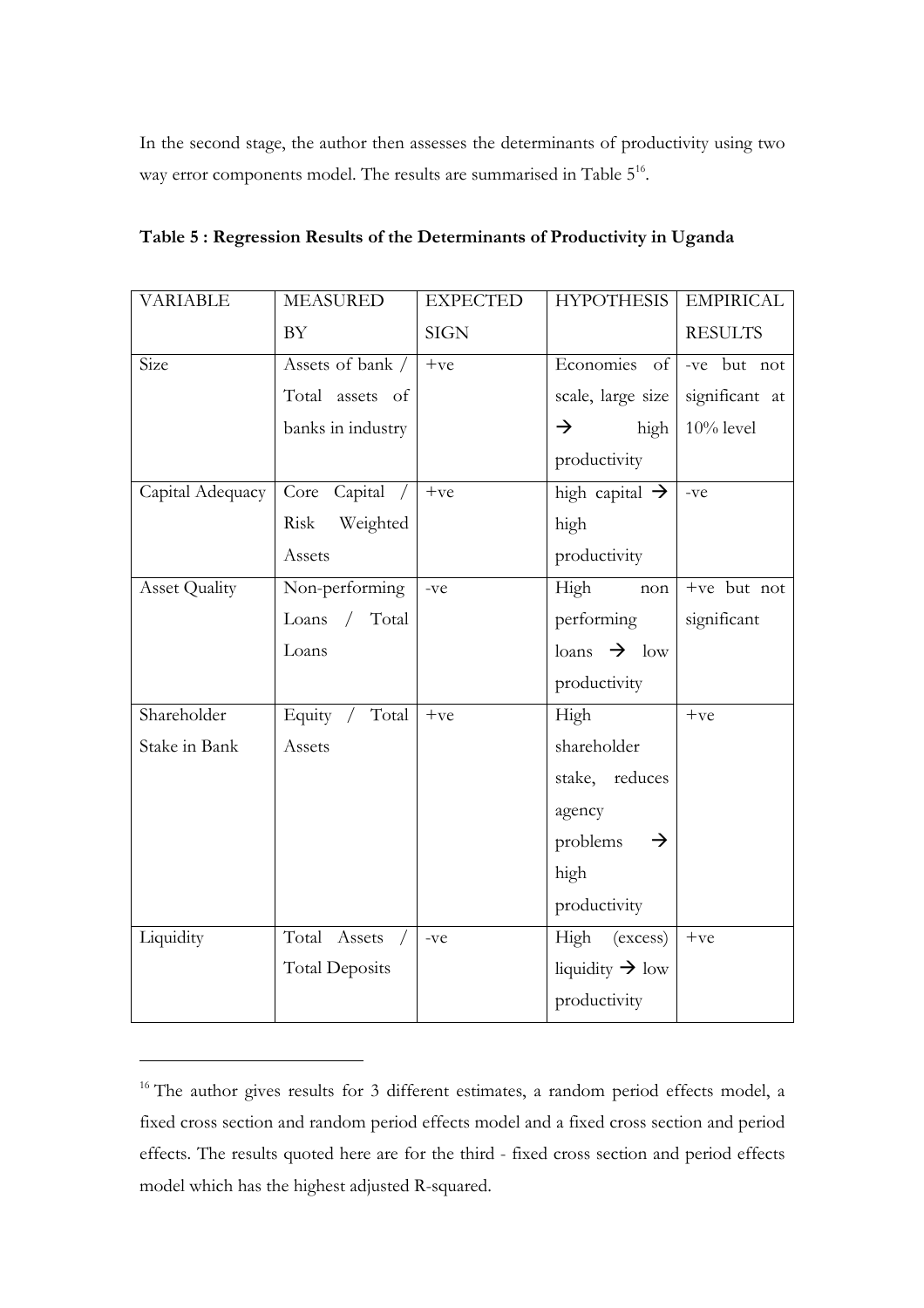| <b>VARIABLE</b>  | <b>MEASURED</b>  | <b>EXPECTED</b> | <b>HYPOTHESIS</b> | <b>EMPIRICAL</b> |
|------------------|------------------|-----------------|-------------------|------------------|
|                  | BY               | <b>SIGN</b>     |                   | <b>RESULTS</b>   |
| Return on Assets | Return on Assets | $+ve$           | Higher profits    | $+ve$            |
|                  |                  |                 | lead<br>to        |                  |
|                  |                  |                 | increased         |                  |
|                  |                  |                 | productivity      |                  |
| Adjusted<br>$R-$ |                  |                 |                   | 0.0652           |
| squared          |                  |                 |                   |                  |

Source: Egesa (2006 pp., 26)

 $\overline{a}$ 

It should be noted that very little thought has been put into deciding the independent variables in particular return on assets. It is tautological to use return on assets as an independent variable. This variable is an output that is used to calculate the efficiency frontier in the first stage. Therefore, it is not surprising that the most significant variable $17$  in the model is return on assets. Furthermore, whilst the level of econometrics applied is sophisticated, there is little analysis as to why the results of the analysis are in most cases opposite as to what would be expected.

The second study by Aikaeli (2008) is based on the banking system in Tanzania using data from  $1998 - 2004^{18}$ ,<sup>19</sup>. The author carries out non-parametric DEA, non-parametric Malmquist indices of efficiency change and parametric SFA. The paper is useful as it makes some attempt to understand the segmentation in the market as the efficiency indexes are calculated for different segments<sup>20</sup>. Results for productivity change at segment level are shown in Table 6.

<sup>&</sup>lt;sup>17</sup> With a t value of 4.09, it is significant even at the  $0.1\%$  level.

<sup>&</sup>lt;sup>18</sup> It is not clear from the study the number of banks that are included in the sample.

<sup>&</sup>lt;sup>19</sup> This paper is based on research done by the author during this PhD thesis which was awarded in 2006 by University of Dar-es-Salam, sponsored by the AERC's Collaborative PhD Programme.

 $20$  It is not clear why for the non-parametric approaches the banks are divided into three groups – large banks, international banks and small banks, yet for the parametric they are divided only into two groups - large banks and small banks.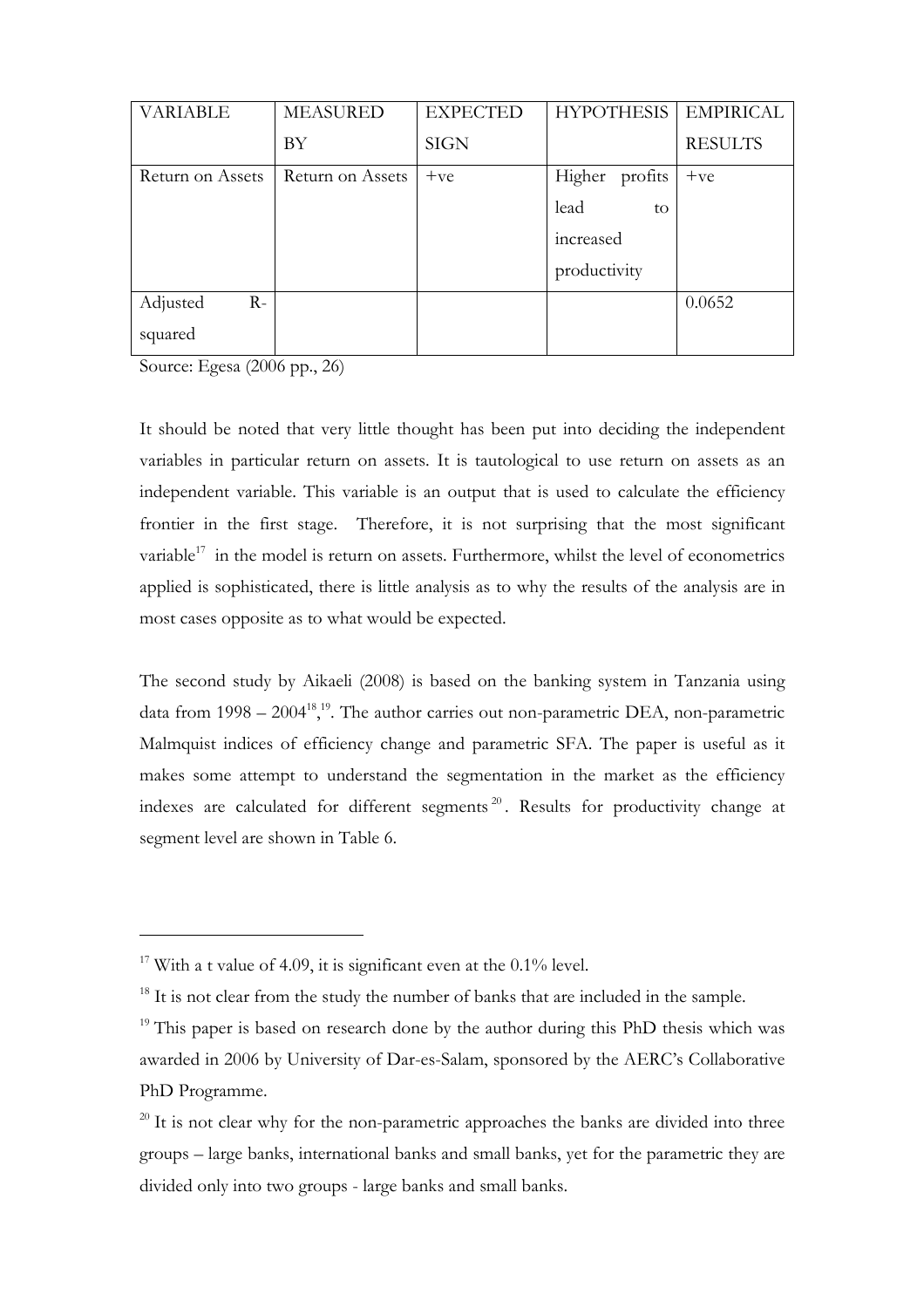Table 6 : Bank and ownership efficiency change measures in Tanzania 1998 – 2005

| Group   | Technical  | Technologi | Pure       | Scale      | Total factor |
|---------|------------|------------|------------|------------|--------------|
|         | Efficiency | cal        | efficiency | efficiency | productivity |
|         | change     | change     | change     | change     | change       |
|         | index      | index      | index      | index      | index        |
| Large   |            |            |            |            |              |
| Private |            |            |            |            |              |
| Owned   | 1.000      | 1.131      | 1.000      | 1.000      | 1.131        |
| Large   |            |            |            |            |              |
| Foreign |            |            |            |            |              |
| Owned   | 1.000      | 1.056      | 1.000      | 1.000      | 1.056        |
| Small   |            |            |            |            |              |
| Private |            |            |            |            |              |
| Owned   | 1.002      | 0.992      | 1.000      | 1.002      | 0.994        |
| Mean    | 1.001      | 1.058      | 1.000      | 1.001      | 1.059        |

The results indicate that the largest change in productivity occurred amongst the large private owned banks, and that overall productivity in the small private owned banks went decreased. However, it should be noted that this finding contradicts the results of the other 2 models – in the DEA, the productivity of small banks increased and according to the SFA analysis, the inefficiency of small banks decreased.

In the second part of the analysis, the indexes of in-efficiency calculated through the parametric SFA model are regressed against determinants of inefficiency using a Tobit model. The results of the analysis are summarized in Table 7.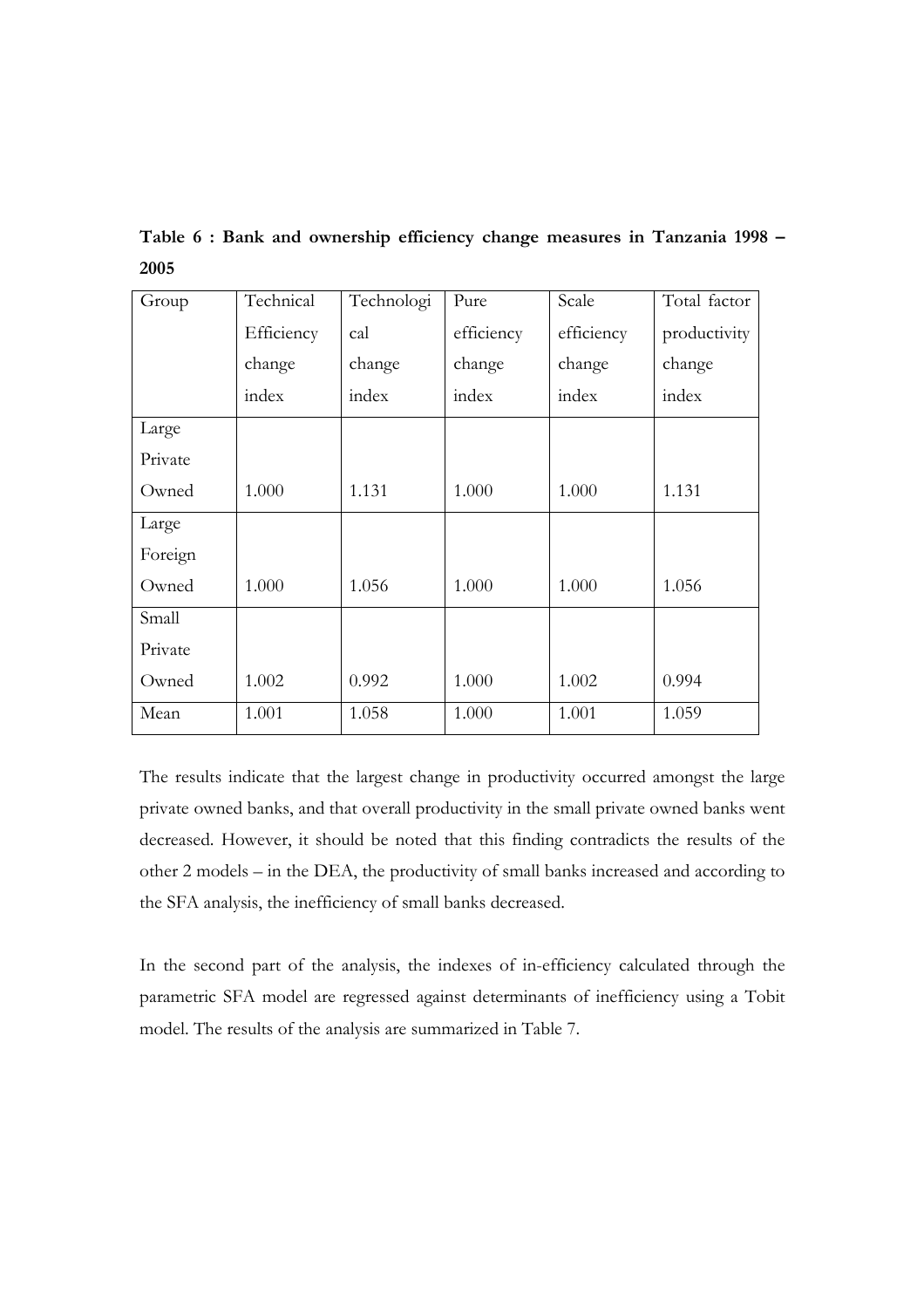# Table 7 : Regression Results of the Determinants of Bank (In)efficiency in Tanzania

| <b>VARIABLE</b>         | <b>MEASURED</b> | <b>EXPECTED</b> | <b>HYPOTHESIS</b>            | <b>EMPIRICAL</b> |
|-------------------------|-----------------|-----------------|------------------------------|------------------|
|                         | BY              | <b>SIGN</b>     |                              | <b>RESULTS</b>   |
| Size                    | Assets of       | $-ve$           | Economies of                 | +ve and          |
|                         | bank / Total    |                 | scale - Small size           | significant      |
|                         | assets of       |                 | $\rightarrow$ high           |                  |
|                         | banks in        |                 | inefficiency                 |                  |
|                         | industry        |                 |                              |                  |
| Capital                 | Spending on     | - ve            | Low capital $\rightarrow$    | -ve and          |
| Adequacy                | capital goods   |                 | high inefficiency            | significant      |
|                         | (fixed assets,  |                 |                              |                  |
|                         | office          |                 |                              |                  |
|                         | fittings)/non-  |                 |                              |                  |
|                         | tax expenses    |                 |                              |                  |
|                         |                 |                 |                              |                  |
| Assets quality          | Non-            | $+ve$           | Low asset                    | Not significant  |
|                         | performing      |                 | quality $\rightarrow$ high   |                  |
|                         | Loans / Total   |                 | inefficiency                 |                  |
|                         | Loans           |                 |                              |                  |
| Labour                  | Salaries and    | -ve             | Low                          | -ve and          |
| compensation            | Remuneration    |                 | compensation                 | significant      |
|                         | / Other Non-    |                 | $\rightarrow$ high           |                  |
|                         | Tax Expenses    |                 | inefficiency                 |                  |
| <b>Excess Liquidity</b> | Liquidity-      | $+ve$           | High (excess)                | $+ve$ and        |
|                         | Statutory       |                 | liquidity $\rightarrow$ high | significant      |
|                         | Liquidity       |                 | inefficiency                 |                  |
| Pseudo R                |                 |                 |                              | $-0.1634$        |

Source: Aikaeli (2006 pp. 101, 135 )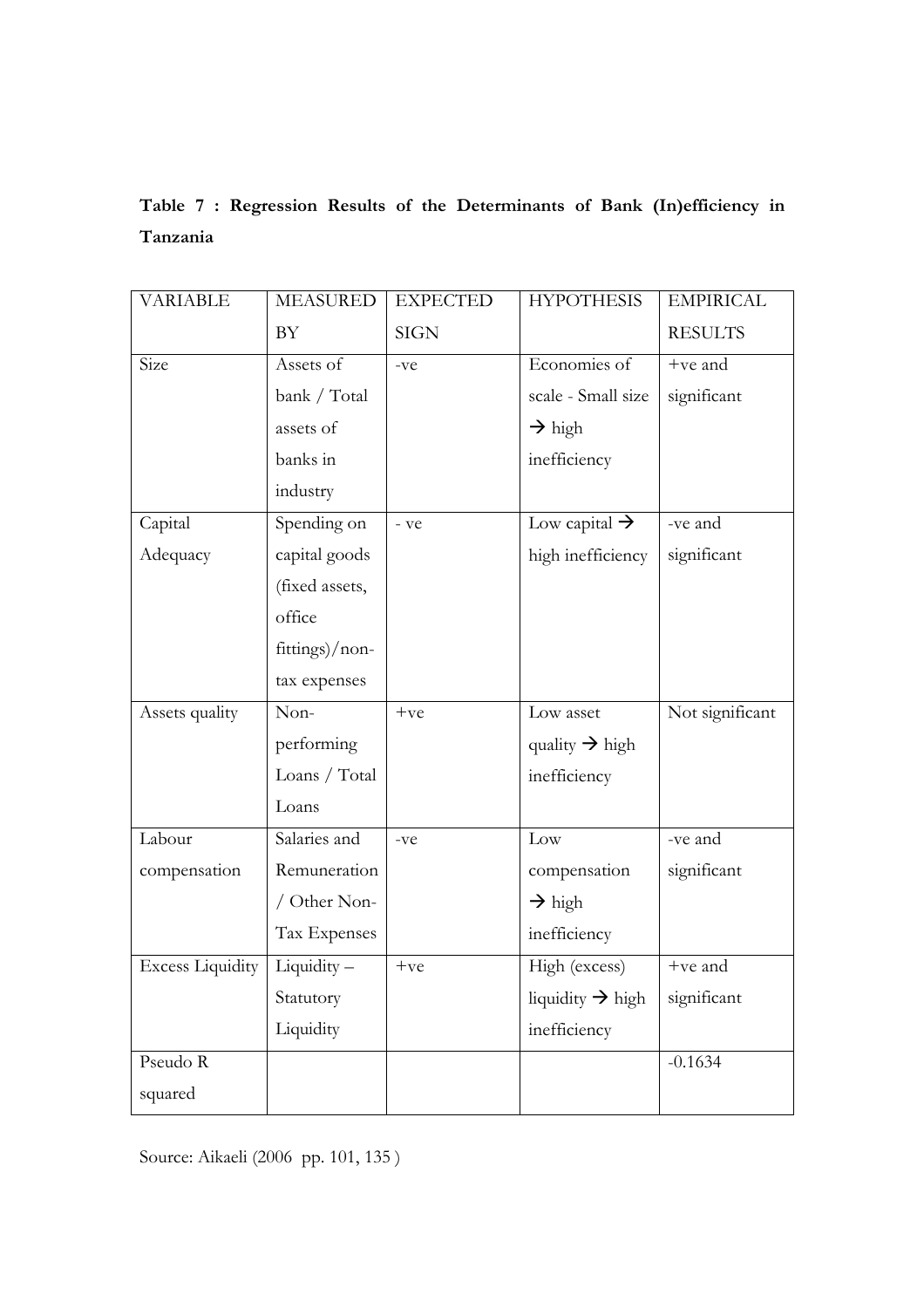The analysis has serious flaws even within its own terms. The use, by Aikaeli, of expenditure on capital goods as the measure of capital adequacy shows a clear lack of understanding of a bank's balance sheet. Capital in this context, is the equity of the shareholders and clearly very different from expenditure on capital goods that is used for industry. Again there is no clear attempt to understand the why the variable size gives the opposite result expected, or why asset quality which according to theory would be a significant determinant of efficiency is not significant.

Both these papers are from the mainstream, but I would like to argue that they do not meet the standard set by good mainstream economists. They do not acknowledge some of the limitations of efficiency models highlighted by even the strongest proponents of this method of analysis. Berger, Hunter et al. (1993) highlight that the key difference between the parametric SFA and the non-parametric DEA is that they maintain different assumptions about the probability distribution of banking data. They caution that there is no simple rule for determining the true distribution of banking data and stress that this is extremely problematic as the choice of measurement method strongly affects the measurement of inefficiency (Berger et al. 1993). Both papers do not attempt to understand how this limitation would impact their analysis. Egesa (2006) uses nonparametric model on the grounds that a parametric model requires large data sets which are not available for these countries. However, if the banking process in these specific countries is characterised largely by stochastic elements, then the non-parametric approach may not be appropriate (Hasan 2005). Based on the discussions by Berger, Hunter et al. (1993) it should not come as a surprise that when Aikaeli (2006) carries out all three methods - non-parametric DEA, non-parametric Malmquist decomposition and a parametric SFA, and as the cases in which these different methods, he gets conflicting results (as discussed above). What is surprising, is there is no attempt made to understand why each of the method gives different results in the context of the banking

Again, even if we view these papers from a mainstream perspective, these papers can be criticized as they draw strong conclusions on extremely weak basis. Using the DEA model, the average efficiency of all banks during the period is Tanzania is 97.4% and therefore it is concluded that "The remarkable comment from the findings of this study is that efficiency status of commercial banks in Tanzania is not disappointing to the financial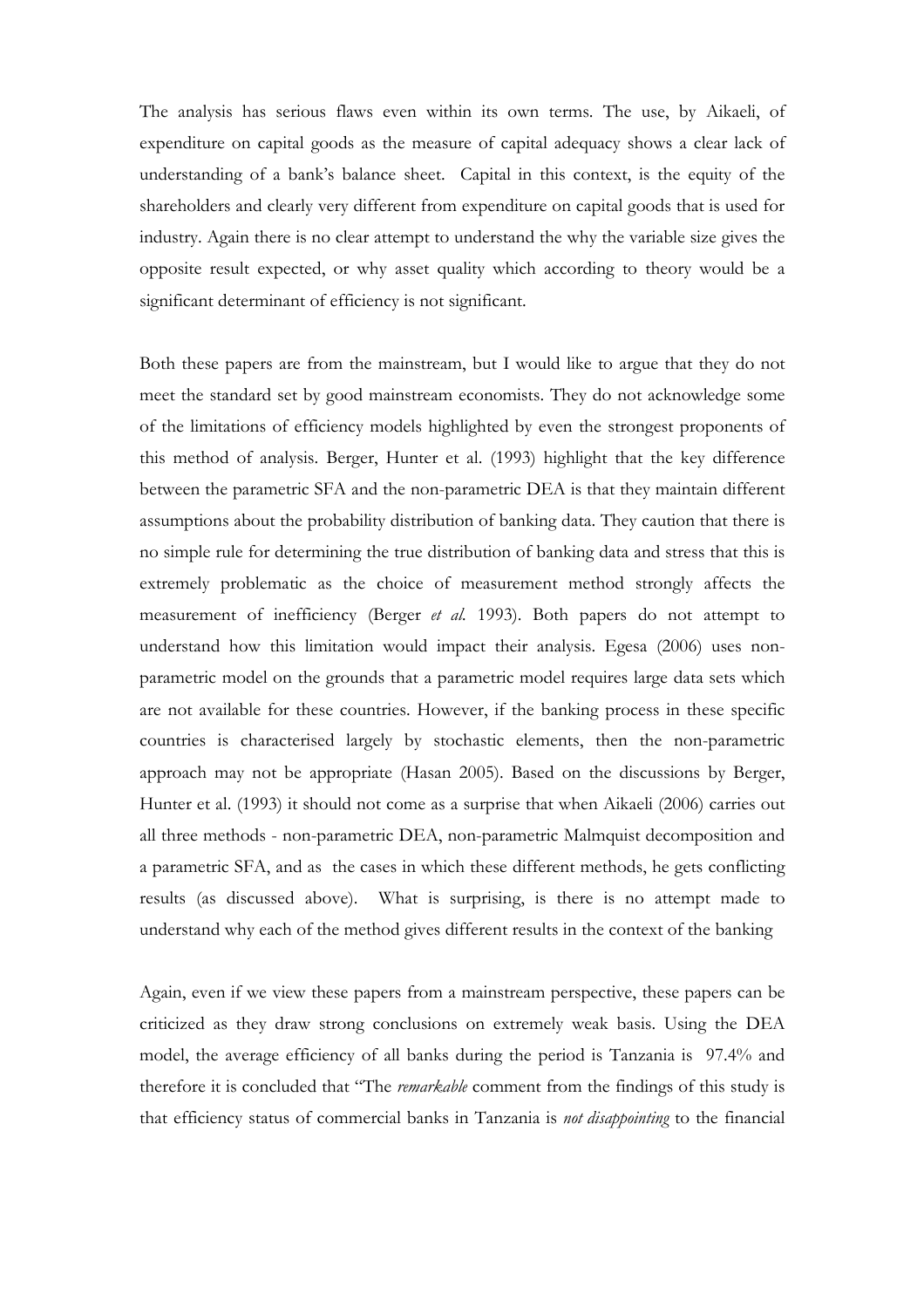sector reforms because the *scores* turned out to be fairly high" (Aikaeli 2008 pp.,  $20)^{21}$ . This conclusion is based on a comparison with efficiency scores of 25 other studies based on frontier models in various countries where even developed countries such as the UK scores 83.3 and Italy scores 80 (Aikaeli 2006 , Appendix 9). This sort of simple comparative analysis is not justified considering that each study or country will have had a different input / output combination used to measure the frontier. This conclusion is also startling in light of all the problems of the Tanzanian banking system, including regionally low levels of credit to the private sector and high margins, that the author highlights in the introduction to his thesis (Aikaeli 2006). Based on the negative coefficient between size and productivity Egesa (2006) concludes "there is also a need to relax entry requirements by way of relaxing the capital requirements. The findings on the determinants of productivity suggest that there is room for increased productivity if rather than blocking entry by way of higher requirements; more pro-competition measures are pursued"(Egesa 2006 pp., 29). It is astonishing how this conclusion can be reached when in all three model specifications bank size is not a significant determinant of productivity $22$ .

In heterodox terms, six methodological criticisms can be raised of this type of frontier analysis. First, in the second stage of analysis, there are innumerable factors that can influence efficiency - agency problems, regulation issues, legal issues, organisational issues, scale and scope issues, CAMELs issues. The tendency in the analysis is to use a 'pickand-mix' approach to choose the independent variables as the determinants of efficiency<sup>23</sup>.

Second, the link between bank efficiency and intermediation is not necessarily direct. It is argued, "If these institutions are becoming more efficient, then we might expect improved profitability, greater amounts of funds intermediated, better prices and service quality for consumers, and greater safety and soundness if some efficiency savings are applied toward improving capital buffers..." (Berger et al. 1993). Whilst efficiency may

 $21$  Emphasis added.

 $22$  Again there is a tendency to make simple conclusions on size and competition that were discussed Section 5

 $23$  Refer to the general criticisms of this type of analysis in section 4 with reference to growth equations.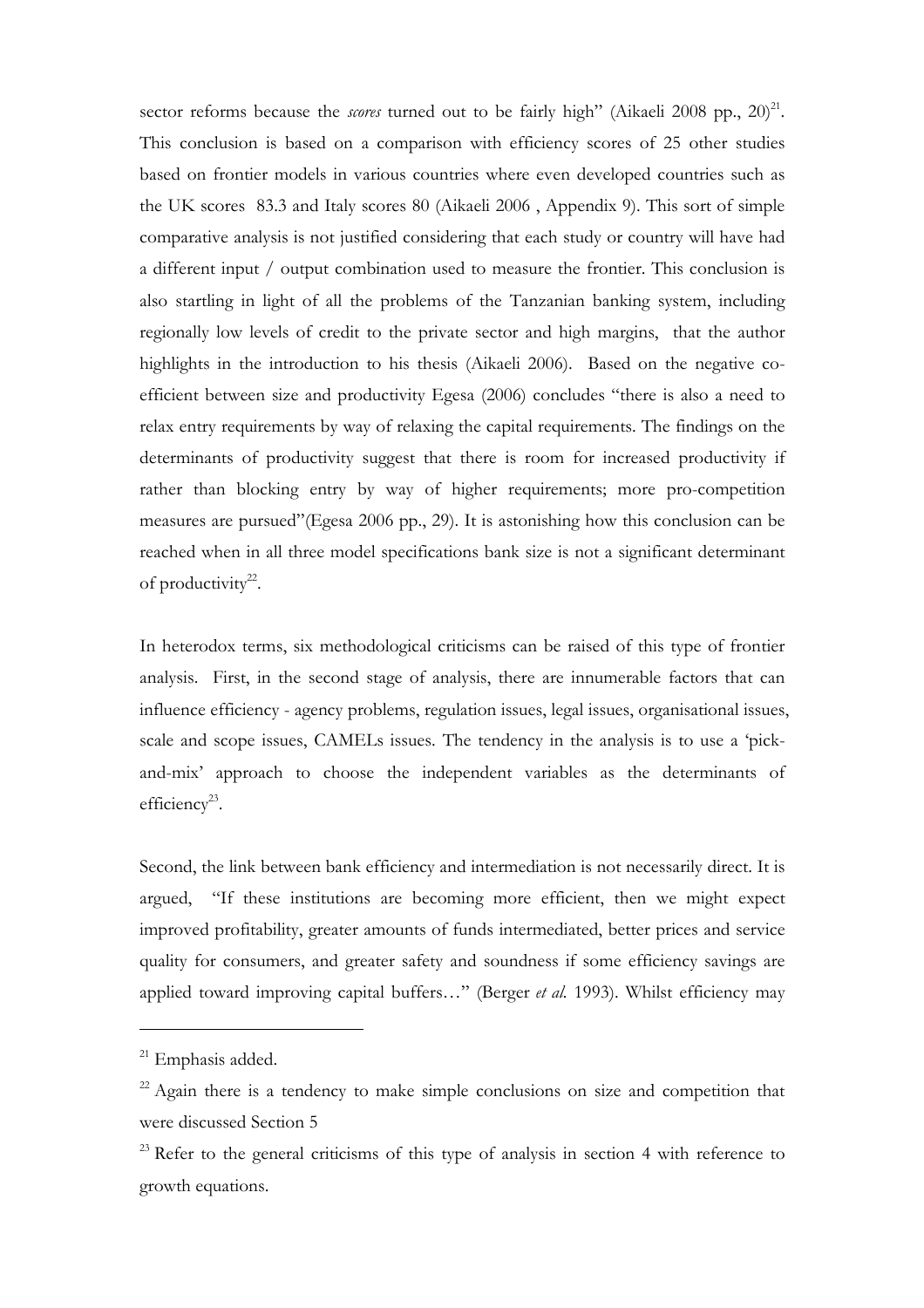lead to more profitable institutions, it is a leap of faith to assume that technical or allocative efficiency will automatically lead to or lower margins for clients, or higher intermediation or increased safety of institutions.

Third, due to specialization of banks, it is problematic to assume that all banks produce a homogenous output and operate on the same efficiency frontier (dos Santos 2007). Fourth, the nature of a lending decision means that there will be several cases in which a bank rejects applications in which does not meet its criteria particularly in terms of repayment. This decision is likely to improve the efficiency of the bank and reduce future non-performing loans, yet in the above analysis this would imply use of an 'input' without any corresponding increase in 'output' (dos Santos 2007). Fifth, this analysis does not capture non-price or social factors that are extremely important in the lending decision undertaken in developing countries (dos Santos 2007). Finally, and most crucially the analysis cannot account for the impact of segmentation of the market, which again means that it is unrealistic to assume that banks operate on a single efficiency frontier.

### 1.7 Studies on the Excess Liquidity of Banks in Africa

 $\overline{a}$ 

One of the first studies to recognize and highlight the problem of excess liquidity of asset portfolios is Nissanke and Aryeetey (1998). From a regulatory point of view, excess liquidity is not a problem.<sup>24</sup> However in terms of the role of banks as intermediaries excess liquidity presents and inability of banks to lend long term and voluntary credit rationing (Nissanke & Aryeetey 1998; Kagira & Kirkpatrick 2001). Before liberalization, excess liquidity is attributed to the high level of reserve requirements, set at between 40- 80% by central banks in SSA (Nissanke & Aryeetey 1998). However, as described in chapter 1, post-liberalization, excess liquidity remains high.

<sup>&</sup>lt;sup>24</sup> The Central Bank of Kenya does not view excess liquidity as a problem. In fact, banks are rated according to their liquidity. Therefore successive reports state "overall liquidity was strong as in the previous year. Thirty six institutions with a combined market share of 77% were rated strongly with only one bank with a market share of 5% was rated unsatisfactory" (Central Bank of Kenya, 2003 p. 23).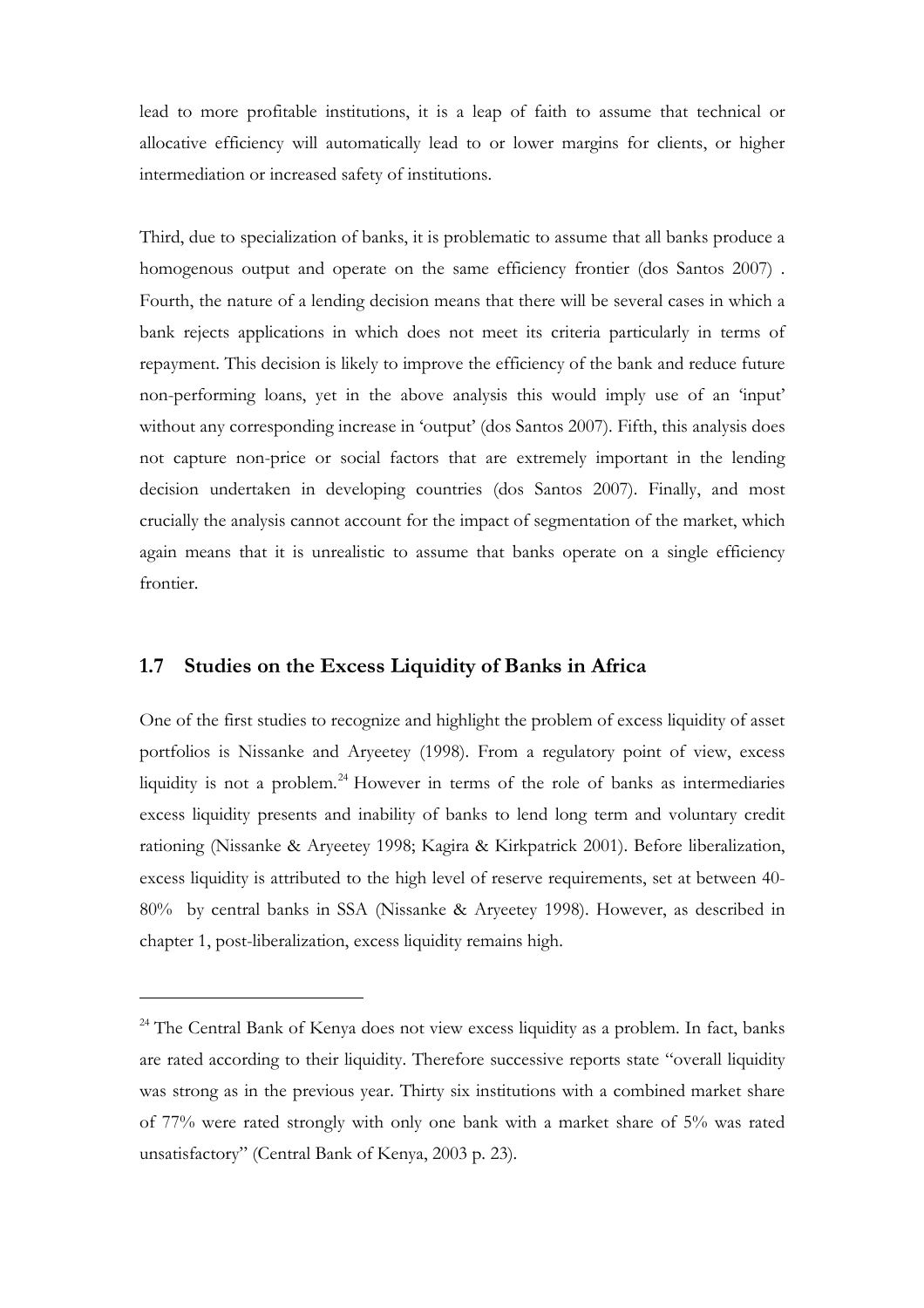It has been suggested that the reasons for highly liquid asset portfolios are:- the inability of banks to assess risks (Nissanke & Aryeetey 1998), the high level of non-performing loans which make banks extremely cautious (Nissanke & Aryeetey 1998), a 'codependency syndrome' between government and banks where banks invest heavily in government securities (Buchs & Mathisen 2005) and the lack of acceptable and "bankable" loans applications (Honohan & Beck 2007).

 Aikaeli (2006) carries out an econometric study to understand the causes excess liquidity in Tanzania from 1999 – 2004. In Tanzania, the statutory level of liquid assets is 20% whereas during this period, the average liquidity was 53% (Aikaeli 2006) The results are summarized in Table 8.

| Independent       | Hypothesis        | <b>Expected Sign</b> | Results of      | Results of                          |
|-------------------|-------------------|----------------------|-----------------|-------------------------------------|
| Variable          |                   | of Correlation       | Simple ADL      | Error                               |
|                   |                   | Co-efficient         | model           | Corrected                           |
|                   |                   |                      |                 | ADL model                           |
| Statutory reserve | Increase in       | -ve                  | $-ve$           | $3^{\text{rd}}$ and $4^{\text{th}}$ |
| requirements      | statutory         |                      |                 | order lags are                      |
|                   | reserves would    |                      |                 | $+ve$ and                           |
|                   | lead to a         |                      |                 | significant                         |
|                   | reduction in      |                      |                 |                                     |
|                   | excess liquidity  |                      |                 |                                     |
|                   | as banks move     |                      |                 |                                     |
|                   | liquid assets to  |                      |                 |                                     |
|                   | reserves          |                      |                 |                                     |
| Deposit holders'  | Higher volatility | $+ve$                | $+ve$           | Not included                        |
| cash preferences  | of demand of      |                      |                 | in the model                        |
| (measured as      | cash leads to     |                      |                 | presented                           |
| deviations from   | higher excess     |                      |                 |                                     |
| average cash      | liquidity         |                      |                 |                                     |
| held by banks)    |                   |                      |                 |                                     |
| Illiquidity cost  | Higher cost of    | $+ve$                | +ve and but     | $3rd$ order lag is                  |
| (measured as      | borrowing from    |                      | not significant | $+ve$ and                           |

Table 8 : Causes of Excess Liquidity in Tanzania 1999 – 2004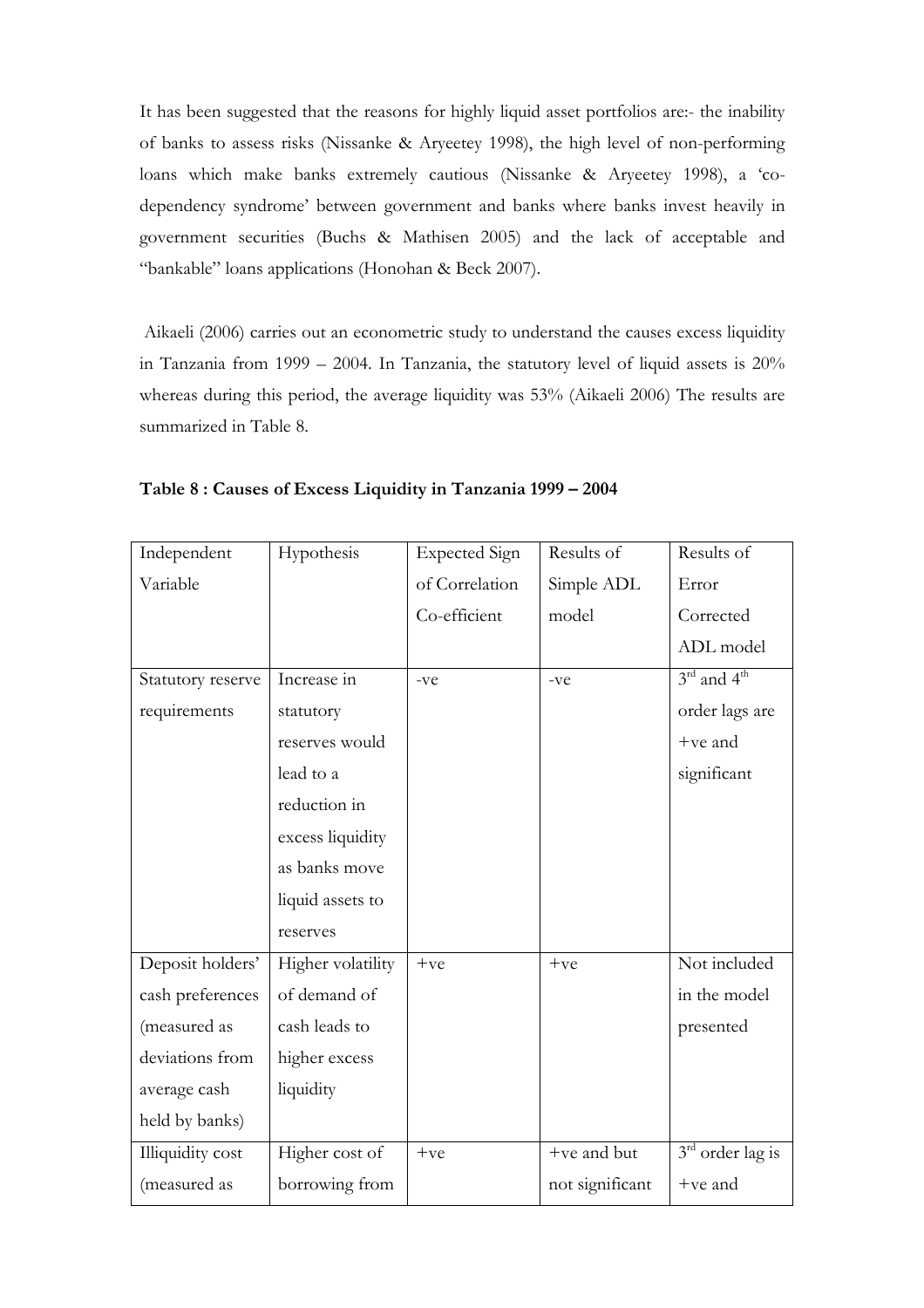| Independent      | Hypothesis       | <b>Expected Sign</b> | Results of    | Results of        |
|------------------|------------------|----------------------|---------------|-------------------|
| Variable         |                  | of Correlation       | Simple ADL    | Error             |
|                  |                  | Co-efficient         | model         | Corrected         |
|                  |                  |                      |               | ADL model         |
| banks'           | market leads to  |                      |               | significant       |
| borrowing rate)  | higher excess    |                      |               |                   |
|                  | liquidity        |                      |               |                   |
| Credit Risk      | More following   | $+ve$                | $+ve$ but not | Unlagged          |
| (measured as     | income stream    |                      | significant   | variable is $+ve$ |
| deviation of     | from loans lead  |                      |               | and significant   |
| returns of loans | to higher excess |                      |               |                   |
| from average)    | liquidity        |                      |               |                   |
| Past excess      |                  |                      |               | -ve and           |
| liquidity        |                  |                      |               | significant       |

Source: Aikaeli (2006) pp. 102, 151, 152

Several criticisms can be raised about this analysis. First, the simple ADL model is found to be co-integrated and the co-efficients are not significant and therefore one can question the validity of the conclusions that the author draws from the results. Second, there is also little explanation as to why deposit holders' cash preferences is not included in the final 'parsimonious' specification of the ADL ECM model that is presented when theoretically this is thought to be a key determinant of excess liquidity. Third, the same author, when trying to understand the efficiency of the banking system, attempted to understand the difference between segments; yet this is not carried out for the analysis of liquidity. Fourth, it is not clear how from this analysis the author then concludes that high T-bill rates are leading to excess liquidity (pp. 167). Again, this has become typical of some of the work sponsored being carried out by young African economists where deeper understanding is clouded by a focus on econometric analysis.

It should be noted, that in the papers discussed above, even the mainstream economists such as Honohan and Beck (2007), have relied on qualitative interview or survey data to understand the issue of excess liquidity. In summary it can be argued, that whilst these studies form a useful starting point, they fail to recognize the importance of segmentation. As I will show later, the causes of excess liquidity may vary for different segments of the banking sector in Kenya.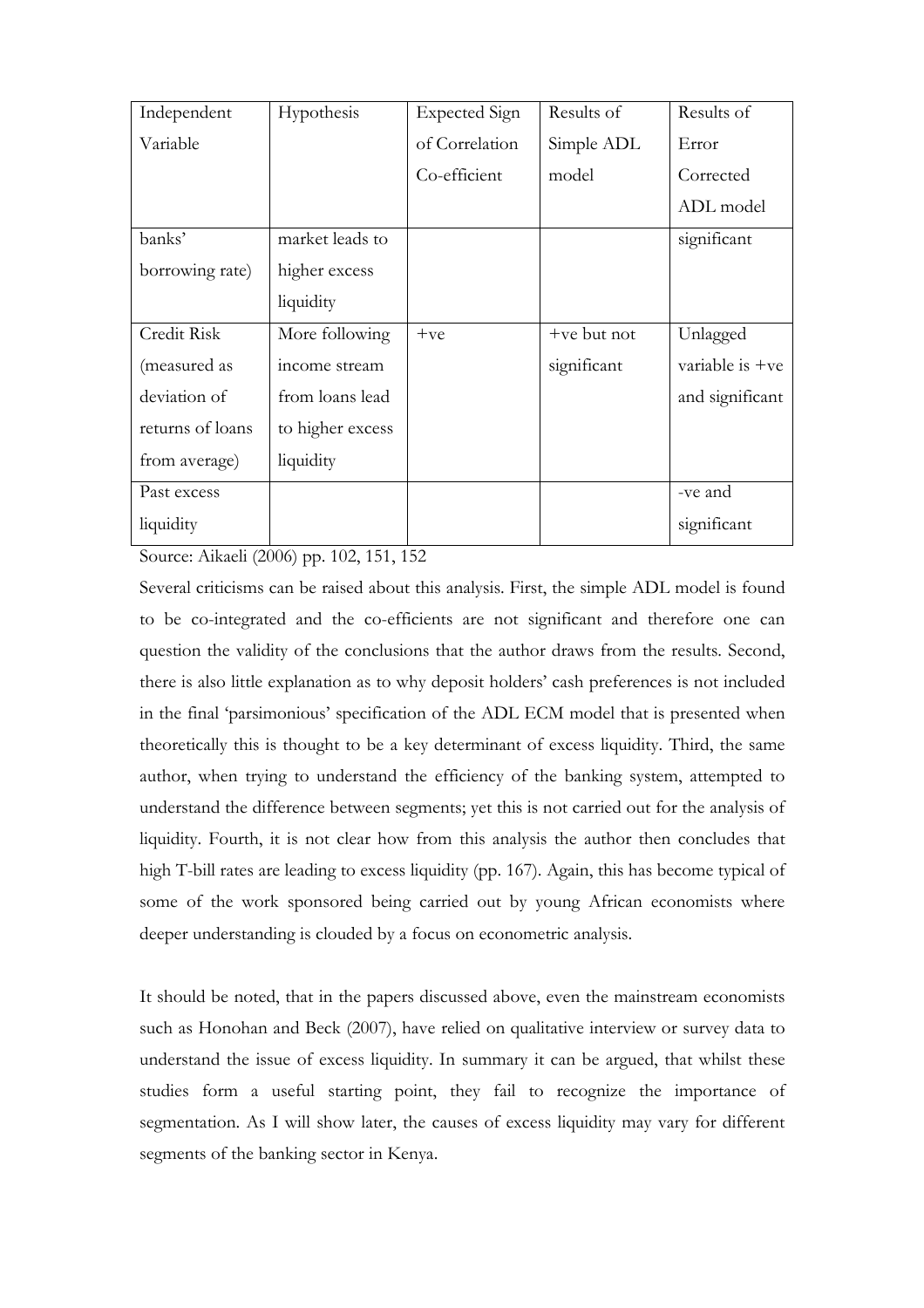#### 1.8 Studies on the Ability of Banks to Raise Deposits in Africa

It has been argued that the low ratio is also affected by capital flight as Africa has amongst the highest ratios of offshore deposits to domestic bank deposits (Honohan & Beck 2007). There has also been recognition that amongst government owned banks, there is an over-reliance on government and parastatal deposits. Besides this, there is very little work done on the constraints that banks face in raising deposits.

#### 1.9 Studies on Bank Failures in Africa

Authors that have specifically tackled the issue of bank failures in Africa are Brownbridge (1998a), Brownbridge (1998b), Kane and Rice (2001), and Daumont et al (2004), Alashi (2002) and Kirpatrick and Kagira (2001).

Daumont et al 2004 is a cross country analysis of bank crises in Africa They attempt to give overview of what went wrong with banking systems in SSA but even in their own words "with a broad brush, illustrating major themes" (Daumont et al.). They consider a list of factors that can contribute of financial system fragility. This includes:-

- 1) operating environment (macro environment, exogenous shocks, lack of diversification of economy)
- 2) market structure (bank ownership, bank concentration, sources of bank funding)
- 3) bank's conduct (internal governance and lending practices)

They then find evidence of existence of these factors in different African countries. This 'pick and mix' analysis glosses over country specific complexities and peculiarities that are essential to understanding the causes of bank failures.

Kane and Rice (2001) suggest that the two main causes of financial distress in Africa are (a) depositors' inability to monitor banks due to depositors' inability to obtain information on bank's condition and also act on this information (b) failure of regulation to counteract these weaknesses due to limited fiscal capacity and incentive conflicts. Both factors make it more likely for banks to experience runs based on false information. Therefore they form a testable hypothesis where the persistence of unresolved loan losses in a country's banking system is directly related to press restraint (PR) (used as a measure for lack of information) and corruption (C) (used as a measure for regulatory failure). Kane and Rice (2001) run a regression with number of years that a country has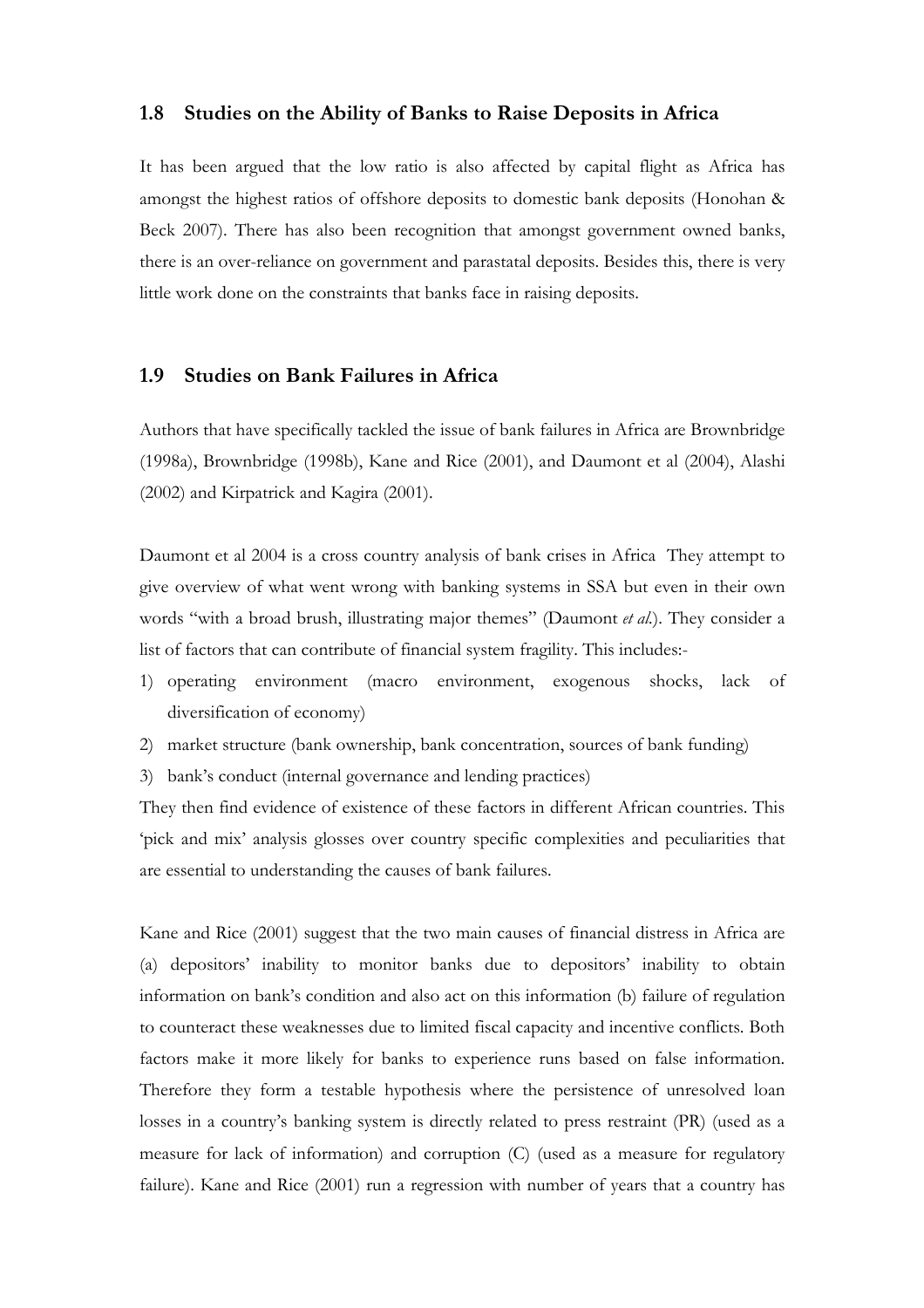experienced financial stress as a dependent variable with GDP, PR and C as the independent variables. They find that only C has a significant co-efficient. Not only are the proxies used for PR and C highly questionable but again the same criticisms applied above to Daumont et al 2004 can be leveled against this approach.

In the case of Nigeria, Alashi (2002) identifies the causes of bank distress as 1) inhibitive policy environment, capital inadequacy, economic downturn, management problems and political interference.

Brownbridge (1998a) is a detailed analysis of bank failures in Kenya, Nigeria, Uganda and Zambia up to 1995. It uses the P-A framework and highlights factors that led to bank owners' taking excessive risk with depositors' money. As a starting point it, recognises the segmentation in African financial markets and makes the useful distinction between foreign-owned banks (foreign banks), government-owned bank (government banks) and locally-owned banks (local banks). The author concentrates on analysing the failures of local banks. Factors highlighted are "low level of bank capitalisation, access to public sector deposits through political connections of bank owners, excessive ownership concentration, and regulatory for bearance<sup>25</sup>...and high costs of deposit mobilisation" (Brownbridge 1998a p. 186). The author concludes that regulatory policies need to enhance the incentives faced by banks to take lower levels of risk.

Mpuga (2002) analyses the impact of new bank capital regulation that came into effect in December 1996 on local bank failures<sup>26</sup> that occurred in 1998-99 in Uganda<sup>27</sup>. He finds

<sup>&</sup>lt;sup>25</sup> Interestingly they find that deposit insurance was prevalent but not a crucial factor in contributing to moral hazard as the level of deposit insurance was very low. However, there was a high level of liquidity support provided by the Central Banks for long periods before banks were closed. This regulatory forbearance was an important factor in increasing moral hazard of bank owners / managers. (Brownbridge 1998 p. 182).

 $26$  Between 1998-99 four banks – International Credit Bank Ltd., Greenland Bank Ltd, The Co-operative Bank Ltd and Trust Bank Ltd were closed. The author classifies the first 3 as local banks and Trust Bank as a foreign bank. However Trust Bank was a subsidiary owned by the Kenyan Trust Bank, and therefore a local bank, if ownership is considered on an East African basis rather than solely Ugandan basis.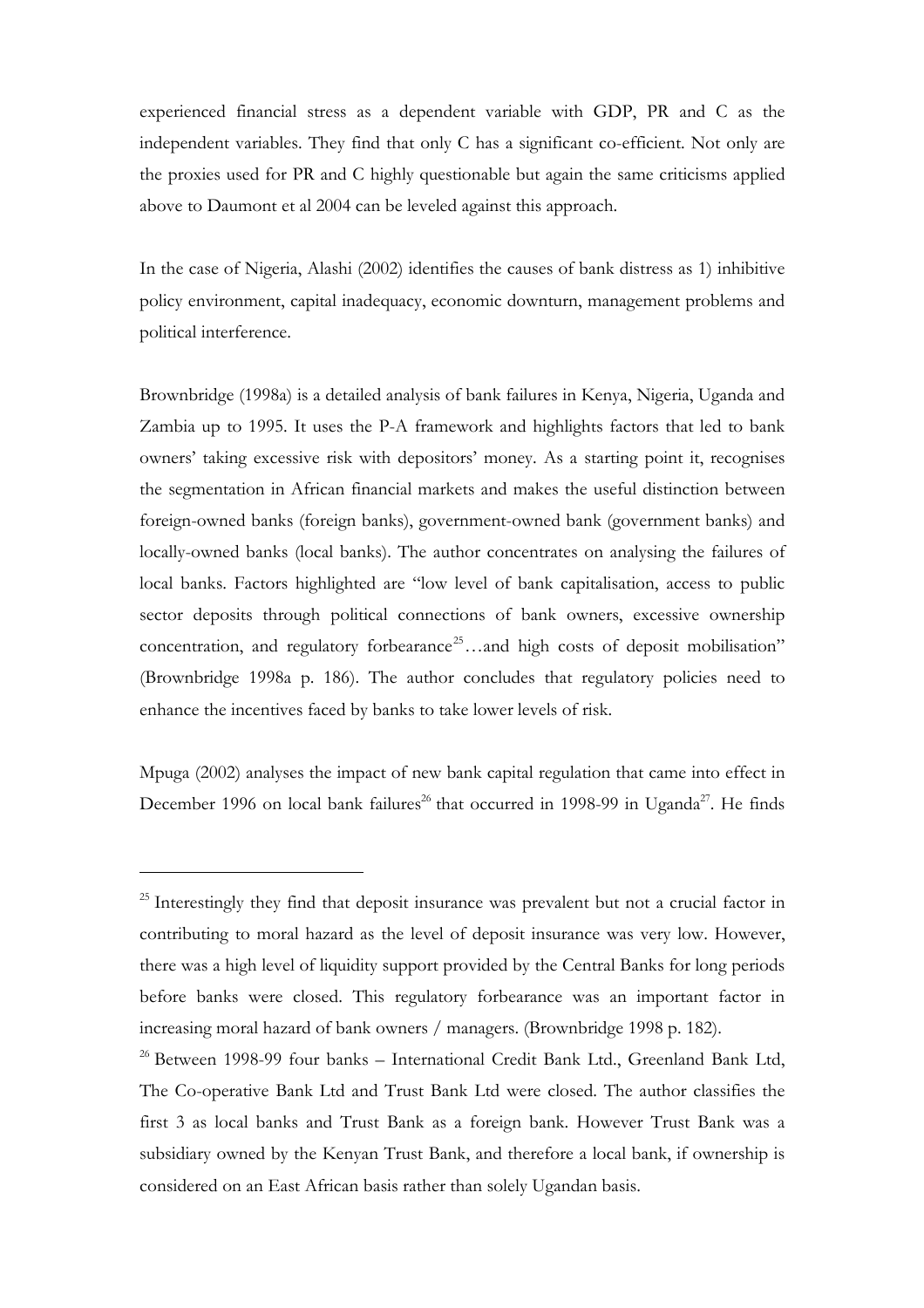that: 1) there was no significant break or change in trend after the new regulation came into place 2) foreign banks performed well after new regulation came into place however 3) local banks "suffered more in terms of reduction in capital and increased risk" (p. 236) 4) capital regulation did not lead to the failure of local banks but "failure seems to have been rooted more in internal problems" (p. 233). Whilst this work is useful in highlighting that regulation can have differential impact on foreign and local banks, it does not go far enough in explaining why these differences occur. Furthermore, I would like to argue that the author is asking the question from the wrong end. Instead of asking whether capital requirements led to bank failures, it would be more useful to ask – why did the introduction of capital requirements not prevent banks from failing?

#### 1.10 Studies on the Banking Sector in Kenya

Having reviewed the literature on banks in SSA, I turn specifically to literature on the banking sector in Kenya with reference to each of the debates discussed above.

The credit for the facility (loan) to begin the financial sector liberalization process in Kenya was approved in June 1989, and by July 1991, interest rates were fully liberalized. Ngugi (2000), provides a good summary of the pre-liberalization macroeconomic imbalances, details on the liberalization process and also a synopsis of post-liberalization indicators. Liberalization did not achieve the expected aims of resource mobilization – increase in real interest rates led to an increase in the deposit ratio but advances as a percentage of deposits declined (Ngugi 2000). However, as a mainstream economist Ngugi (2000) views this failures of liberalization purely in terms of poor sequencing. It is argued

"The sequencing of events in the financial sector, however, seemed to miss the set of preconditions – for example, interest rate liberalization was accomplished before a sound and credible banking system was achieved. Credit controls were relaxed and open market operations initiated when the financial sector was facing excess liquidity…"(Ngugi 2000 pp., 70). As said above, it is only post liberalization that 'pre-conditions' have emerged.

With reference to the empirical debate on the link between finance and growth, similar to Africa wide studies mentioned above, empirical work on Kenya suggests that financial

 $27$  The model used is based on simultaneous equations of between bank capital, portfolio risk, and risk-based capital requirements using the two-stage least square (2LS) approach.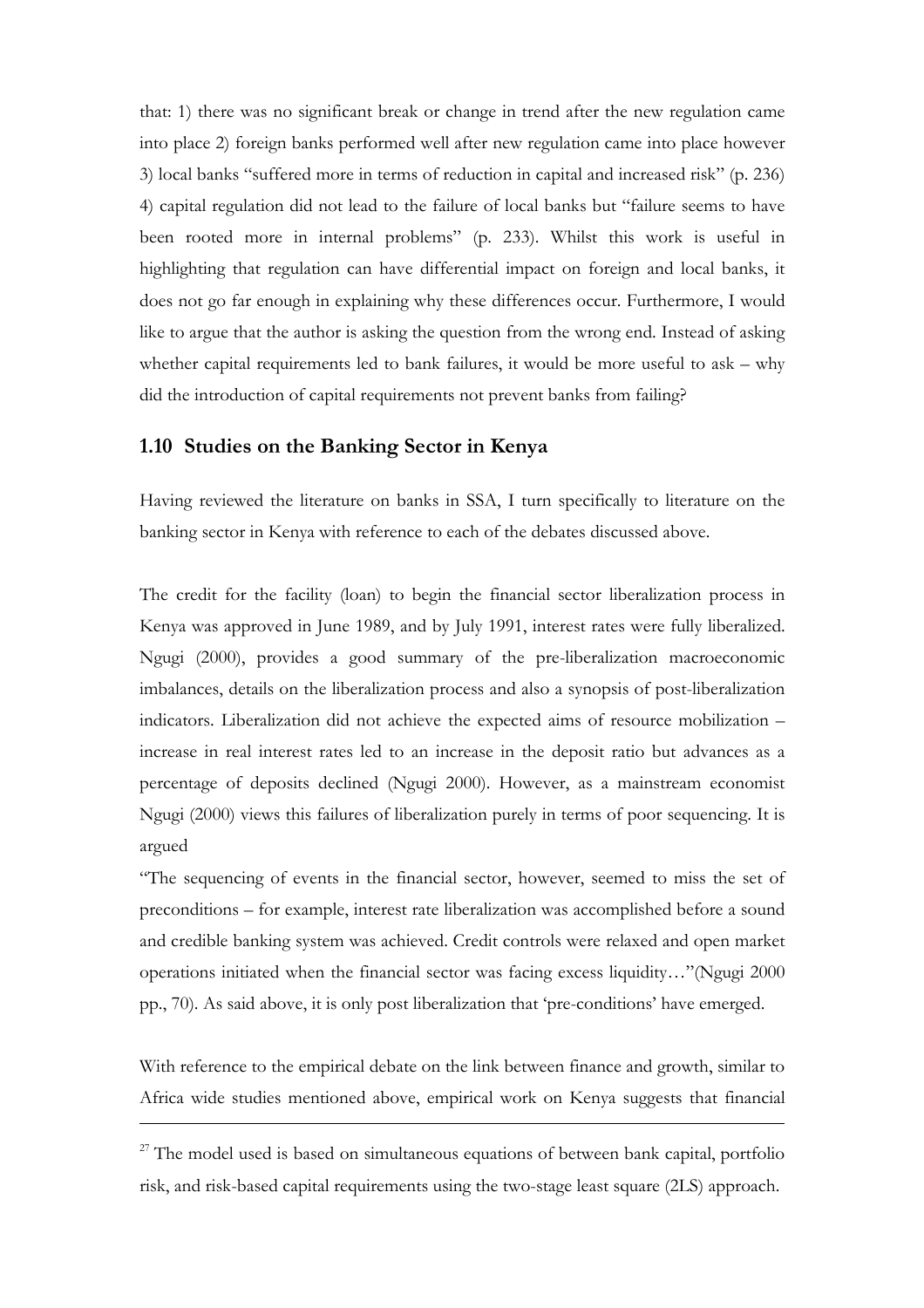savings are not responsive to real deposit rates (Oshikoya 1992; Kariuki 1993). Though there is a dissenter – Azam (1996) argues that if savings is measured in terms of national saving and not private saving, and if you control for external shock and use the square of the real interest rate as a proxy of level of financial repression, then, there is a positive and significant relationship between the real interest rate and national saving in Kenya in the period 1967-1990. Again, the various arguments discussed above regarding this type of empirical work also apply here.

Kamau et al (2004) construct the Hirschman-Herfindall Index (HHI) and concentration ratios and conclude that the Kenyan banking sector is characterized by oligopolistic market structure. This leads to a policy conclusion that minimum capital standards should be reduced to a "reasonable" (p. 36) level to increase competition<sup>28</sup>. They reach this conclusion despite recognizing that capital requirements are necessary for the stability of the banking system and that "most banks that fall under the category of under-capitalisation are the ones that eventually collapse" (p.34). Similarly, Kirkpatrick and Kagira (2001) argue that the CBK policy from 1999 onwards of encouraging bank mergers is whilst useful in preventing bank failures is leading to an oligopolistic market structure that will in turn exacerbate the problem of access to finance, in particular in the rural areas. I do not agree with this synopsis. Not only are small banks fragile, they also lack the resources to extend credit to rural areas. Furthermore, experience has shown that a large number of small banks have not led to the anticipated increase credit or resolved the issues of access to long term finance faced by growing enterprises<sup>29</sup>.

There has been significant econometric work done attempting to understand the causes of interest rate spread in Kenya. Figure 2 shows the trend in interest rate spread after liberalization. Immediately after liberalization, the spreads jumped dramatically. Though they have fallen from the highs of 1993, they are still relatively high.

l

<sup>&</sup>lt;sup>28</sup> They argue that "since banks that had initially met the capital requirements had effective increase in capital [after regulation was put in place], it is a fair assumption that reduction in capital requirements would lead to effective increase in capital and a more competitive banking system" (p. 36). I do not think this is a reasonable argument.

<sup>29</sup> See data on Kenya in Section 4 below.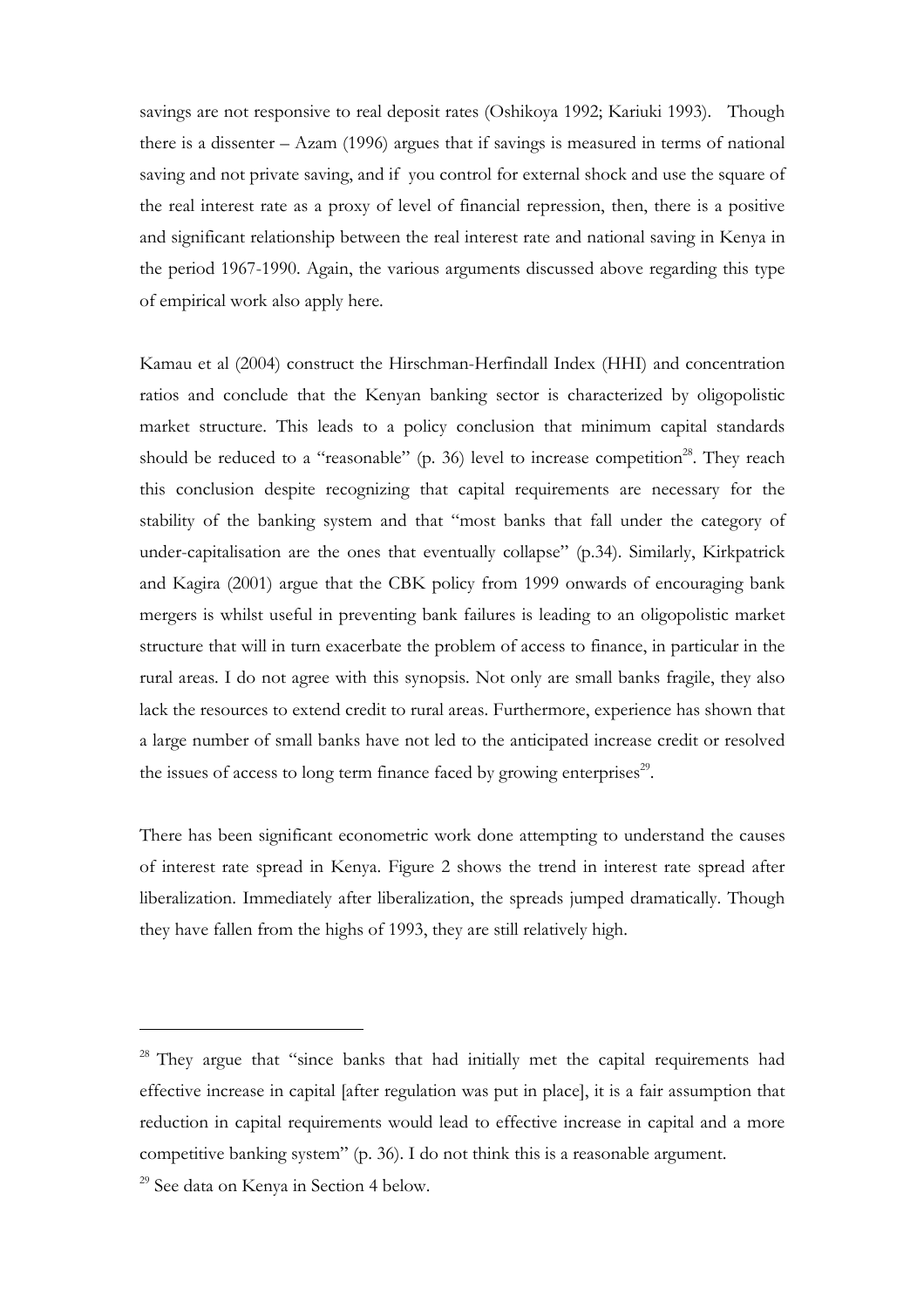Figure 2 : Trend in Interest Rate Spread in Kenya 1991 – 2003



Source: Ngugi (2004)

Using national level, time series data from 1991 - 1999, and bank level panel data from 1998 – 2002, Ngugi (2001) and Ngugi (2004) to analyse the causes of the high interest rate spreads.

Surprisingly, the extremely high treasury bill rates post liberalization, which are widely believed to have led to crowding out of lending to the private sector are found to have a negative relationship in the short run and an insignificant relationship in the long run (Ngugi 2001). However there is no clear explanation for this. The studies find that nonperforming loans (NPLs) are a significant determinant of the high interest rate spread. It is argued "wide interest spread is sustained by inefficiency in the credit market. For example, high non-performing loans signal high credit risk to which the banks respond by charging a premium, and this keeps the lending rates high (Ngugi, 2004 p. 27). Though not explicitly stated in the paper it is useful as it highlight that the 2 factors are inter-linked – high non-performing loans lead to higher spreads but high lending rates in turn increase default risk and non-performing loans in the future. Policy suggestions that results from the study include, the need improve inefficiency in the credit market include "ensuring enforcement of financial contracts and also by individual banks building information capital and enhancing management quality" (Ngugi 2004 p. 27). However, besides pointing to the poor legal environment, there is very little analysis as to why loans go bad in the first place.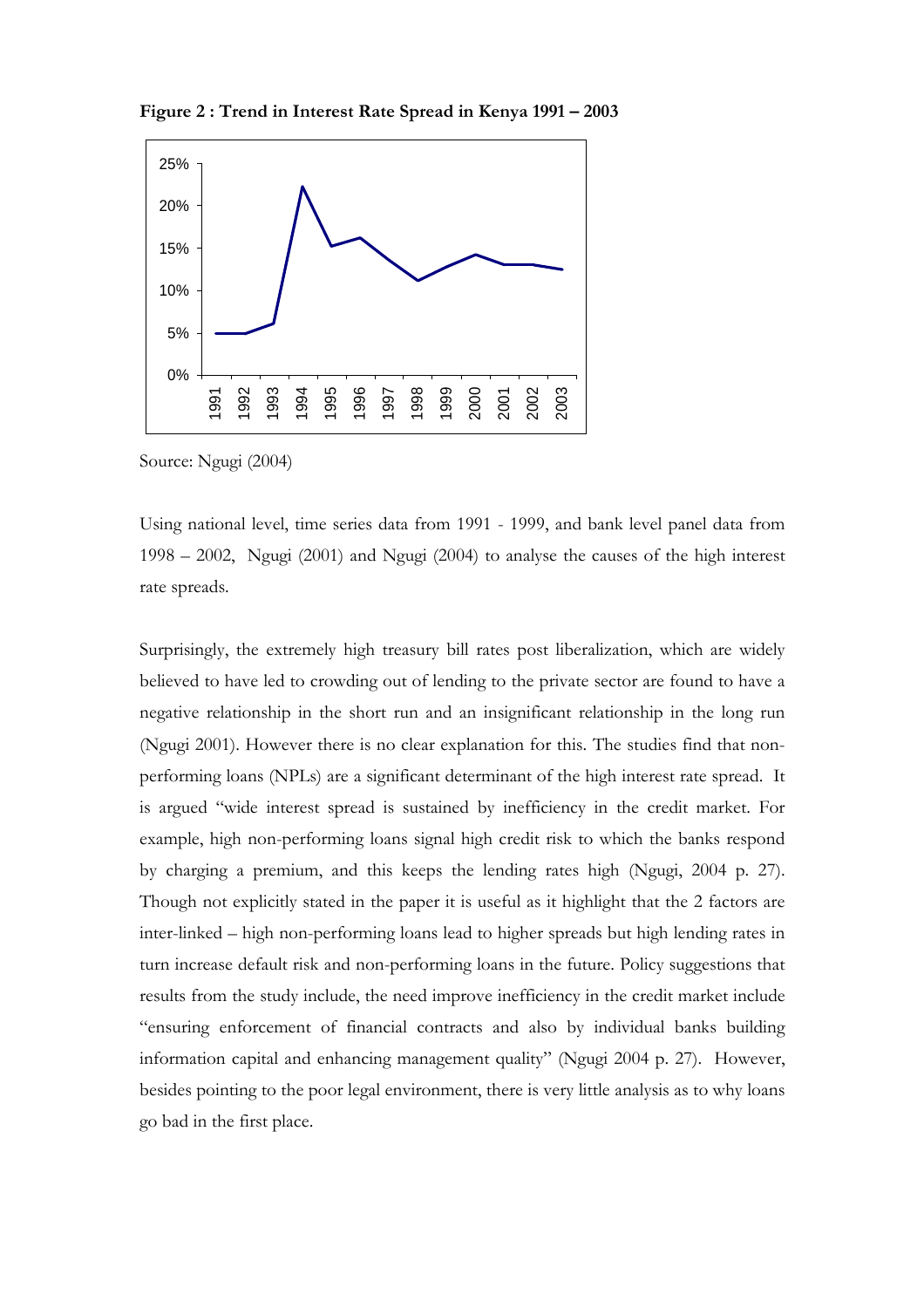As shown in Appendix 2, there have been bank failures in Kenya, pre-liberalization, immediately post liberalization and then from 1998 – 2003. Brownbridge (1998b) outlines the political factors that influenced bank failures in Kenya during the first 2 peiods. "Political connections were used to secure public sector deposits and in several cases to circumvent the requirements of the banking laws…..Their dependence on political connections to obtain funds in turn influenced lending decisions, with adverse implications for the quality of the loan portfolio" (Brownbridge 1998b).

The regulatory failures that contributed to bank failures have also been anlaysed by Kirkpatrick and Kagira (2001). Their main source of information is from interviews conducted with Central Bank of Kenya (CBK) officials. They identify the causes of banking crises as:

- 1) Liberal Licensing Policies prior to amendment of the Banking Act in 1985 the Finance Minister had absolute power to grant licenses and licenses were issued without due regard to the quality of management staff proposed to run the banks or that the capital raised was adequate
- 2) Lack of regulatory independence the Finance Minister was able to exempt banks from the provisions of the Act even. Banks that had been identified by the CBK to be in breach of the regulations were allowed to continue functioning.
- 3) Insider Lending to bank directors over 80% of bank failures can be attributed to unsecured lending to directors of the banks
- 4) Non-performing loans this problem was compounded due to a regulatory loophole that allowed banks to continue accruing interest on non-performing loans and expending these through dividends
- 5) Under-Capitalisation again a loophole allowed banks to revalue assets to cover hide capital shortfalls
- 6) Forbearance of errant banking institutions regulations that were in place was not followed. For example, regulation restricted investment in real property to 15% of total deposits. However, these regulations were not enforced.

They then study the changes in regulation policy. Several of the loopholes identified above have now been amended in theory – that is in the Act. However they identify 4 major remaining weaknesses – lack of regulatory independence, the lack of clarity on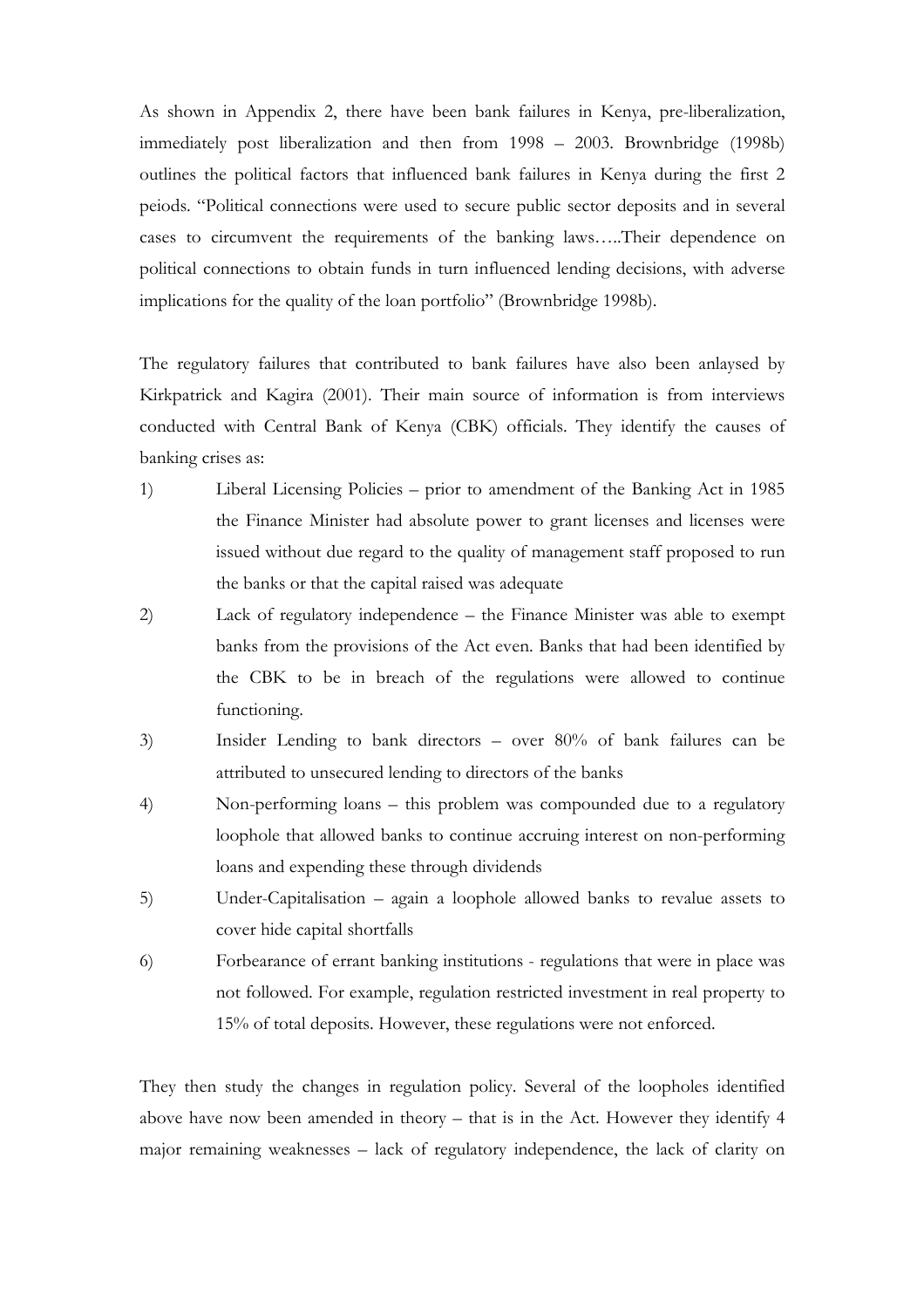circumstances under which CBK can intervene, lack of legal provision for the development of credit bureaus and inadequate capacity of CBK to carry out supervision. There are not studies that have attempted to understand the causes of bank failures from 1998 – 2003.

In summary, it can be argued that the majority of studies on the banking sector in SSA and Kenya have focussed on quantitative analysis. There is some qualitative work on regulatory failures, but there is very little qualitative analysis focussing on the constraints that banks face either in terms of raising deposits.

### 1.11 Segmentation of Banking Sector in Kenya

l

I would like to argue that the key to understanding the performance of the banking system in Kenya is to understand the segmentation in terms of ownership and size. Whilst the segmentation between formal and informal finance is well documented, very few authors have attempted to understand the segmentation within the formal finanacial sector. In an early study, it was noted that the Kenyan banking system remains largely oligopolistic with the 3 large banks – Barclays Bank, Standard Chartered Bank and KCB operating an informal cartel in setting interest rates and charges (Brownbridge 1998b). These banks are protected by their size, their reputations for deposit safety, their extensive local branch networks and their international links (Brownbridge 1998b) $^{30}$ .

One of the most interesting recent papers on the Kenyan banking system is from the mainstream. Beck and Fuchs (2004), who work for the World Bank, use data collected during the IMF-World Bank FSAP of Kenya<sup>31</sup>. They decompose the interest rate spread and analyse the structural factors underlying the high spreads

<sup>&</sup>lt;sup>30</sup> Recently KCB has experienced severe level of non-performing loans but has survived due to government support as it is considered 'too big to fail'.

<sup>&</sup>lt;sup>31</sup> FSAP stands for the joint IMF-World Bank Financial Sector Assessment Programme. The IMF & World Bank encourage countries to release the findings of FSAPs and the country reports for some countries are available on though their web page http://www.imf.org/external/np/fsap/fsap.asp.. However, the results for Kenya are not in public domain. Therefore this working paper provides extremely interesting results from data that is not widely available.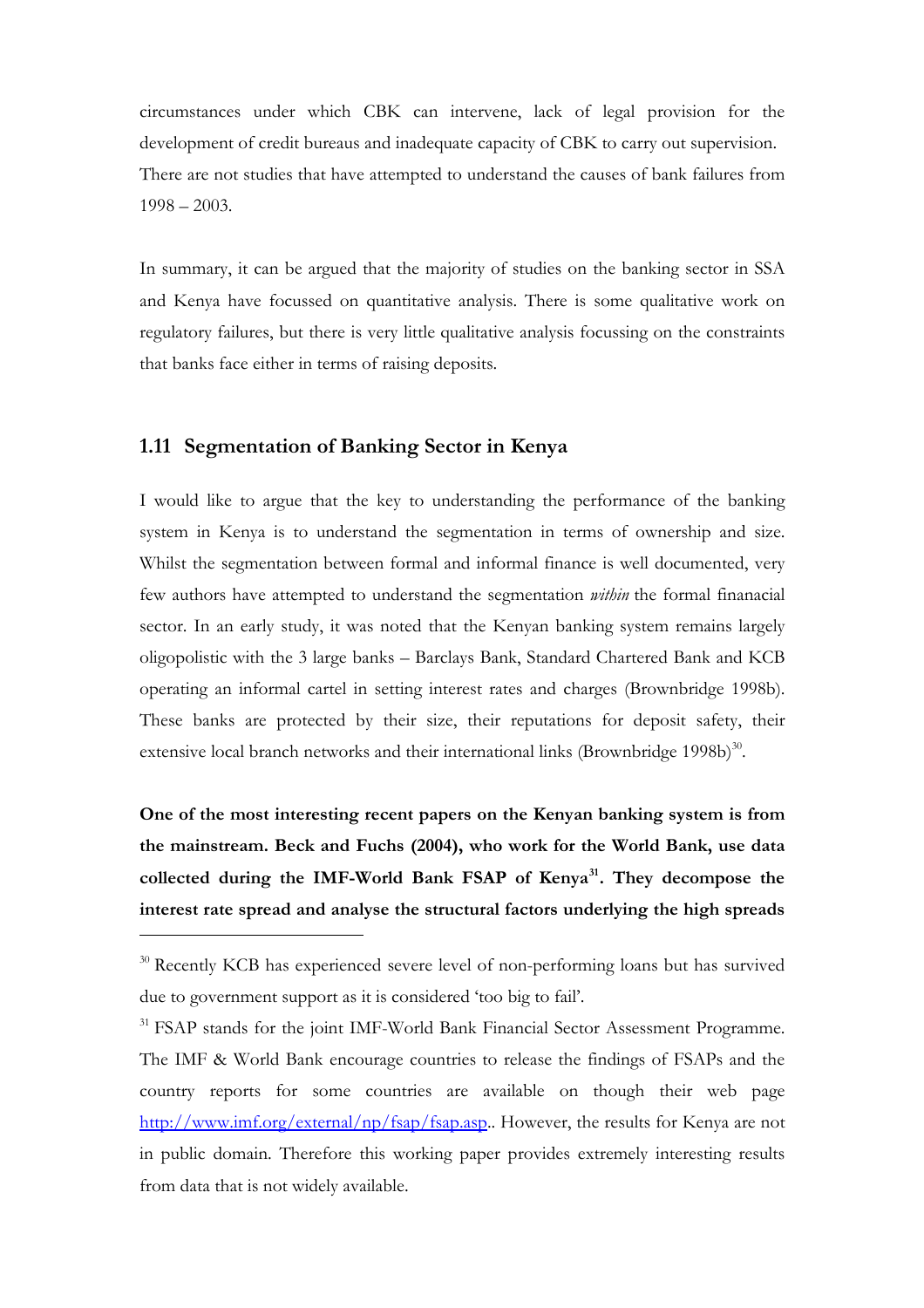and margins<sup>32</sup>. It begins to attempt to understand the segmentation in the banking industry and recognises 3 segments – foreign banks, government banks and local banks separately $33$ . The results are displayed in Table 9.

|                  | <b>All Banks</b> | State-owned | Domestic | Foreign banks |
|------------------|------------------|-------------|----------|---------------|
|                  |                  | banks       | private  |               |
| Overhead cost    | 5.6              | 4.4         | 5.3      | 6.6           |
| loss<br>Loan     | 2.5              | 4.9         | 1.5      | 1.8           |
| provisions       |                  |             |          |               |
| Reserve          | 0.3              | 0.3         | 0.4      | 0.2           |
| requirement      |                  |             |          |               |
| Tax              | 1.9              | 2.2         | 1.6      | 2.1           |
| Profit margin    | 4.5              | 5.2         | 3.7      | 4.9           |
| Total spread     | 14.9             | 16.9        | 12.5     | 15.5          |
| Return<br>on     | 1.4              | $-0.4$      | 1.0      | 3.0           |
| (after<br>assets |                  |             |          |               |
| $\tan$           |                  |             |          |               |

Table 9: Decomposition of Interest Rate Spreads in Kenya (%) 2002

Source: Beck and Fuchs (2004)

l

They begin their argument based on the liberalization agenda that "Cross-country comparisons have shown the benefits of foreign bank ownership for developing countries…they impose competitive pressure on domestic banks, increasing efficiency of financial intermediation" (Beck & Fuchs 2004 pp., 4). However, from the decomposition of interest rates exercise, it is recognised, though not explicitly, that foreign banks cannot be termed the most efficient as the spread they charge, whilst lower than government banks is much higher than private banks (Beck & Fuchs 2004). There is belated recognition that "foreign bank entry is not a panacea" (Beck & Fuchs 2004 pp., 5).

 $32$  Interest rate spread is the difference between the deposit and lending rates. The net interest margin is the net interest revenue relative to total earning assets (Beck and Fuchs, 2004).

<sup>&</sup>lt;sup>33</sup> I would like to argue that there is segmentation even within the local banks in terms of size and this will be discussed in details in chapters that follow.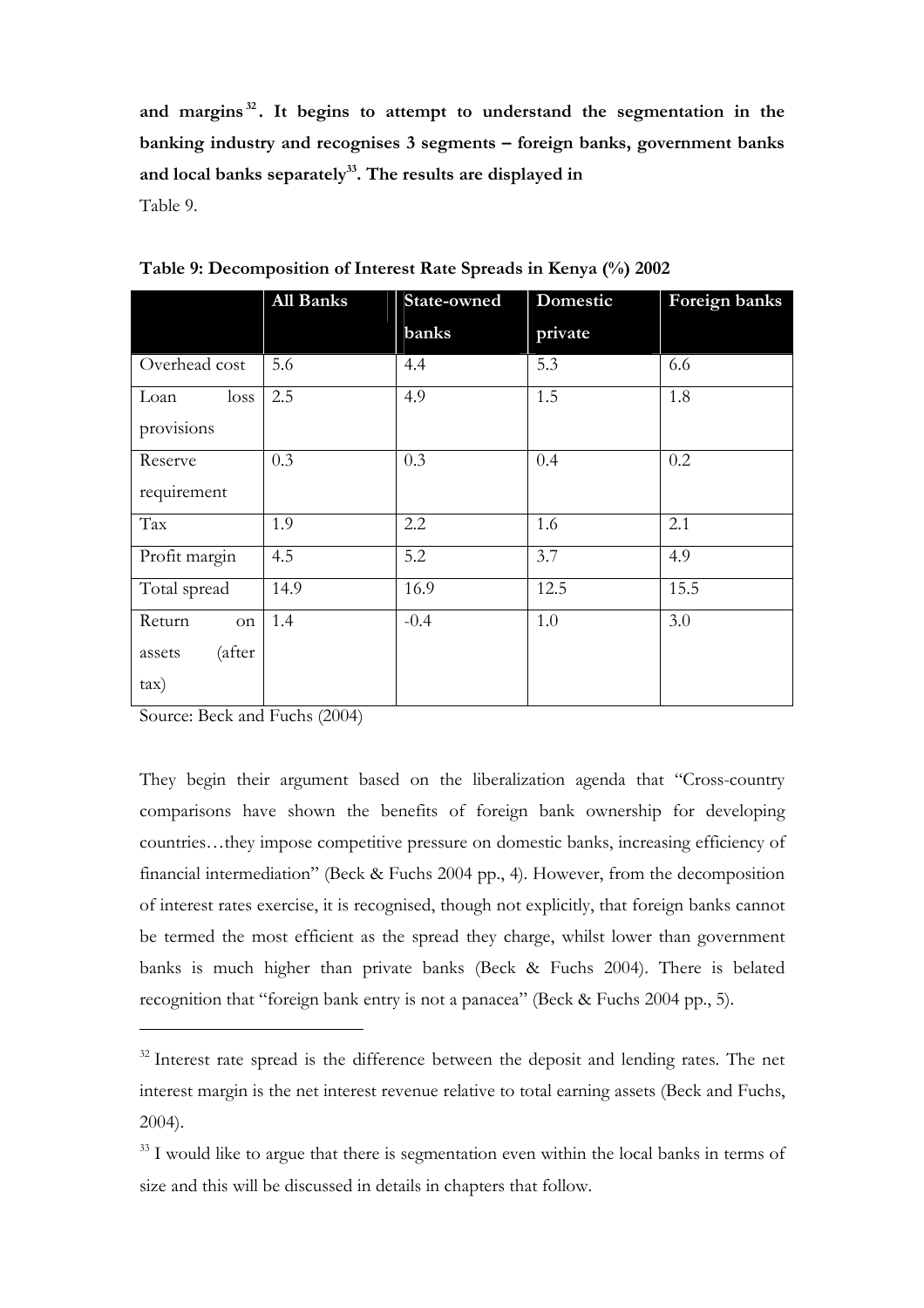Overhead costs and loan loss provision form the bulk of the interest margin and the authors argue that these are because of high wage costs and a deficient legal framework (Beck & Fuchs 2004). More interestingly there is an explicit recognition of the segmentation leading to a high profit margin for foreign and government banks and that this segmentation is based on reputation (Beck & Fuchs 2004 pp., 13). "Anecdotal evidence suggests that most customers below the top tier of corporate and wealthy borrowers face a non-competitive banking market" (Beck & Fuchs 2004 pp., 11). Therefore whilst qualitative data has given one of the most interesting insights or helped to solve the 'puzzle' of 'inefficient' foreign banks, it is still referred to as 'anecdotal'. There is also no explicit recognition that reputation is non-price factor and one would need qualitative data and social and historical analysis to understand this.

# 1.12 Interview Data on the Relationship between Banks and **Depositors**

For the rest of the paper I focus specifically on qualitative interview data on the constraints banks face in raising deposits. I analyses each of the segments of the banking sector and attempts to understand the constraints faced across the sector (in all segments) and those faced by just certain segments. The four segments that are analysed are: foreign-owned banks (FOB), the government-owned banks (GOB), large private locally owned banks (LPOB), small & medium private locally owned banks (SPOB)<sup>34</sup>. The implications for mainstream theory and competition are then discussed.

Mainstream theory focuses on relationship between banks and their borrowers and the information asymmetry between them. The liability relationship, that is, between the bank and the depositor, is not analysed in depth as it is assumed that central bank in its capacity as regulator and lender of last resort provides the basis for this trust in this relationship.

l

<sup>34</sup> Banks are classified as LPOB and SPOB, on an economic measure - share capital of the banks. Banks with capital of KShs. 1 billion (USD 15 million) or more are classified as LPOB. However, as will be described in the analysis, segmentation is caused by several non-price factors including ethnicity of the owners and perceptions of depositors.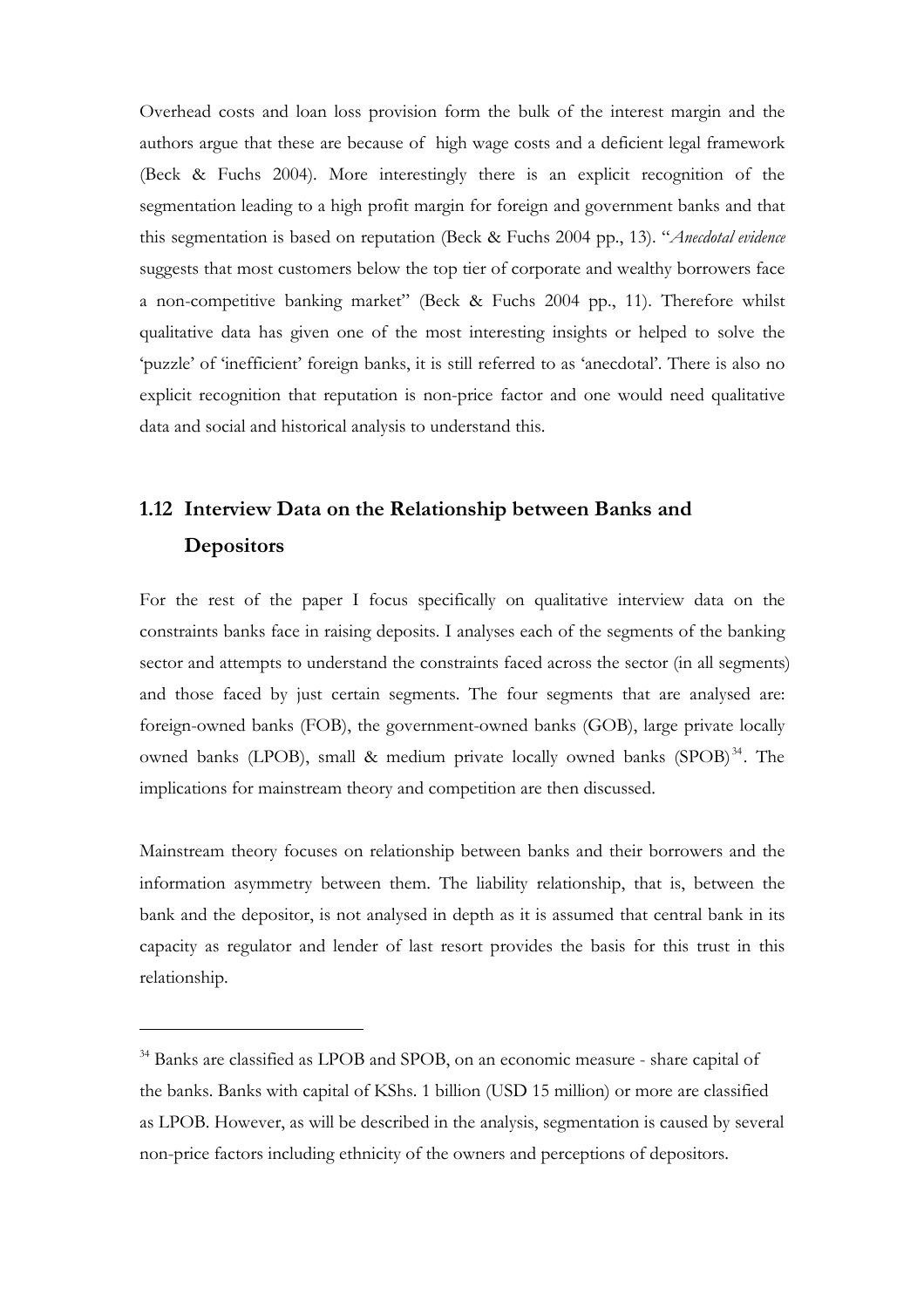An in depth look into the banking sector in Kenya reveals that trust in banks by depositors is based on different factors for different segments of the sector. This is turn has a strong impact on competition.

FOBs are viewed as strong and safe as they have the backing of their foreign partner. A staff of a LPOB commented that he still kept his personal account with Barclays Bank even though the service was terrible because at least he could sleep soundly knowing that he would not loose his money.

Similarly GOBs are viewed as safe as they could be bailed out by the government. In fact the GOBs stated that they had no constraints in raising deposits.

Private owned banks in particular the SPOBs face several economic problems when raising deposits including the high cost of opening new branches and the high cost of introducing technology such as ATMs. LPOB are also not able to match the very small margins that FOB can give to their best clients. For example Shell in Kenya can borrow at LIBOR from Barclays Bank but a LPOB can not offer this rate.

However, trust in private owned banks is based largely on non-price and social factors in particular the ethnicity of the owners as there is no implicit large backer as in the case of FOB or GOB.

The majority of private banks in Kenya are owned by 2 communities – the Asian-Africans and the Kikuyu. In the past, these banks relied on their community networks to raise deposits and also monitor borrowers. In some cases there was also a reliance on government deposits if the owners were politically connected. Depositors also felt comfortable with the owners of the banks as they often shared a long history of doing business with owners.

However over time the close community links have broken down and both depositors and banks have had to form new strategies. The closure of 4 Asian-African banks in 1998 led to a flight to safety by depositors to FOB and GOB. Interestingly Bank of Baroda and Bank of India which are subsidiaries of banks owned by the Government of India have been the main beneficiaries of this flight to safety from Asian-African banks.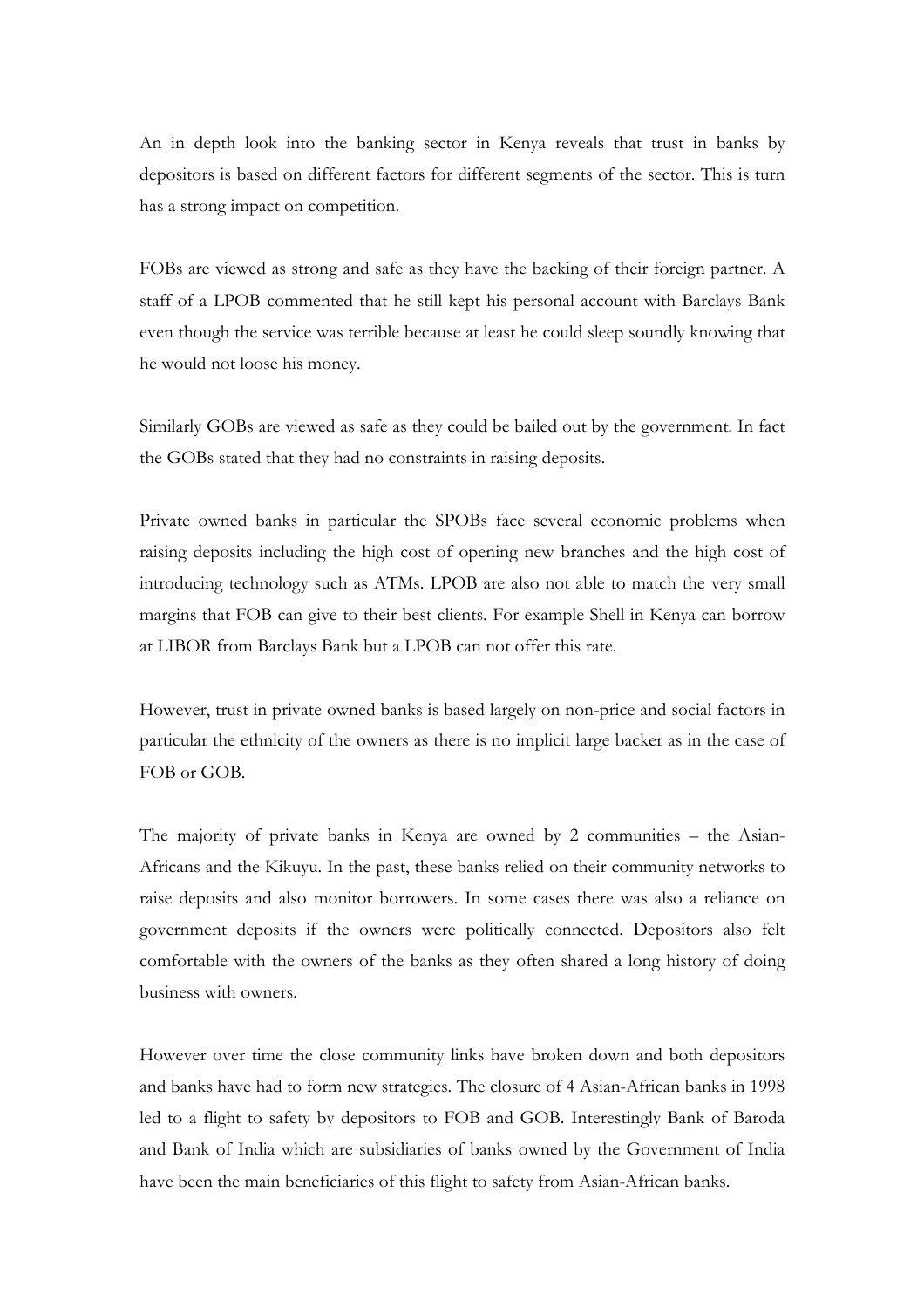Similarly as the competitive environment changes, banks are beginning to feel restricted in their community. SPOB, Asian-African banks complain of being 'held to ransom' by their traditional client base which is very cost conscious. This has led banks to move away from relying on a few large depositors and attempt to get several medium sized or smaller depositors.

However LPOB and SPOB face several obstacles to their image based which is based on ethnicity of the owners. Quotes from semi-structured interviews emphasise this:

"We are also limited by our image as we are seen as a community bank. The average African feels an affinity to banks like Equity and Co-op" (Bank 6, SPOB)

"It is our reputation as an ethnic bank which makes it difficult to raise funds from the wider public" (Bank 7, SPOB)

Not only do banks view ethnicity as a barrier to their reputation, actions and strategies they are employing reflect how important a constraint it is. Bank 6, SPOB and Bank 7, SPOB both owned by Asian-Africans have recently hired British and African CEOs respectively to change the 'face' of the bank. Bank 5, LPOB also hired a British manager for their non-Asian branch.

"Our Karen branch which is in a non-Asian area is now our best performing branch. We hired relationship managers who knew the market in that area – the NGOs, churches and offered products that matched the customer profile in that area" (Bank 5, LPOB).

Furthermore, some of the LPOB that had a broader ownership base (Bank 3, LPOB and Bank 4, LPOB) did not express ethnicity as a constraint when raising deposits. Bank 4, LPOB and Bank 5, LPOB have also adopted a strategy of getting long term borrowing from multilateral donor agencies.

From this interview data, it can be argued that:-

- 1) The segmented nature of the banking sector implies that S-C-P performance and aggregate statistical analysis can reveal little about nature of the banking sector in Kenya.
- 2) The client base of each bank is highly differentiated. In some cases the bank do not consider their client base as their niche as they are trying to move away from this base but having difficulties doing so.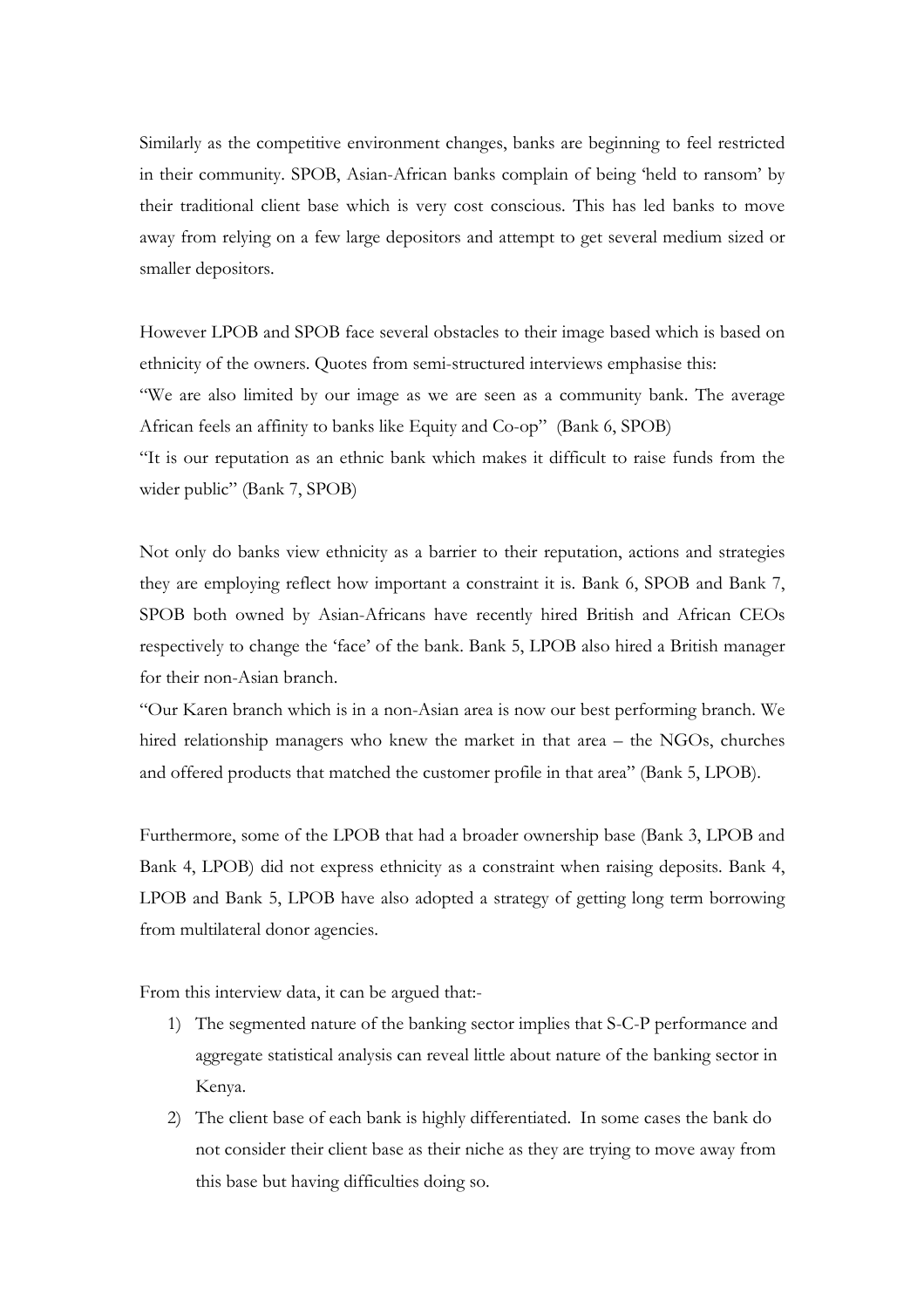- 3) Economic factors influencing competition such as price can explain only part of competition taking place between banks.
- 4) Non-price factors such as trust and ethnicity imply that banks are not competing solely on price factors.
- 5) Barriers to entry in a segmented market can not be viewed narrowly in terms of minimum capital requirements of ability of foreign banks to enter the market but include perceptions of private owned banks.

## 1.13 Conclusions

This paper has argued that the majority of the work done on the formal financial sector in SSA and in particular work done by African economists is from the mainstream school. A critical analysis of the papers is provided with a focus on methodology. The usefulness of qualitative data to understand the sources of segmentation and fragility in the financial market has been demonstrated.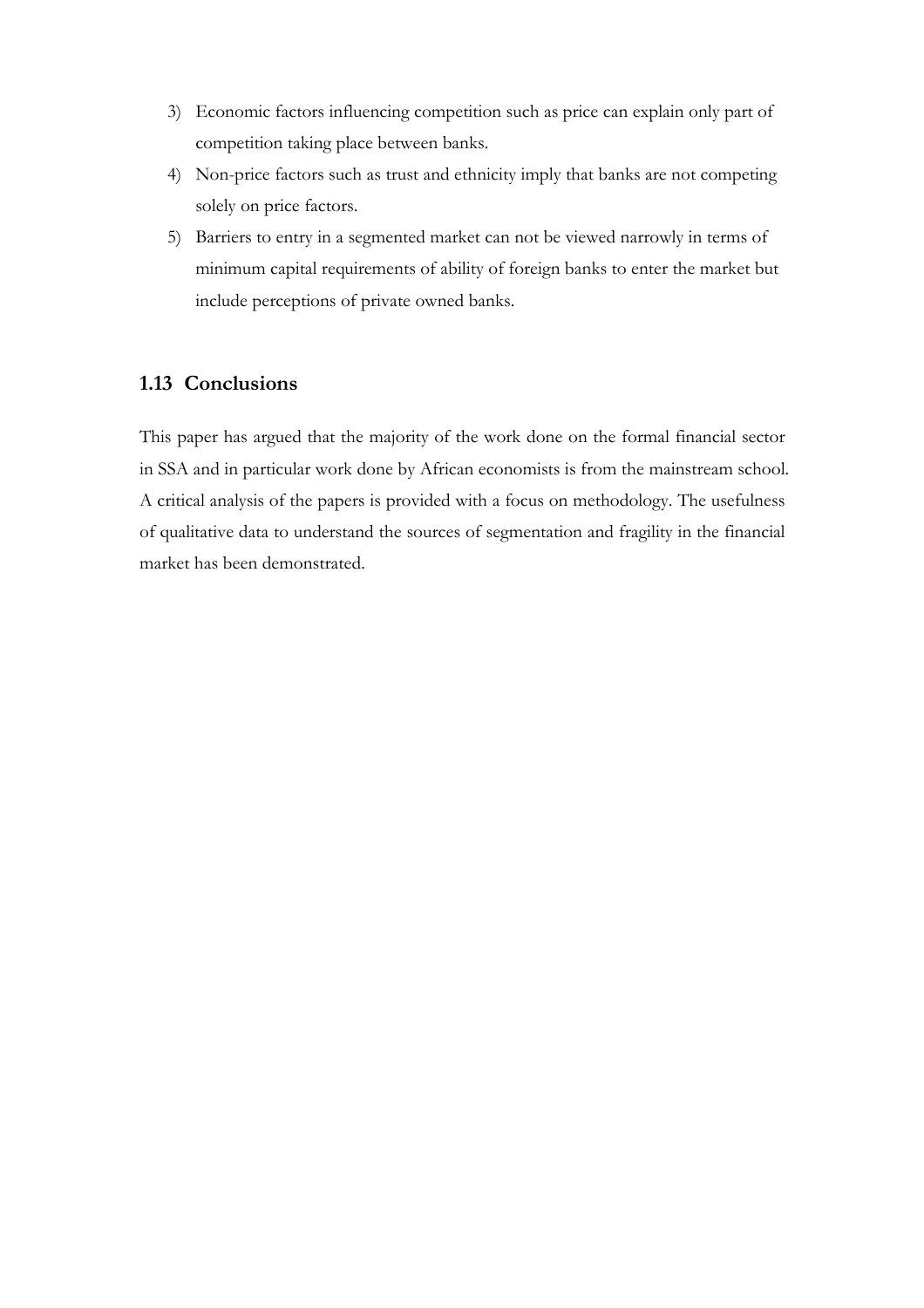| Country                  | Period                            |
|--------------------------|-----------------------------------|
| Benin                    | 1988-90                           |
| Burkina Faso             | late 1980s                        |
| Cameroon                 | 1987-1997                         |
| Central African Republic | 1980s and 1994                    |
| Chad                     | 1980s and 1990s                   |
| Congo                    | 1980s and 1991                    |
| Cote d'Ivoire            | 1988-91                           |
| Ghana                    | 1982-89                           |
| Guinea                   | 1985, 1993-94                     |
| Kenya                    | 1985-89, 1992, 1993-95, 1998-2003 |
| Madagascar               | 1988                              |
| Mauritania               | 1983-93                           |
| Mozambique               | $1987 - 1997$                     |
| Nigeria                  | 1990s                             |
| Senegal                  | 1988-91                           |
| South Africa             | 1977                              |
| Tanzania                 | 1987, 1995                        |
| Togo                     | 1993 - 1997                       |
| Uganda                   | 1994                              |
| Zaire                    | 1991-92                           |
| Zambia                   | 1995                              |

## Appendix 1 : Major Bank Failures in Africa 1980 - 1997

Source: Caprio and Klingebiel (1997)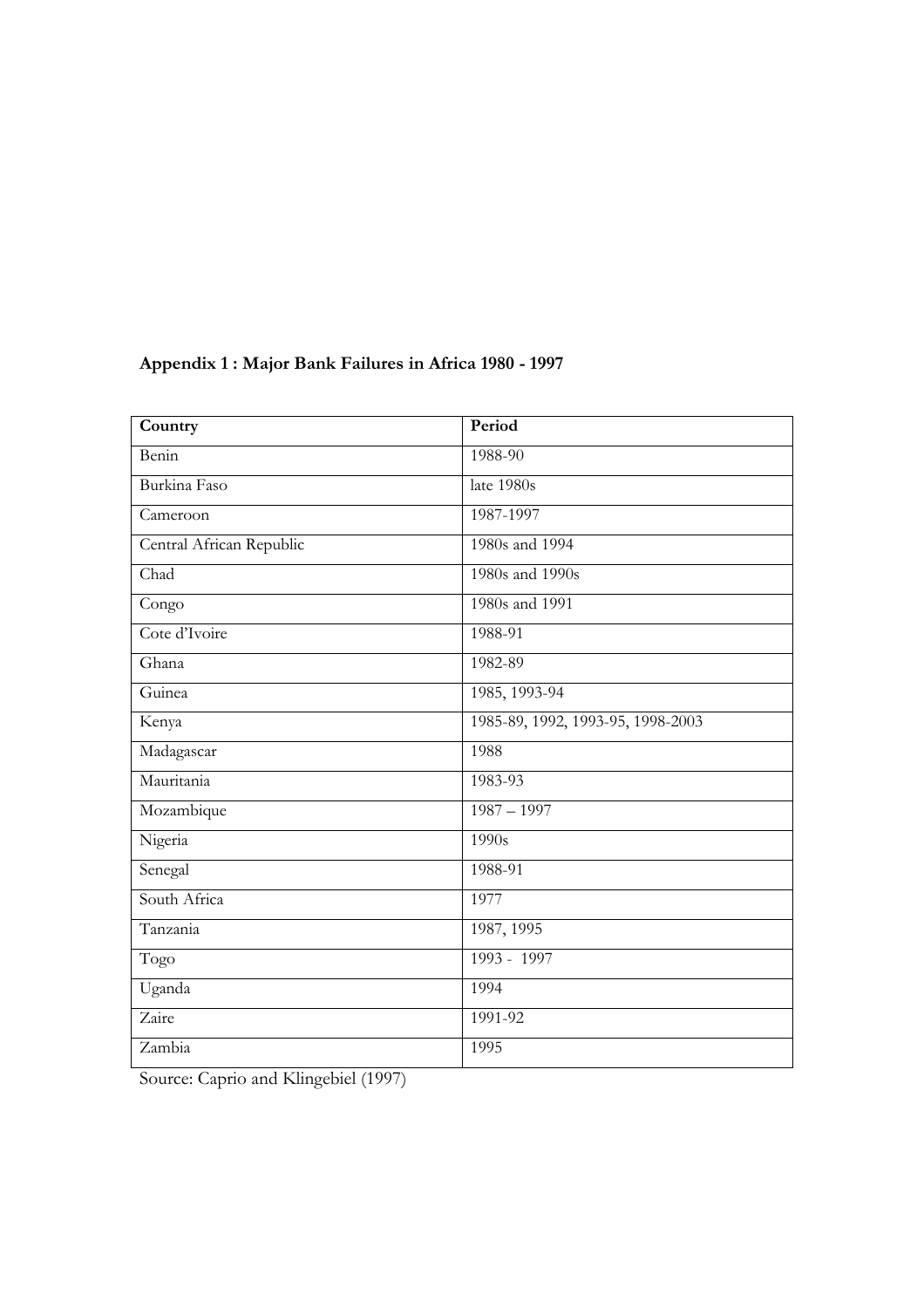| Period | Institution                                                                                                                                                                                                                                                                                                                                                                                                                             |
|--------|-----------------------------------------------------------------------------------------------------------------------------------------------------------------------------------------------------------------------------------------------------------------------------------------------------------------------------------------------------------------------------------------------------------------------------------------|
| 1984-9 | Rural Urban Credit Finance<br>Nationwide Finance<br>$\bullet$<br>Continental<br>Continental<br>Bank,<br>Kenya Savings and Mortgages<br>٠<br>$\bullet$<br>Finance<br>Home Savings and Mortgages<br>Union<br>Bank,<br>Jimba<br>Credit<br><b>Citizens Building Society</b><br>Corporation<br><b>Business Finance</b>                                                                                                                       |
|        | Estate<br>Finance, Estate<br>Building<br>$\bullet$<br>Society                                                                                                                                                                                                                                                                                                                                                                           |
| 1993-4 | United Trustee Finance<br>International Finance Company<br>Trade Bank, Trade Finance, Diners<br>Inter-African Credit Finance<br>Finance<br>Middle Africa Finance<br>African Bank, Pan African<br>Pan<br>Nairobi Finance Corporation<br>Credit Finance<br>Central Finance Kenya<br>Exchange Bank<br>$\bullet$<br>United Bank<br>Post Bank Credit<br>$\bullet$<br>Heritage Bank<br>Thabiti Finance<br>Allied Credit<br><b>Export Bank</b> |
| 1995   | Meridien BIAO Kenya                                                                                                                                                                                                                                                                                                                                                                                                                     |

# Appendix 2 : Failures of Banks and NBFIs in Kenya 1984 – 2003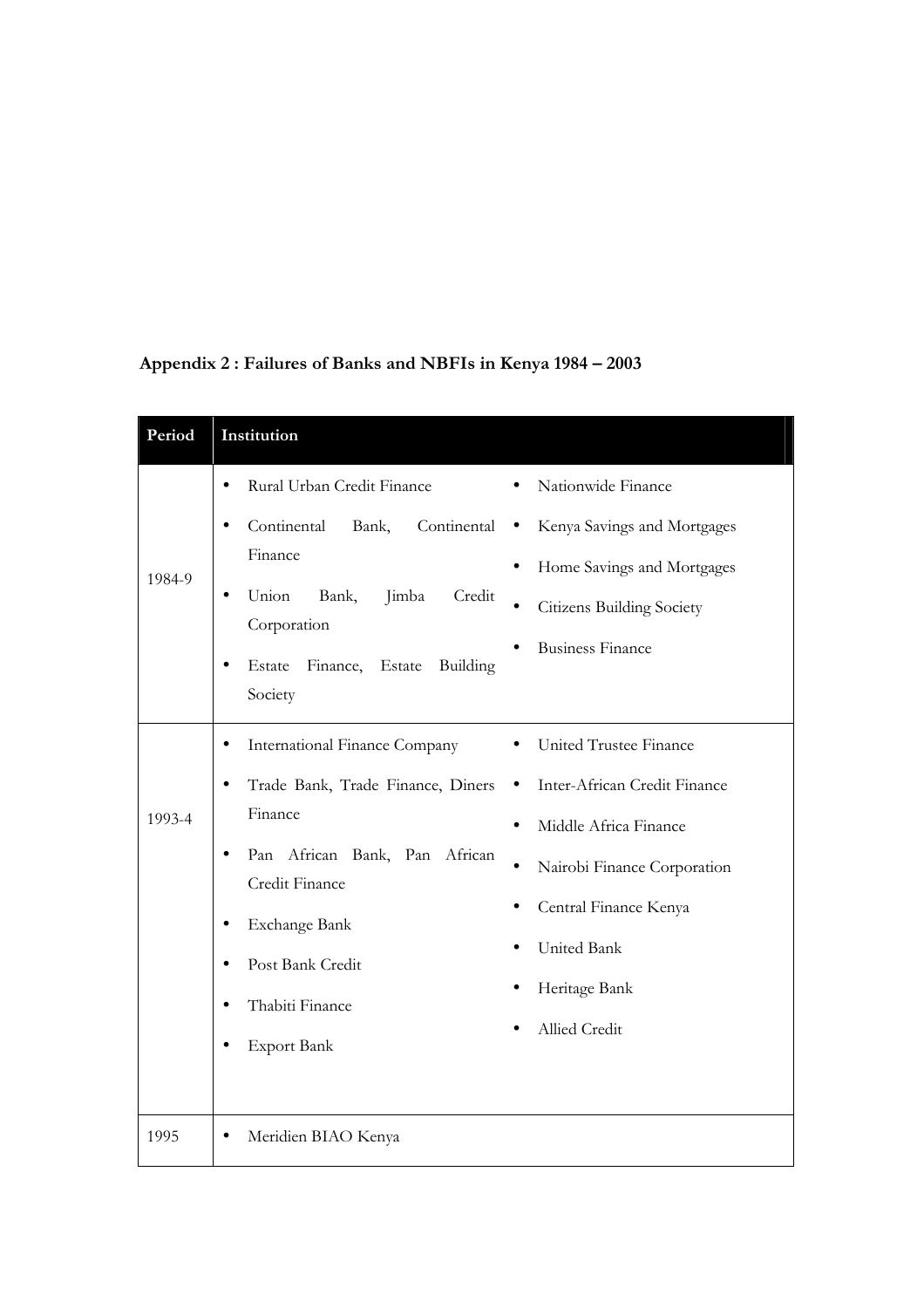| 1998 | Bullion Bank, Fortune Finance<br>$\bullet$ | Reliance Bank<br>$\bullet$   |
|------|--------------------------------------------|------------------------------|
|      | Trust Bank<br>$\bullet$                    | Prudential Bank<br>$\bullet$ |
|      | City Finance                               |                              |
|      |                                            |                              |
| 2000 | Glad-Ak Finance<br>$\bullet$               |                              |
| 2002 | Delphis Bank<br>$\bullet$                  |                              |
|      | Euro Bank<br>$\bullet$                     |                              |
| 2003 | Daima Bank                                 |                              |
|      | Prudential Building Society<br>٠           |                              |

Source: Brownbridge and Harvey (1998) and CBK Bank Supervision Report (various)

#### Notes to Error! Reference source not found.:-

- 1) Includes banks and NBFIs and building societies placed under statutory management by the CBK.
- 2) Post Bank Credit was a public sector bank and Meridien BIAO was foreign-owned; all others were owned by local private sector banks.
- 3) Where more than one FI is shown on the same line, they share common ownership.
- 4) Glad-Ak Finance was not put under statutory management but undertook voluntary liquidation.
- Abu-Bader, S., Abu-Qarn, A., 2008. Financial Development and Economic Growth: Empirical Evidence from Six MENA Countries. Review of Development Economics online early article, ???-???
- Aikaeli, J., 2006. Efficiency and the Problem of Excess Liquidity in Commercial Banks in Tanzania. University of Dar es Salaam.
- Aikaeli, J., 2008. Commercial Banks Efficiency in Tanzania. In: CSAE Conference 2008 Economic Development in Africa, Oxford
- Akinboade, O., 2000. The Relationship between Financial Deepening and Economic Growth in Tanzania. Journal of International Development 12, 939-950
- Al-Zubi, K., Al-Rjoub, S., Abu-Mhareb, E., 2006. Financial Development and Economic Growth: A New Empirical Evidence From The Mena Countries, 1989-2001. Applied Econometrics and International Development 6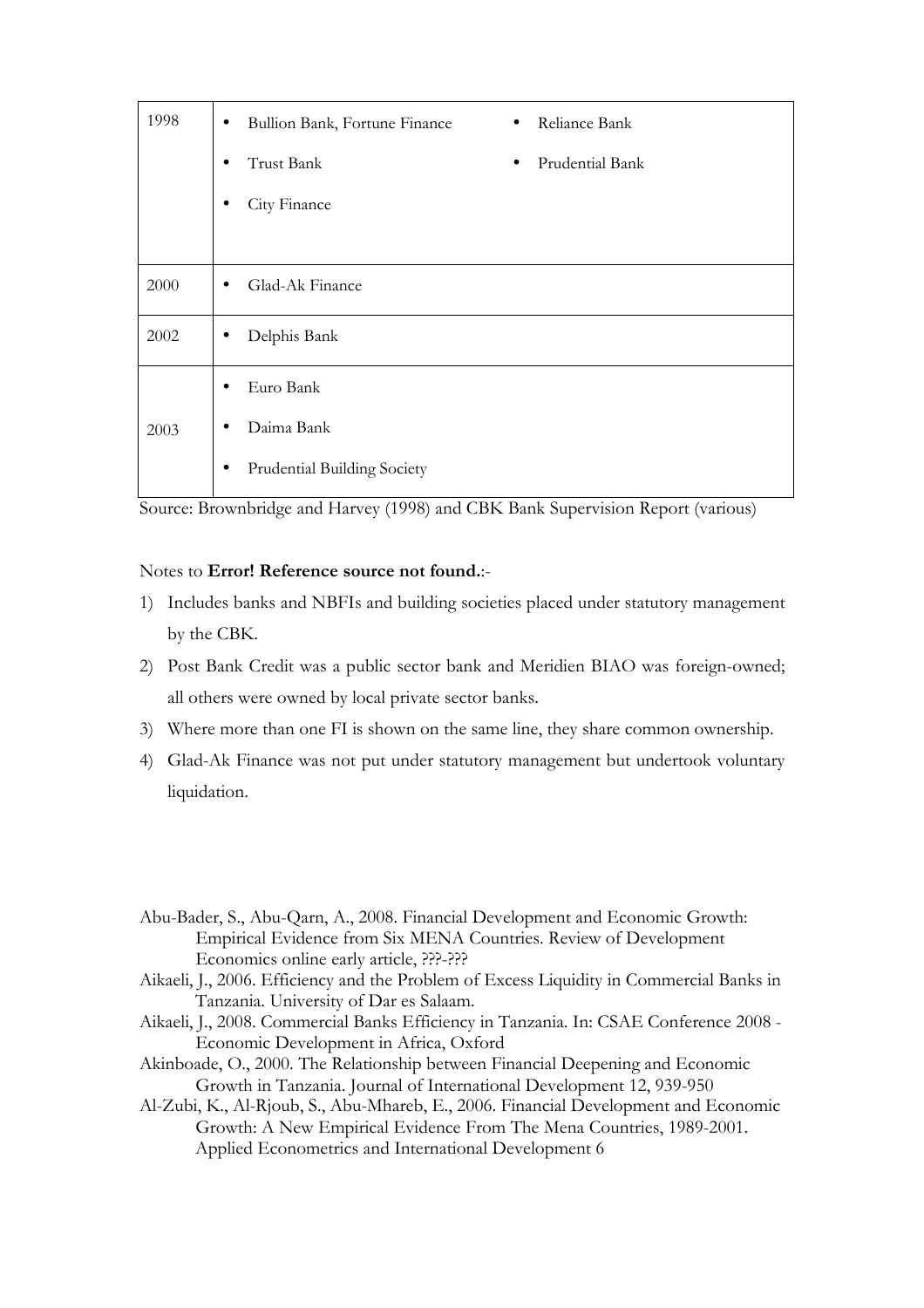- Alashi, S.O., 2002. Process of Restructuring and Distress Resolution in Nigerian Banking Industry. In: Stein H, Ajakaiye O & Lewis P (eds.) Deregulation and the Banking Crisis in Nigeria A Comparative Study. Palgrave
- Aryeetey, E., Hettice, H., Nissanke, M., Steel, W., 1997a. Informal Financial Markets under Liberalisation in four African Countries. World Development 25, 817-830
- Aryeetey, E., Senbet, L., Udy, C., 1997b. Financial Liberalization and Financial Markets in Sub-Saharan Africa. Journal of African Economies 6, to find
- Aryeetey, E., Udy, C., 1997. The Characteristics of Informal Financial Markets in Sub-Saharan Africa. Journal of African Economies 6, 161-203
- Azam, J.-P., 1996. Savings and Interest Rate: The Case of Kenya. Savings and Development XX, 33- 43
- Bank of Zambia, 2004. Financial Sector Development Programme (2004-2009). Bank of Zambia, Lusaka
- Baumol, W., Panzar, J., Willig, R., 1982. Contestable Markets and the Theory of Industrial Structure. Harcourt Brace Jovanovich, San Diego, CA.
- Beck, T., Demirguc-Kunt, A., Levine, R., 2006. Bank Concentration, Competition, and Crises: First Results. Journal of Banking & Finance 30, 1581-1603
- Beck, T., Fuchs, M., 2004. Structural Issues in the Kenyan Financial System: Improving Competition and Access. Policy Research Working Paper
- Berger, A., Humphrey, D., 1997. Efficiency of Financial Institutions: International Survey and Directions for Future Research European Journal of Operational Research 98 175-212
- Berger, A., Hunter, W., Timme, S., 1993. The Efficiency of Financial Institutions: A Review and Preview of Research Past, Present, and Future. Journal of Banking and Finance 17, 221- 249
- Besanko, D., Thakor, A., 1992. Banking Deregulation: Allocational Consequences of Relaxing Entry Barriers. Journal of Banking and Finance 16, 909-932
- Brownbridge, M., 1998b. Government Policies & the Development of Banking in Kenya. In: Brownbridge M & Harvey C (eds.) Banking in Africa. Africa World Press, James Curry, pp. 79-103.
- Brownbridge, M., Harvey, C., 1998. Banking in Africa. Africa World Press, Inc.
- Buchs, T., Mathisen, J., 2005. Competition and Efficiency in Banking: Behavioral Evidence from Ghana. IMF Working Paper 05
- Caprio, G., 1994. Banking on financial reform? A case of sensitive dependence on initial conditions. In: Caprio G, Atiyas I & Honohan P (eds.) Financial Reform. Cambridge University Press, Cambridge.
- Caprio, G., Atiyas, I., Hanson, J., 1994. Financial Reform. Cambridge University Press, Cambridge.
- Caprio, G., Levine, R., 2002. Corporate Governance in Finance: Concepts and International Observations. In: Building the Pillars of Financial Sector Governance: The Roles of Public and Private Sectors - The 2002 World Bank, IMF and Brookings Institution Conference. World Bank
- Chirwa, E., 2001. Market Structure, Liberalisation and Performance of the Malawian Banking Industry. AERC Research Paper
- Claessens, S., Laeven, L., 2003. What Drives Bank Competition? Some International Evidence. Policy Research Working Paper
- Daumont, R., Gall, F., Leroux, F., 2004. Banking in Sub-Saharan Africa: What went wrong? IMF Working Paper 04
- Deaton, A., Banerjee, A., Lustig, N., Rogoff, K., Hsu, E., 2006. An Evaluation of World Bank Research 1998 - 2005 World Bank
- dos Santos, P., 2007. Foreign Capital and Familial Control in Phillipine Banking. University of London.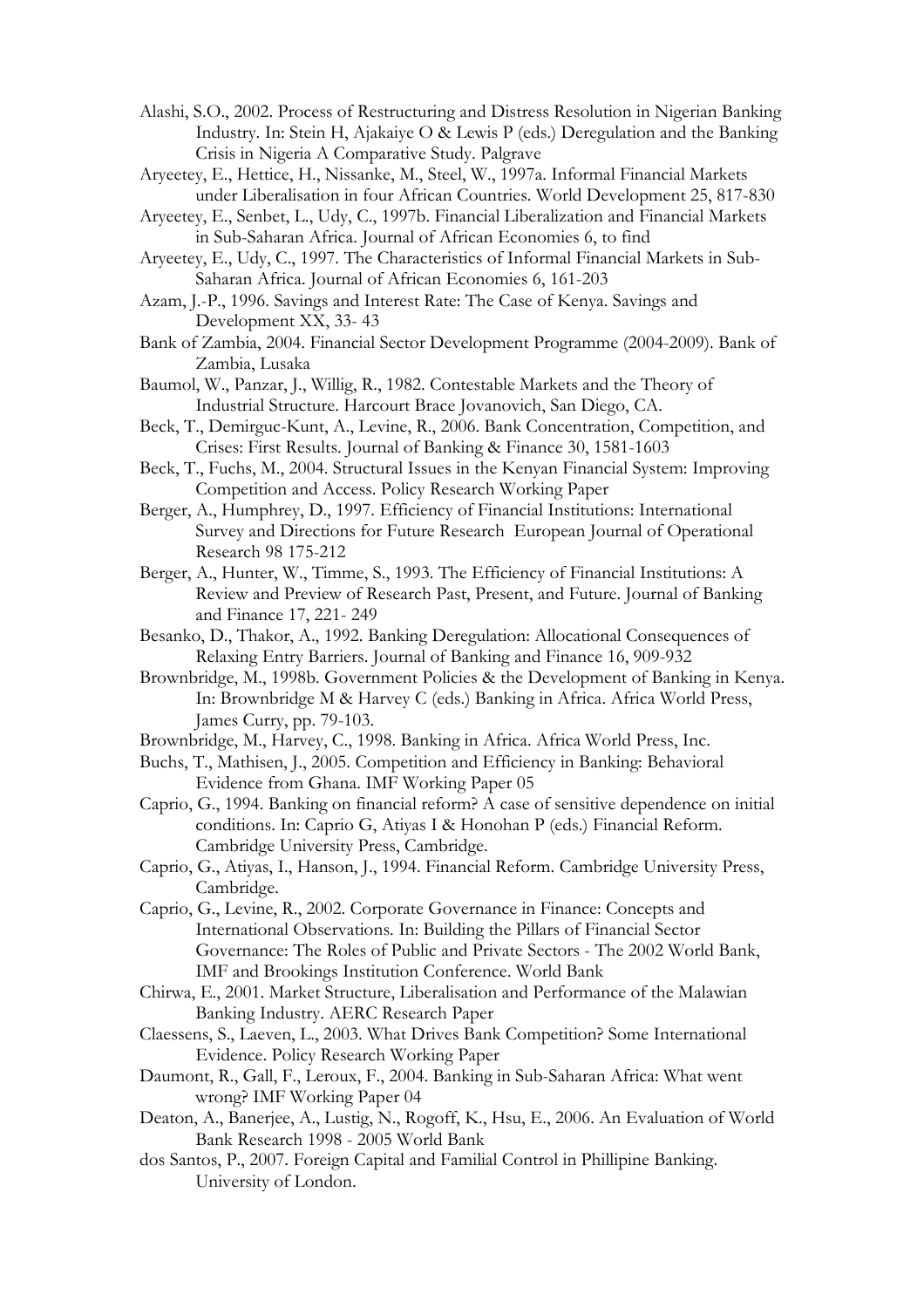- Dow, S., 2002. Economic Methodology: an Inquiry. Oxford University Press, Oxford and New York.
- Egesa, K., 2006. Financial Sector Liberalisation and Productivity Change in Uganda's Commercial Banking Sector (Final Report). In: AERC Biannual Research Workshop AERC, Nairobi Kenya
- Fare, R., Grosskopf, S., Lindgren, B., Roos, P., 1994. Productivity Developments in Swedish Hospitals: A Malmquist Output Index Approach. In: Charnes A, Cooper W, Lewin W & Seifor L (eds.) Data Envelopment Analysis : Theory, Methodology, and Application. Kluwer Academic Publishers, Boston.
- Fosu, A., Kimenyi, M., Ndung'u, N., 2003. Economic Reforms and Restructuring in Sub-Saharan Africa: An Overview. Journal of African Economies 12, ii1-ii11
- Gertler, M., Rose, A., 1994. Finance, public policy and growth. In: Caprio G, Atiyas I & Honohan P (eds.) Financial Reform. Cambridge University Press, Cambridge.
- Ghirmay, T., 2004. Financial Development and Economic Growth in Sub-Saharan African Countries: Evidence from Time Series Analysis. African Development Review 16, 415-432
- Hasan, Z., 2005. Evaluation of Islamic Banking Performance: On the Current Use of Econometric Models. Munich Personal RePEc Archive 7272
- Honohan, P., Beck, T., 2007. Making Finance Work for Africa. World Bank, Washington DC.
- Isaksson, A., Wihlborg, C., 2002. Financial Constraints on Kenyan Manufacturing. In: Bigsten A & Kimuyu P (eds.) Structure and Performance of Kenyan Manufacturing. Centre for the Study of African Economies, University of Oxford and Palgrave, Oxford and New York.
- Johnson, S., 2004a. Gender Norms in Financial Markets: Evidence from Kenya. World Development 32, 1355-74
- Johnson, S., 2004b. The Impact of Microfinance Institutions in Local Financial Markets: A Case Study from Kenya. Journal of International Development 16, 501-517
- Johnson, S., 2004c. 'Milking The Elephant' : Financial Markets as Real Markets in Kenya Development and Change 35, 247-274
- Johnson, S., 2005. Fragmentation and Embeddedness: An Alternative Approach to the Analysis of Rural Financial Markets. Oxford Development Studies 33, 357-375
- Kagira, B., Kirkpatrick, C., 2001. Overview of the Kenyan Financial Sector and Recent Policy Reforms. In: International Conference on Finance and Development: Evidence and Policy Issues. KIIPRA, Nairobi
- Kariuki, P., 1993. The Impact of Interest Rate Liberalisation on Financial Savings: The Case of Kenya. Sussex.
- Keeley, M., 1990. Deposit Insurance, Risk and Market Power in Banking. American Economic Review 80, 1183-200
- Kenny, C., Williams, D., 2001. What Do We Know About Economic Growth? Or, Why Don't We Know Very Much? World Development 29, 1-22
- Maimbo, S., 2002. The Diagnosis and Prediction of Bank Failures in Zambia 1990-98. Development Policy Review 20, 261-278
- McKinnon, R., 1973. Money and Capital in Economic Development. Brookings Institute, Washington DC.
- Mkandawire, T., Soludo, C., 1999. Our Continent, Our Future: African Perspectives on Structural Adjustment. CODESRIA, Dakar.
- Mpuga, P., 2002. The 1998-99 Banking Crisis in Uganda: What was the Role of the New Capital Requirement? Journal of Financial Regulation and Compliance 10, 224- 242
- Mugume, A., 2006. Market Structure and Performance in Uganda's Banking Industry. In: AERC Biannual Workshop 2006. AERC, Nairobi, Kenya